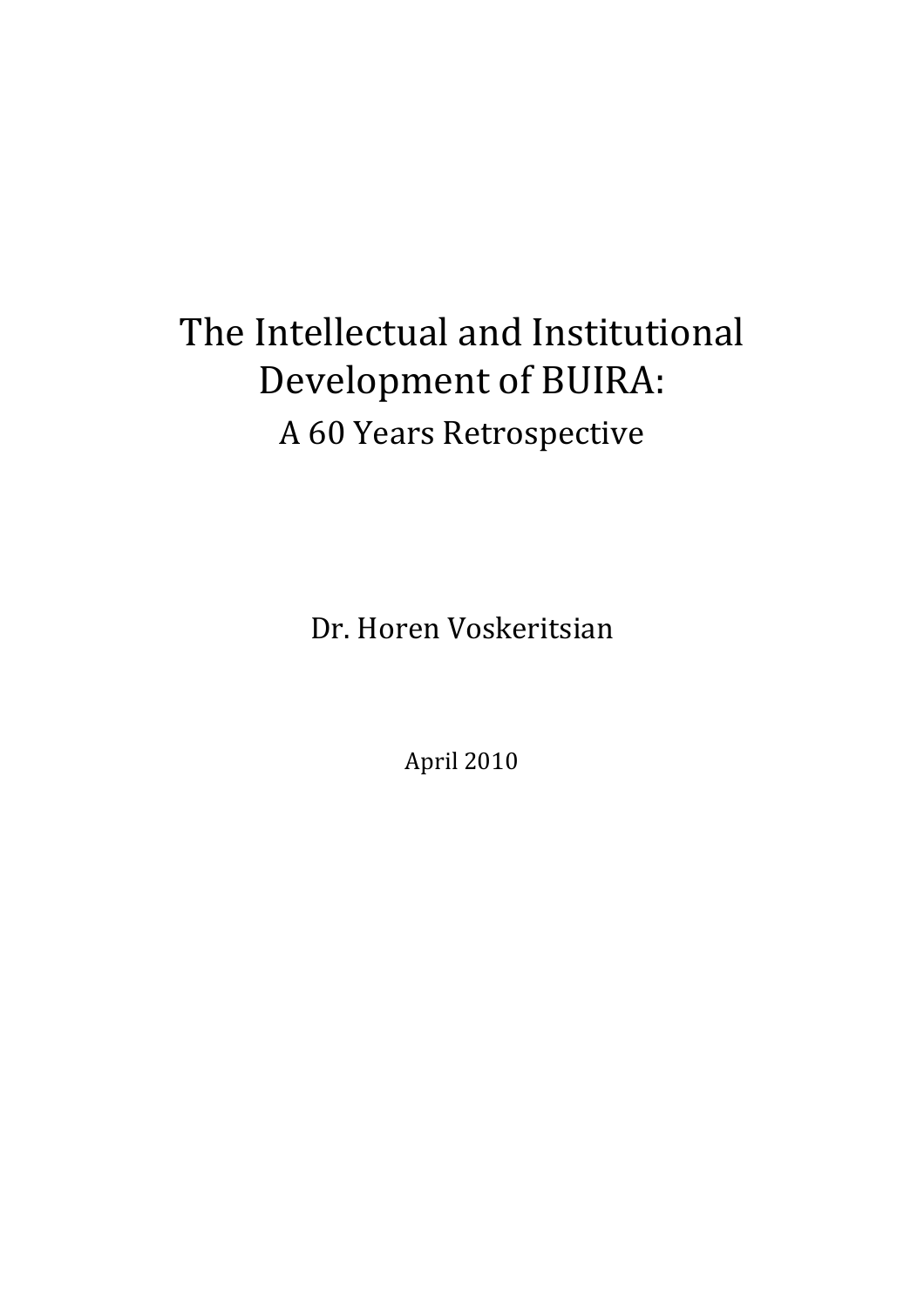### **Table of Contents**

| <b>Table of Contents</b>                                                    | 1  |
|-----------------------------------------------------------------------------|----|
| Forward                                                                     | 1  |
| Abstract                                                                    | 2  |
| Acknowledgements                                                            | 5  |
| List of Tables                                                              | 6  |
| List of Figures                                                             | 7  |
| List of Abbreviations                                                       | 8  |
| Introduction                                                                | 9  |
| The Institutionalisation of BUIRA                                           | 10 |
| Early Steps towards Institutionalisation                                    | 11 |
| The Administration of BUIRA                                                 | 12 |
| <b>BUIRA's Membership Policies</b>                                          | 14 |
| The Role of BUIRA in the Field of IR in Britain                             | 19 |
| Developing the Field                                                        | 20 |
| The Annual Conference                                                       | 20 |
| The Institution of the Study Groups                                         | 22 |
| <b>BUIRA Publications</b>                                                   | 23 |
| Defining the Field                                                          | 25 |
| Promoting and Supporting the Field                                          | 36 |
| Relationship with other Scientific Associations                             | 40 |
| Relationship with non-scientific bodies                                     | 40 |
| The Future of BUIRA                                                         | 43 |
| Some Thoughts on the Field's Future and BUIRA's Role                        | 50 |
| Appendix 1: Content Analysis Methodology                                    | 53 |
| Appendix 2: Membership Calculation                                          | 54 |
| Appendix 3: Past Presidents and Secretaries of BUIRA & Conference Locations | 58 |
| <b>Biographical Note</b>                                                    | 61 |
| References                                                                  | 62 |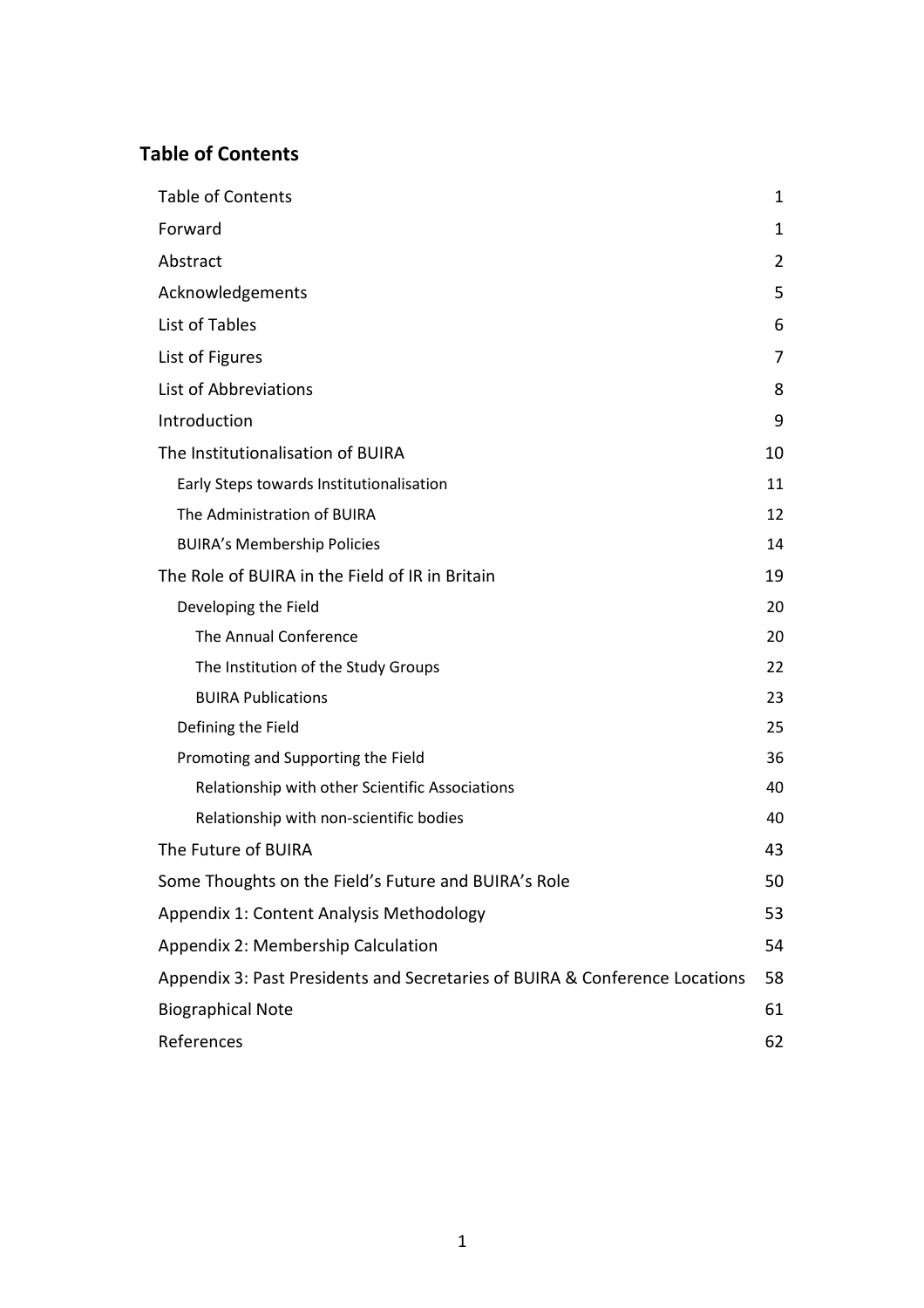#### **Forward**

Horen Voskeritsian's 60 year history of BUIRA is a magnificent achievement and we were more than fortunate to have had available someone of strong intellectual insight who was able to provide a methodologically robust and focused analysis and evaluation of what limited extant information was available about BUIRA and its past activities in the field of Industrial Relations (IR). Importantly, this historical assessment lays down a benchmark that enables BUIRA to take stock of its future direction within the challenging environments of academia and society. I joined BUIRA in the early 1990s, which Horen identifies as a defining time for what BUIRA has become today. Having served on the Executive Committee (EC) for nine of the past 11 years, I have been privileged with a unique insight into how BUIRA as an institution has developed and changed in the recent past. I would like to offer some reflections and future observations picking up particularly on the three parameters Horen identifies as significant: the administration of the Association, membership policies and actions.

So far the administration of BUIRA has survived largely on a grace and favour basis, by way of a heavy cost subsidy to fund its whole way of being. First, every activity relies heavily on the overt and tacit financial and administrative commitment of the host institution of the officers in stewardship of BUIRA. Apart from a senior management pledge, oiling of the wheels of day-to-day business depends on the regular presence of a highly competent administrator who is conversant with getting things done in today's cost-driven university environment. Second, the extent to which the administrator's job is made more or less difficult depends upon the decisions of the 13 people that comprise the EC. Third, the extent to which many things actually happen at all and on time relies on a major time commitment from the BUIRA officers.

BUIRA business is no longer restricted to the thrice-yearly EC meetings: it has become necessarily and routinely virtual thanks to email. The administrative burden has increased as a function of the complexity of a more substantive BUIRA agenda during the past three years, planned and unforeseen. Even so measures to streamline routine administration have been made, such as the introduction of formal application and approval process based on fully costed institutional bids to host the annual conference two years in advance. Major challenges have included the implementation of a subscription increase (with a concomitant aim to ascertain more reliable membership levels) and the creation of a members' email list. In response to the Keele dispute names were collated for an open protest letter, a special one day conference was mounted and funds were collected to pay for a BUIRA statement that was published in the Guardian. There was the production and distribution of dedicated BUIRA publications, the redesign of the format for BUIRA News, the mounting of an Equality and Diversity Initiative, commissioning the writing of this history, the organisation of the 60th Anniversary Conference and the development a new and sustainable website of greater potential to replace one of limited ability that disappeared unexpectedly into the ether. Some of these developments have begun to chip away at some of the administrative burden, for example, BUIRA News is now posted electronically on the website and by email.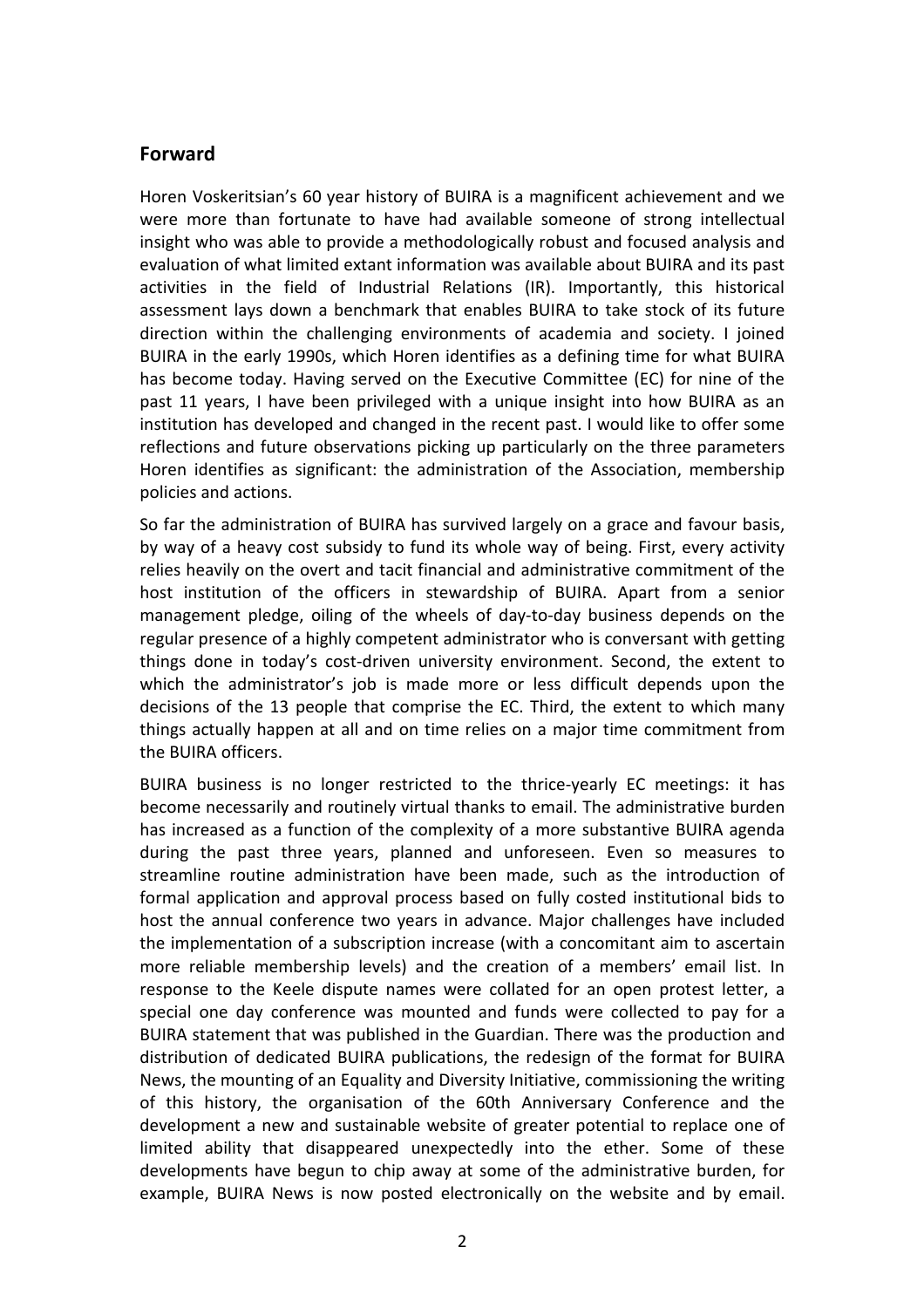Further exploitation of the website's facilities will also ameliorate some of the workload; it will also allow for greater transparency, discussion and debate and feedback among members. That said the amount of paperwork generated over the past three years is likely to increase the size of the BUIRA archive of 57 years ten times over.

BUIRA membership remains strong and is continually regenerating itself in the direction of a younger and more gender equal and diverse population. The implementation of the subscription increase has taken three years to reach the point at which the membership numbers of round 500 can be regarded as more or less accurate, although not all members are paying the new fee, in spite of numerous reminder letters. Importantly the extra income from subscriptions and other sources has enabled the EC to finance quite an ambitious programme of activity for members including substantial website investment, the production and free distribution of BUIRA publications and the creation of bursaries for doctoral students to attend IIRA and BUIRA conferences.

BUIRA's actions are now much more than the organisation and mounting of the annual conference and dealing with occasional correspondence, as the activities of the past three years have shown. In the last four years three new Study Groups (Migrant Workers, Teaching IR and the History of IR) have been created and two others (Public Sector IR and Small Medium-sized Enterprises) have been revived. Many of the now seven Study Groups (the other two are London BUIRA and Comparative and International IR) are now inter- and intra-institutional collaborations with regular meetings taking place at different venues around the country to maximise attendance. BUIRA and its individual members have become more active and vocal in the public domain, notably in response to the Keele and BA disputes. Apart from the publication in the Guardian of the statement headed 'Critical Thinking Under Attack' the letters page often features members' contributions. The most notable recent example about the BA dispute was masterminded the Phil Taylor and others, prompting much furore among BA senior management as well as attracting considerable media attention.

In somewhat controversial circumstances, two institutions have now been chosen to lead BUIRA over the next six years, first Strathclyde and then Leeds. This should not be viewed in negative fashion because both teams have already outlined new ideas to take BUIRA forward that further consolidate other stewardships' more recent intentions to manage business more strategically. The extent to which new initiatives can be realised depends on the sustainability of past practices and the ability of the EC to identify new resources and means to manage the BUIRA business of the future. The challenges ahead are how BUIRA is administered, what its membership should be and what actions BUIRA can feasibly mount and engage in. All these issues point to the need for a review of BUIRA Rules and custom and practice. Notwithstanding, BUIRA is in great shape, thanks to the collective efforts of its membership, and looks set to thrive and prosper for many years to come.

Rosemary Lucas, President (2007-10), Manchester Metropolitan University

August 2010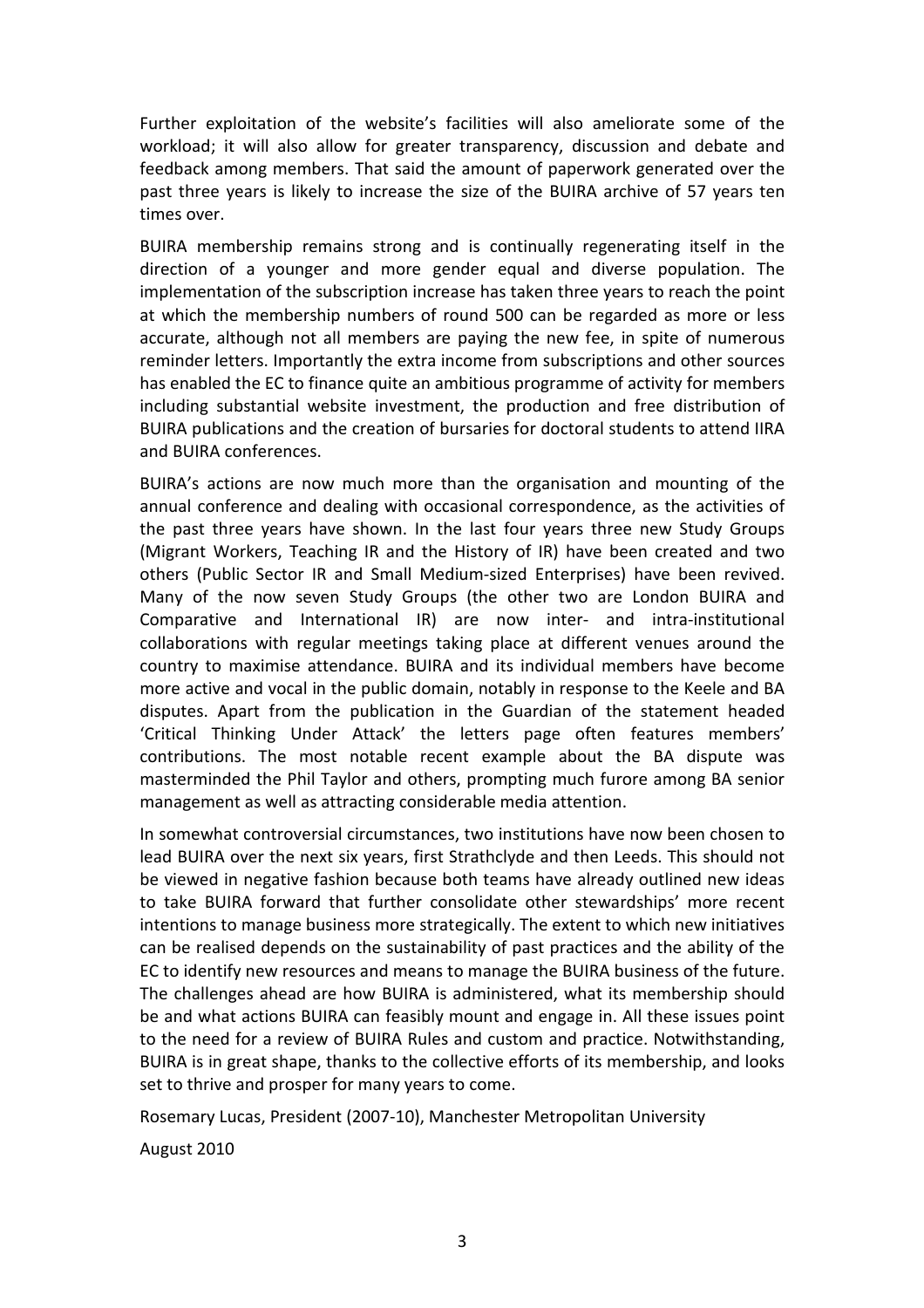### **Abstract**

The foundation of BUIRA's predecessor in 1950 signified an important turn in the academic life of Great Britain, as it set the proper bases for the development of the field of Industrial Relations in the country. Although the study of industrial relationsrelated matters occupied the British literature since the  $19<sup>th</sup>$  century, it was the establishment of BUIRA that gave the impetus for the further institutionalisation of the field. However, BUIRA was not always perceived, either by its members or by the rest of the society, as a professional association actively representing a community of "Industrial Relations" scholars; the passage of BUIRA from an informal annual meeting, or "gentlemen's" club', to a professional association occurred gradually. In parallel to the evolution of BUIRA's identity, its role also changed, from an association interested primarily in the promotion of its members' interests to an association actively interfering in the public debate concerning the future of the field of Industrial Relations in Britain. Operating, nowadays, in a rather hostile environment for the study of industrial relations, BUIRA seems to resist the degenerating trends in British academia, and to continue to be valued as an important institution for British Industrial Relations. However, this does not mean that changes cannot or should not occur, to preserve and advance its position in this new environment in order to continue to help in the field's development.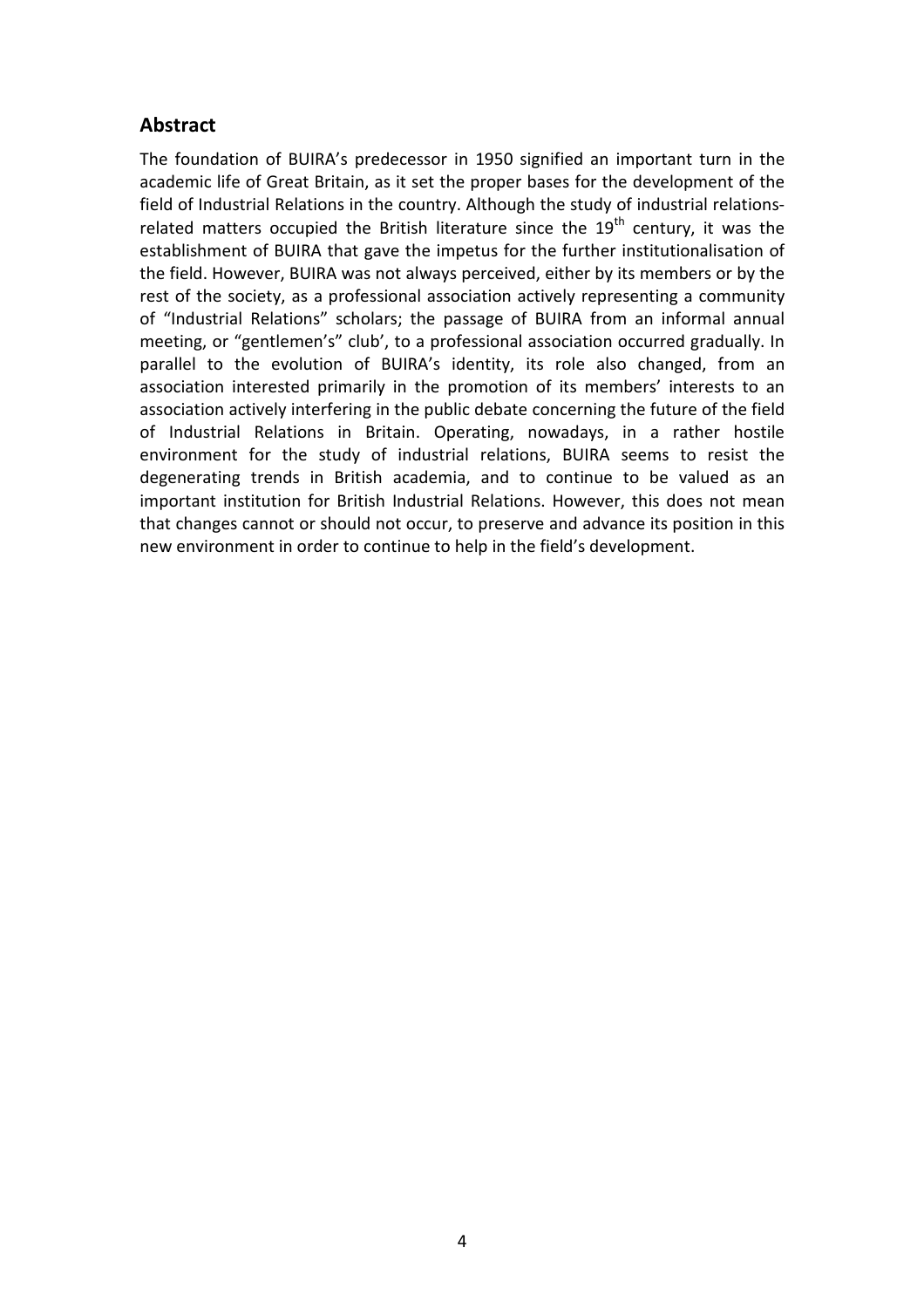#### **Acknowledgements**

This paper is the result of a project funded by BUIRA, which commenced in October 2009 and was concluded in July 2010. I would like to thank the 2007-2010 BUIRA Presidency, which entrusted me this very important mission. More specifically, Rosemary Lucas, Hamish Mathieson, Paul Brook and Ralph Darlington contributed immensely in making my research easier, by providing all the information I required and accommodating my needs. Ann Marie McDonald, BUIRA administrator for the aforementioned period, did an excellent job in sorting out the archive and sharing her work space with me; without her help this would have been a much more difficult task.

My sincere thanks also go to Richard Hyman, who read carefully the manuscript and whose insightful comments helped clarify many an obscure point.

Linda Clarke supported the effort wholeheartedly from the beginning and, beyond making some very interesting comments, also acted as a liaison with Geoffrey Stuttard, who made some interesting contributions to the final version of the paper. For this I thank them both.

I would also like to express my gratitude to the past BUIRA Presidents and Secretaries, whom I interviewed (either in person or by email) during the project. Our discussions helped me appreciate better the nature of the Association and gave life to the material in the archives. For that I would like to thank John Berridge, William Brown, Linda Dickens, Christine Edwards, Colin Gill, John Goodman, John Purcell, Roger Seifert, and Stephanie Tailby.

Although I benefited immensely from the aforementioned, and tried to do justice to all the comments and information I received, none but me is to be held responsible for any mistakes one may find in the text.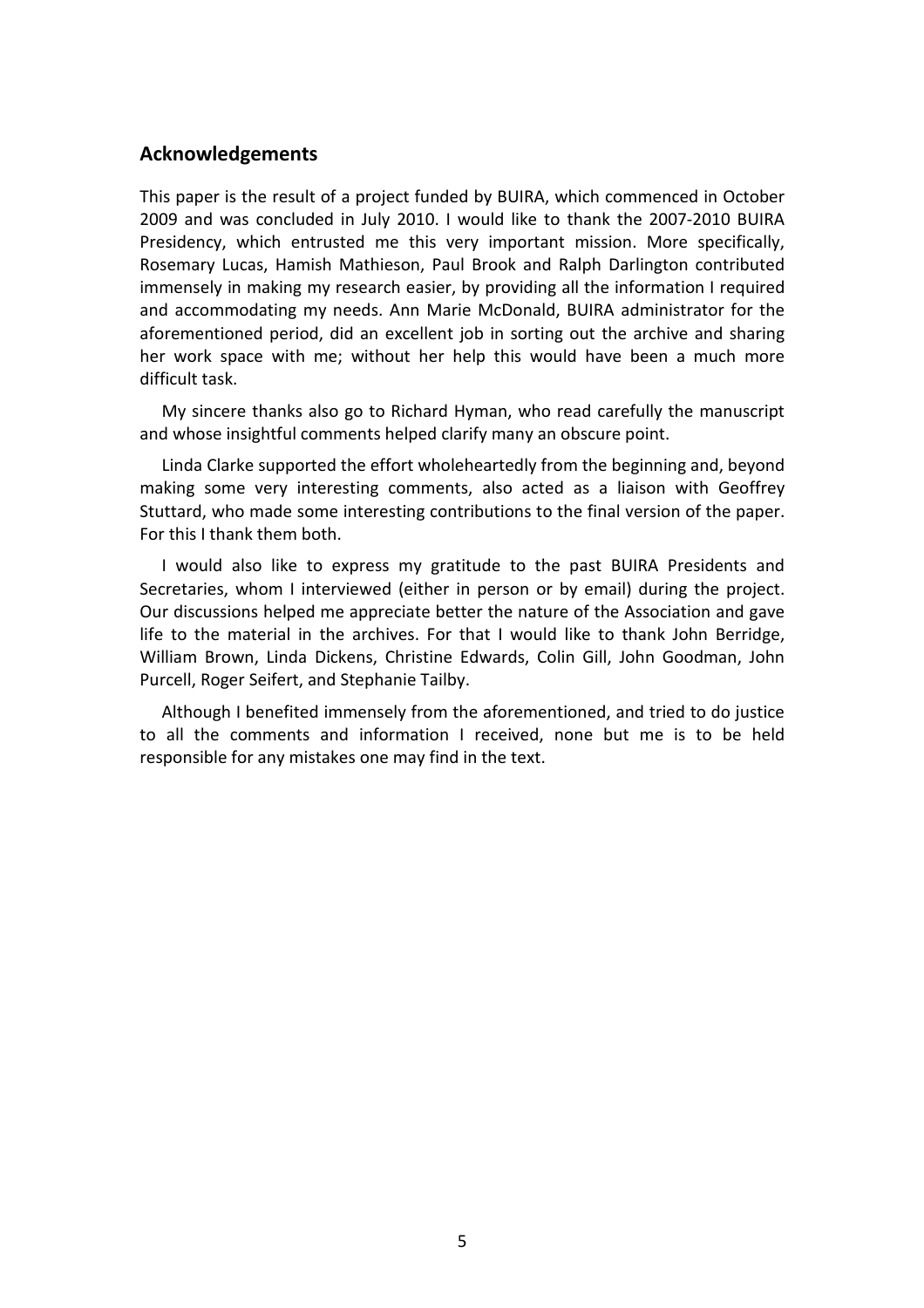### **List of Tables**

| Table A2.1: BUIRA Membership Trends: Analytic Presentation53 |  |
|--------------------------------------------------------------|--|
|                                                              |  |
|                                                              |  |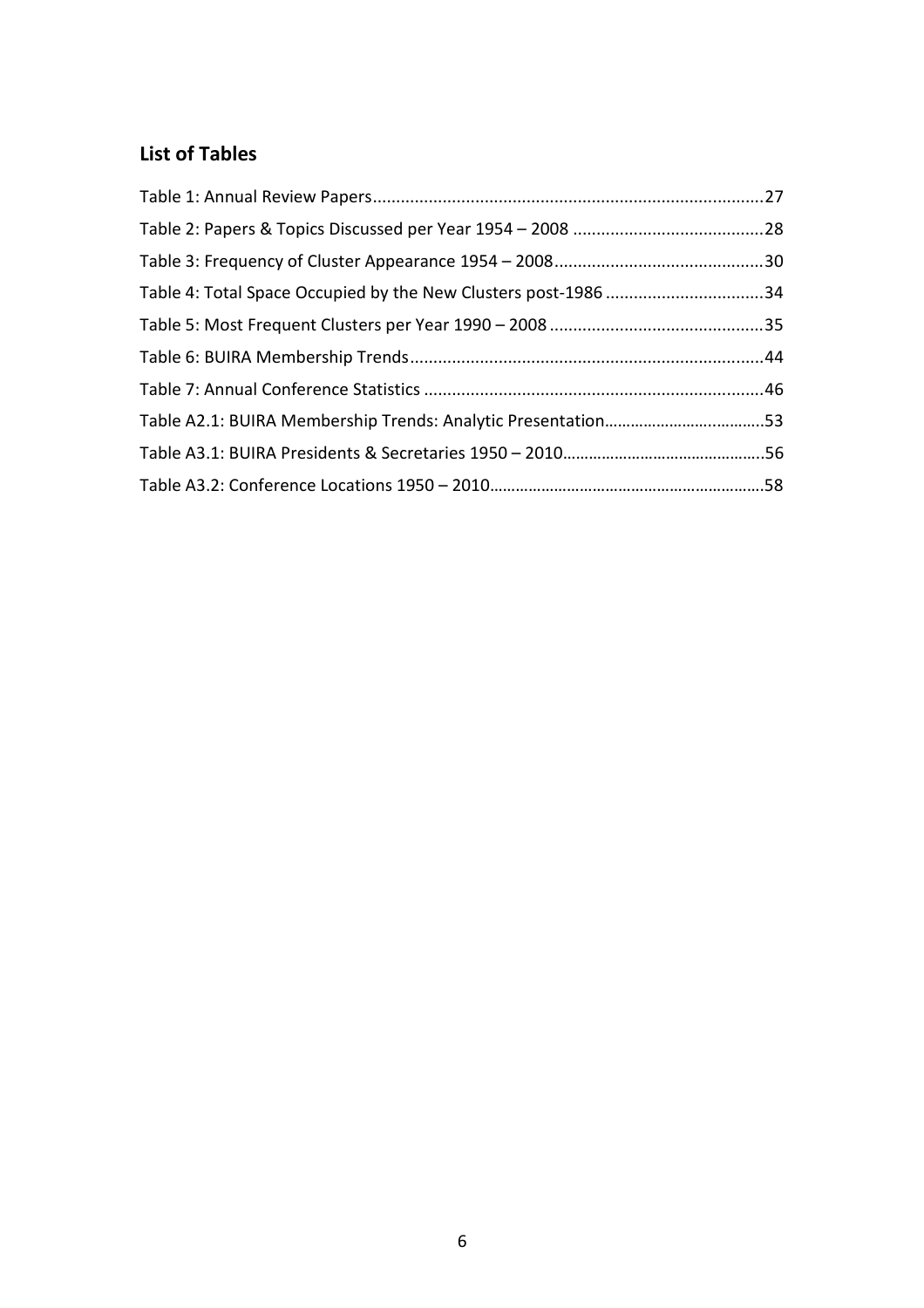## **List of Figures**

| Figure 1: Evolution of the most Frequent Thematic Clusters 1954 – 200832 |  |
|--------------------------------------------------------------------------|--|
|                                                                          |  |
|                                                                          |  |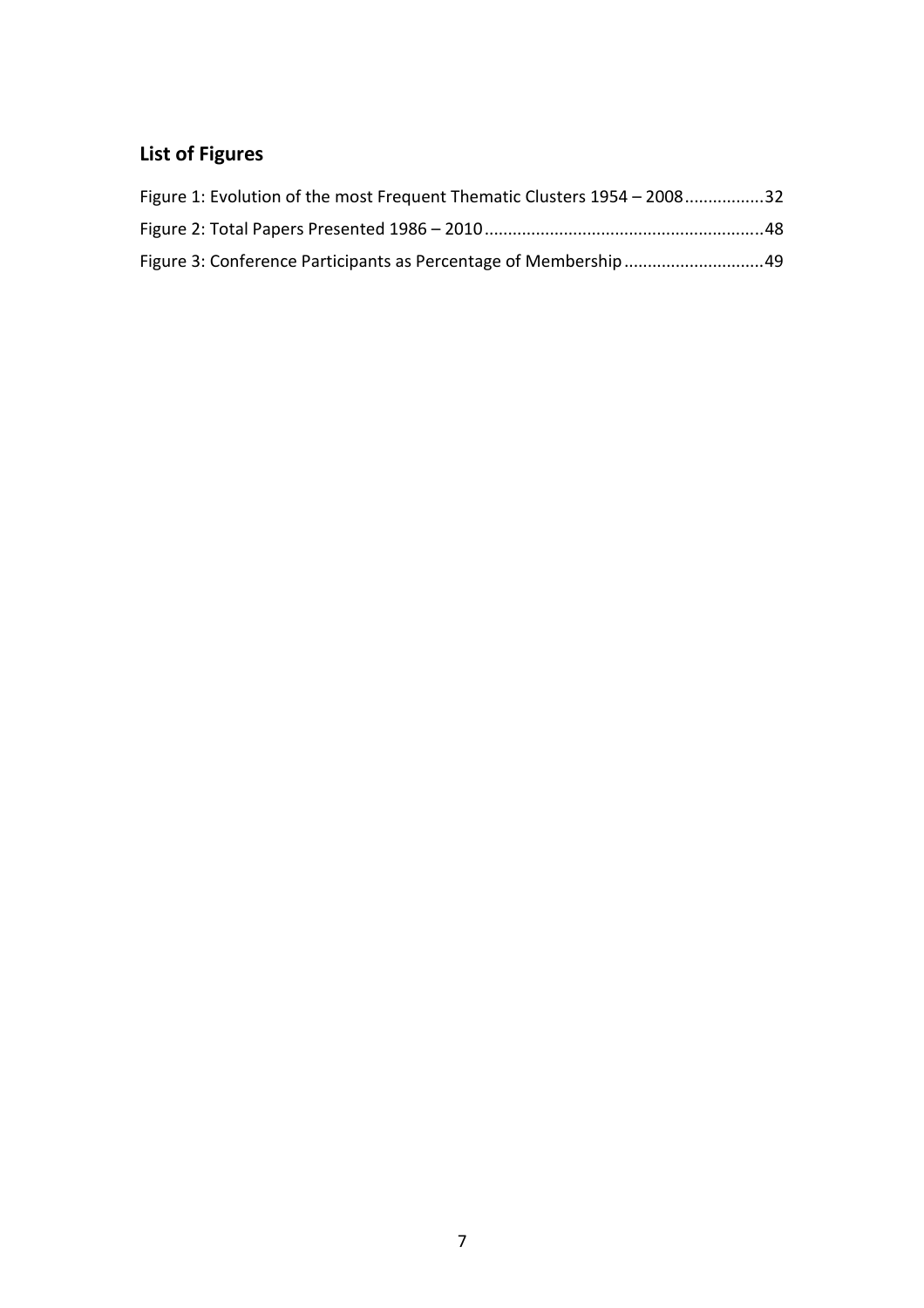### **List of Abbreviations**

| AGM           | <b>Annual General Meeting</b>                                |
|---------------|--------------------------------------------------------------|
| <b>ALSISS</b> | Academy of the Learned Societies in Social Sciences          |
| <b>ARP</b>    | <b>Annual Review Paper</b>                                   |
| BJIR          | <b>British Journal of Industrial Relations</b>               |
| BUIRA         | <b>British Universities Industrial Relations Association</b> |
| FC            | <b>Executive Committee</b>                                   |
| <b>FSRC</b>   | <b>Economic and Social Research Council</b>                  |
| <b>IIRA</b>   | International Industrial Relations Association               |
| IRRU          | <b>Industrial Relations Research Unit</b>                    |
| <b>IUSGIR</b> | Inter-University Study Group in Industrial Relations         |
| LERA          | Labor and Employment Relations Association                   |
| MoL           | Ministry of Labour                                           |
| RAF           | Research Assessment Exercise                                 |
| <b>SASE</b>   | Society for the Advancement of Socio-economics               |
| <b>SIT</b>    | Society of Industrial Tutors                                 |
| <b>SSRC</b>   | Social Sciences Research Council                             |
| <b>THES</b>   | <b>Times Higher Education Supplement</b>                     |
| <b>TUC</b>    | <b>Trades Union Congress</b>                                 |
| UCU           | University and College Union                                 |
| <b>UIRA</b>   | University Industrial Relations Association                  |
| <i>WFA</i>    | <b>Workers' Educational Association</b>                      |
| WERS          | <b>Workplace Employment Relations Survey</b>                 |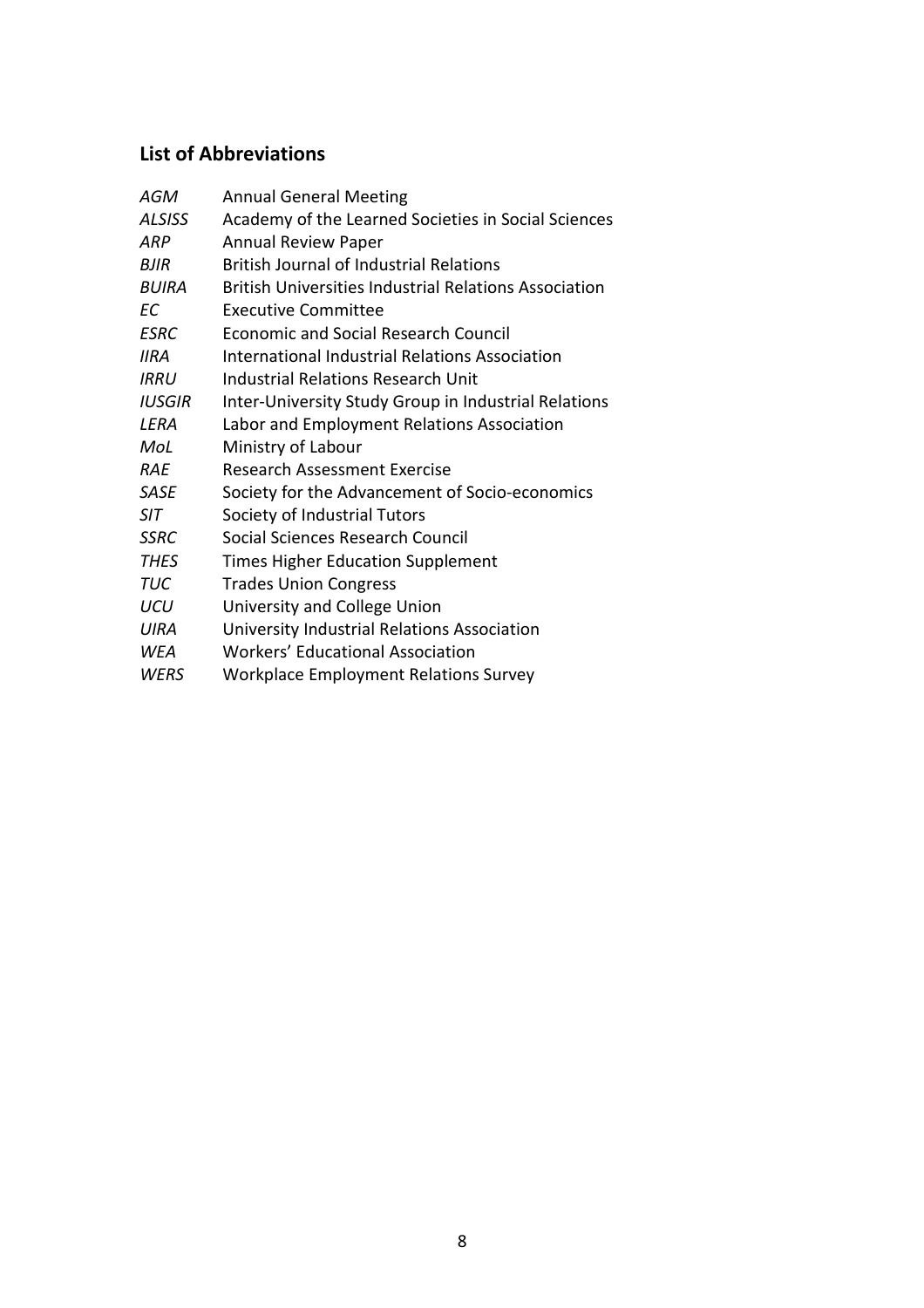#### **Introduction**

The history of the *British Universities Industrial Relations Association* (BUIRA) is closely tied to the history of the field of Industrial Relations (IR) in Britain. Although one may talk of an IR prehistory, represented primarily by the works of the Webbs, or by the wider  $19<sup>th</sup>$  century literature on labour issues (2003), the actual emergence of a *field* of IR occurred when the study of industrial relations became more systematic and was concentrated around certain institutions that provided a material 'body' to the abstract nature of thought. The beginning may be said to have happened in the early 1930s, with the establishment of the Montague Burton chairs in Industrial Relations in Cambridge, Leeds, and Cardiff but this can only be perceived as an *ad hoc* attempt to guide research and teaching towards a specific ideological direction (as was the case with the equivalent departments and Schools in the US – see Kaufman (1993; 2004)); it is not coincidental, for example, that Montague Burton's initial aim was to fund chairs in "Industrial Peace", and it was only after Keynes's intervention, who argued that such a title may provoke many a member of staff in Cambridge, that the title "Industrial Relations" was eventually selected, following the example of the chairs on International Relations that Montague Burton also funded (William Brown, personal communication). In reality, the actual institutionalisation of the field began with the establishment of BUIRA's predecessor, the *Inter-University Study Group in Industrial Relations* (IUSGIR), in May 1950. This group was the first IR forum in Britain, which brought together the scattered academics interested in the subject of IR.

To argue that BUIRA was always a professional scientific association, in the sense of a body that represents the field's community and acts in such a way as to promote and support the intellectual nature of the field and the work of the said community, both within the scientific world and in the wider society, is at least anachronistic. Although such elements could indeed be found in that early Study Group, it is mistaken to assume that they were directed towards the creation, or the support, of the IR community of the time (if such a term is meaningful anyway). Thus, to claim, as Berridge and Goodman (1988) did, that "among the first aims of BUIRA … was to develop the intellectual and research foundations of industrial relations" can be true only under certain conditions, and once the historical context in which BUIRA developed has been taken into consideration. It is the primary aim of this paper to investigate these conditions and to clarify the nature of the Association by tracing its intellectual and institutional development from its foundation in 1950 to the present day.

To fully understand the development of an association, however, one must not solely rely on how the association was perceived by various individuals, or how it identified itself. On the contrary, it is the role of the historians to reconstruct the identity of their subject by examining its role in the environment in which it operated – in our case, the position BUIRA occupied within the field of IR. For, since BUIRA claimed to represent the IR community in Britain, one must examine whether these claims had any concrete basis in reality. To evaluate this, one should examine three parameters: the administration of the association, its membership policies, and its actions. The administration needs to be considered to establish whether the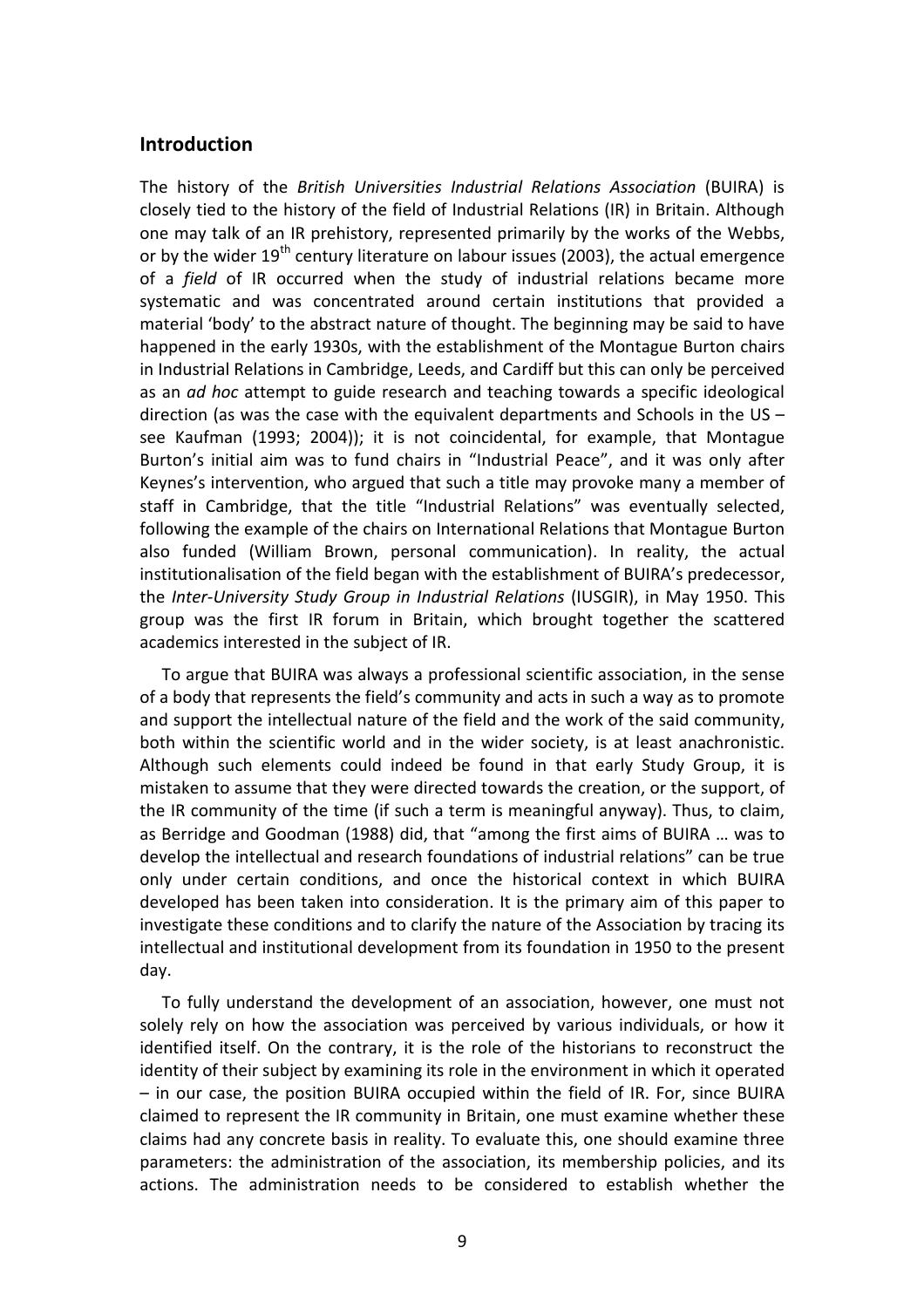association has an organisational character or whether is just an *ad hoc* collection of individuals; the membership policies will show whether the association is, indeed, a pan-communal scientific association, and when exactly it acquired this characteristic, and its actions will reveal whether the claims of being a professional scientific association, in the sense described previously, have any bearing in reality.

Based on the above, the paper has three main sections. In the first part I will trace the development of the organic structure of the Association by examining the evolution of its administrative structures and its membership policies. In the second part, I focus on the actions of BUIRA in relation to its role as a scientific body and examine whether they are in accordance with the Association's claim that it represents and promotes the academic study of IR. Finally, in the third section, I will evaluate the structural position of BUIRA and I will conclude by discussing the possible role the Association may occupy in the future.

#### **The Institutionalisation of BUIRA**

Perhaps one of the most difficult tasks concerning BUIRA is the determination of its nature; for although the Association defines itself as a "learned society representing the scholars in the fields of work and employment studies ('industrial relations')", the perceptions regarding its actual nature vary among individuals: Rosemary Lucas, for instance (BUIRA President 2007 – 2010) regards BUIRA as "the academic voice for the field of IR" (Rosemary Lucas, personal communication), whereas Linda Dickens (BUIRA President, 1998 – 2001) argues that BUIRA never was, nor is, "a body which speaks for the professional externally. It is very much an association of people in teaching and researching in IR, not a lobbying organisation or a representative voice for the profession outwards" (Linda Dickens, personal communication). Others regard BUIRA as just an 'annual conference' and a forum that provides opportunities for social networking in the, by now traditional, free bar. Faced with these different conceptions, it is important to clarify the nature of the Association and to trace its intellectual and institutional development. The working hypothesis of the paper is that BUIRA *is* a professional scientific association, but that it was not always so – BUIRA gradually evolved to this state as a result of various internal and external processes. My aim, therefore, will be, first, to ascertain the truth of the former proposition and, second, to examine how BUIRA reached this status. To do so, however, it is necessary to clarify the characteristics of the professional scientific association.

As mentioned previously, the scientific association is an organisation that represents the field's community and actively promotes and supports the study of the field (Voskeritsian 2009: 42). According to this definition, a professional association should have three important characteristics: first, since it is an organisation, it should have a structure that will be able to support its functions; second, it should be open to the field's community and, third, it should be engaged in actions that promote and support the field. The latter issue will be examined in more detail in the next section; for the time being it is important to consider in more detail the nature of the word 'community', for its definition will determine who may and who may not become a member of the association – and, in a sense, it will be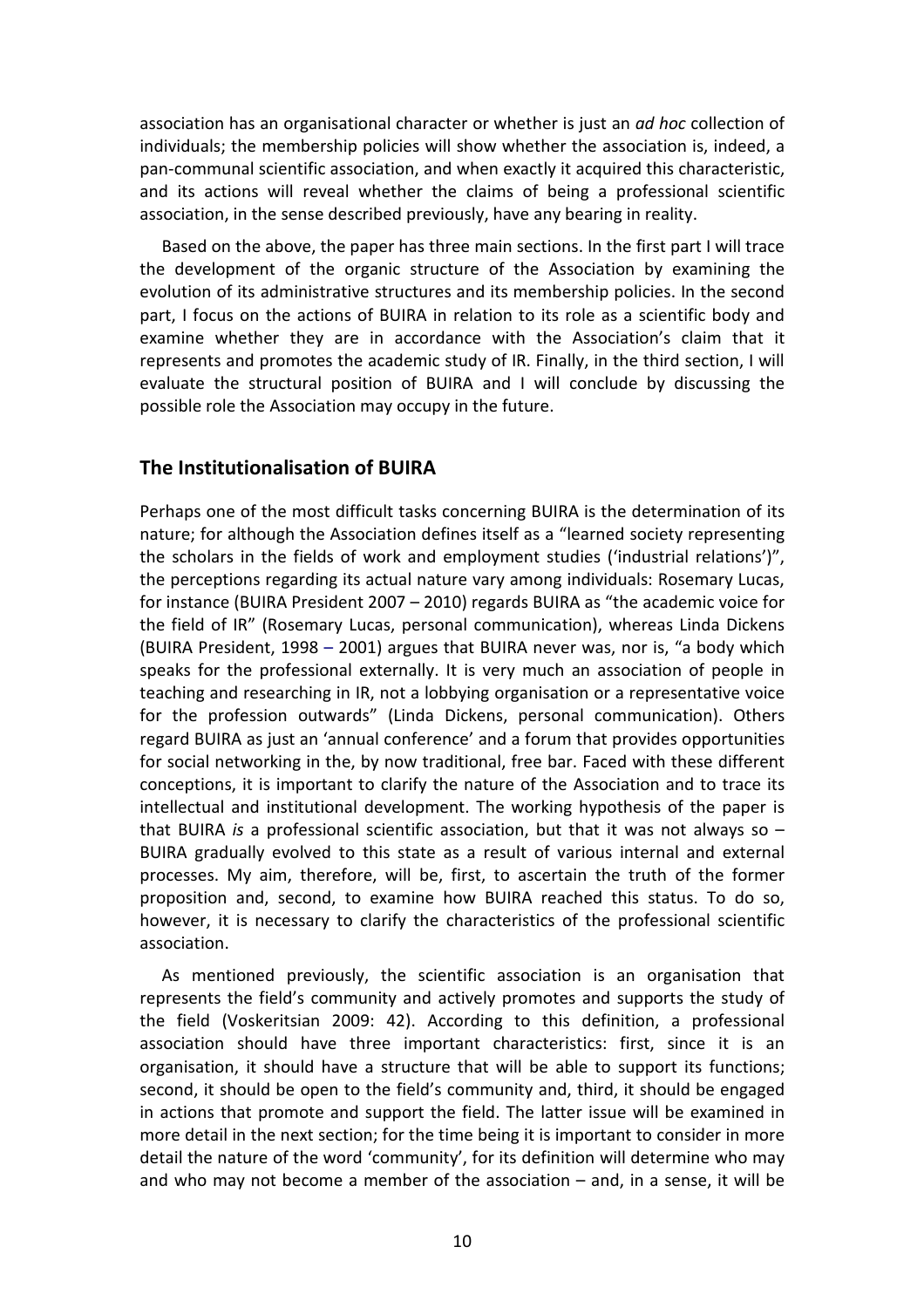the criterion according to which one can judge whether an organisation is, indeed, a scientific association.

Although the definition of the scientific community may be a contested issue, for our purposes it is legitimate to accept as its member anyone who participates in the workings and processes of science; that is, anyone who is involved in the development of the intellectual edifice of science and in its dissemination to any third party (this involves both researchers *and* teachers of a specific scientific subject)<sup>1</sup>. Based on the above, a professional scientific association should *at least* allow as its members anyone researching and teaching the subject it represents<sup>2</sup>. To determine, therefore, BUIRA's identity, we have to examine its organisational structure and membership policy.

#### *Early Steps towards Institutionalisation*

l

The title 'BUIRA' was adopted in 1967, seventeen years after the foundation of the initial group that constituted the core of the Association. The original title of that group – the *Inter-University Study Group in Industrial Relations* – stressed from the beginning its amateur nature, by including the term "study group" in its title. The primary aim of that body was to serve as a network for the exchange of ideas in an annual meeting and was never intended to function as a representative body for the IR community in Britain. The Group's networking nature was also clear from the beginning, when it was stated that its functions would be primarily three: to hold further annual meetings, to circulate useful information at intervals between conferences, and to promote the interests of its members. Although in those early years some basic administrative structures, which are still retained, existed (there was a President, a Secretary, an AGM in the annual conference, and a Bulletin which served as a communication tool for its members) the group had not as yet developed any formal rules or policies that could define it as an organisation to the wider society and to the social scientific community.

The professionalisation of that semi-official group occurred gradually, when it became evident that the rise in membership, the complexity of organising a large annual conference, and the serving of the group's initial aims, required a more

 $<sup>1</sup>$  A stricter sociological, but not necessarily historical, definition of the scientific community could also</sup> include as a criterion the holding by its members of a professional qualification that proves, in a sense, that its holder is capable for participating in the community  $-$  in the modern era this certification is the PhD. This is a strict criterion for its application could lead to an anachronistic reading of the historical record – even in recent times, many people who were accepted as members of the scientific community (based on the less strict definition provided earlier) did not hold PhDs. In the case of Industrial Relations, many of the early members of BUIRA did not satisfy this criterion; Allan Flanders, for example, had neither a PhD nor an undergraduate degree for that matter. For an interesting discussion regarding the historical definition of the scientific community see Gascoigne (1995; 1992).

<sup>2</sup> Notice that this is the *minimum* criterion for the characterisation of an organisation as a scientific association. Obviously, this may be modified as the association thinks proper. For instance, it may also allow as members people who belong to the scientific community, but not necessarily to the field the association represents. Also note that the upper boundaries of the association are not set in my definition: the association, for instance, may decide to open up its membership to anyone interested in joining without any reference to a person's professional qualifications.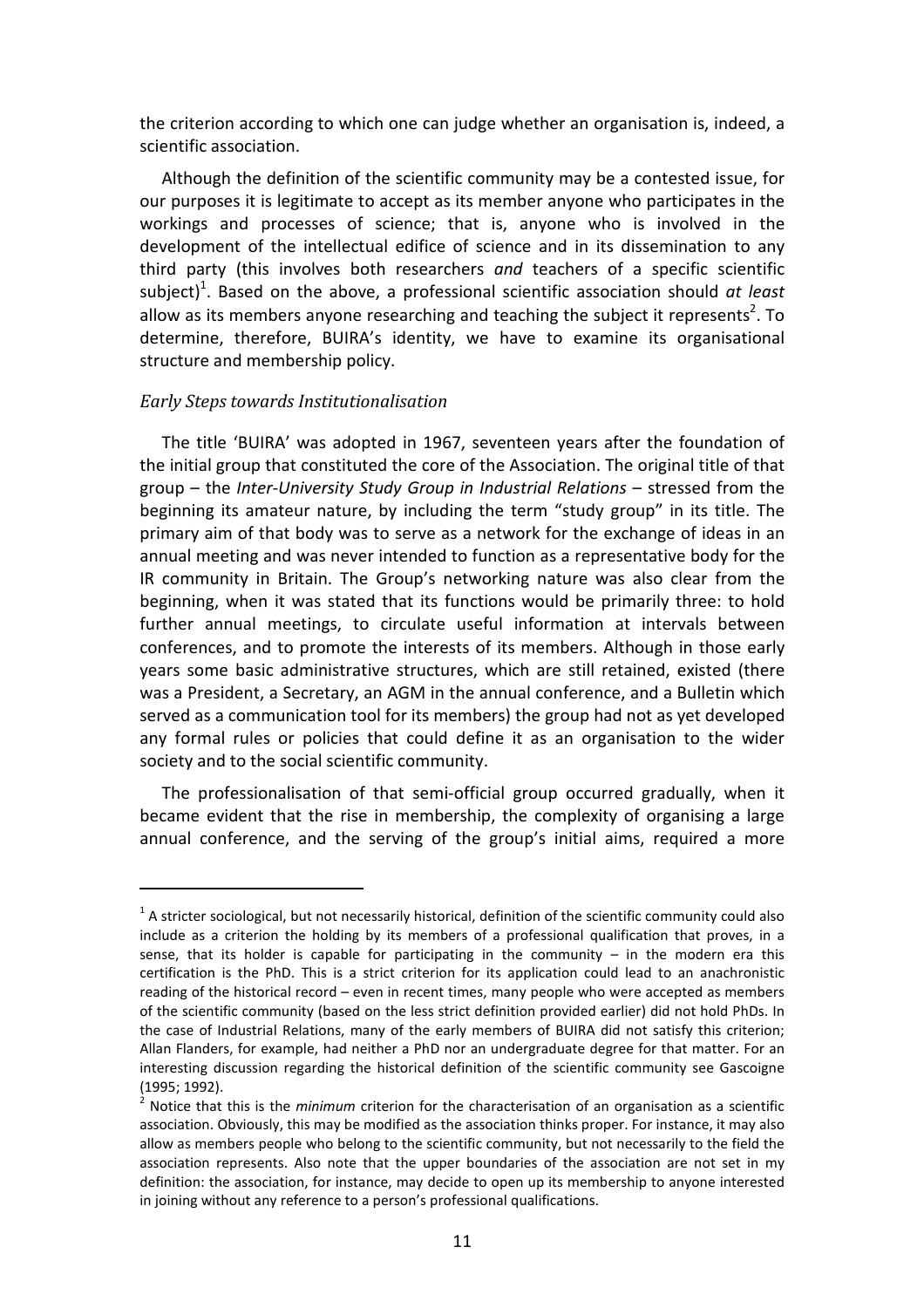bureaucratic structure. Although the group took its first steps towards its professionalisation in 1957, by changing its name to *University Industrial Relations Association* (UIRA), it was only in 1967 that the bases for the current structure were established when the Association created its first set of official rules and adopted its current name. It must be noted that, while a number of operating procedures existed in the past, "they had never been established as formal rules" (Ben Roberts, quoted in AGM Minutes 1967), leaving, thus, the Association without an official organisational abutment.

The 1967 rules, which have largely remained unchanged till nowadays, defined the identity and purposes of the Association and its place in the wider society and the social scientific world. The first draft of rules, produced in February 1967, clarified that the aims of the Association would be solely "of a scientific and academic character and lay strict emphasis on the study of IR without regard to political philosophic or religious considerations". The scientific nature of the Association was further underlined by the inclusion of a clause which stated that "the association shall not endorse opinion on policy questions". Although both these sentences were dropped in the final draft of rules, which were adopted by the AGM in July 1967, and were replaced by a more general and vague statement according to which "the Association shall promote the study of industrial relations in the United Kingdom through the relevant academic disciplines", their essence would continue to determine the actions and the identity of the Association for the years to come (though, as we will see, the latter clause would be overruled many times in the future). To promote its aims BUIRA could use a variety of methods, among which were the organisation of an annual conference, the information of its members about developments in the field of IR, the holding of periodic surveys of its members' research activities and the representation to appropriate Government departments and other relevant institutions to improve the quality and extent of statistical sources, teaching, and research in the field of IR in the UK.

It is evident that BUIRA had already entered a different era regarding the realisation of its role and identity in the field of IR; from a small informal and amateur group of researchers, who gathered annually to discuss matters of common interest, it had now evolved to a formal institution with rules and specific purposes that aimed to promote the study and teaching of IR. This latter point, i.e. the fact that the Association seemed now interested in speaking for, and promoting, the field of IR – and not the interests of its individual members – constitutes the important turning point in its identity and defines it, in my opinion, as a professional association in the making. I say in the making, for although the association seemed to acquire a formal nature, it was still far from developing a proper bureaucratic structure.

#### *The Administration of BUIRA*

From its very first meeting, the Association had decided to adopt a loose administrative structure, which has not radically changed since. Its basic characteristic was its voluntary and amateur nature, as its administrators were unpaid individuals who devoted part of their working time in the management of the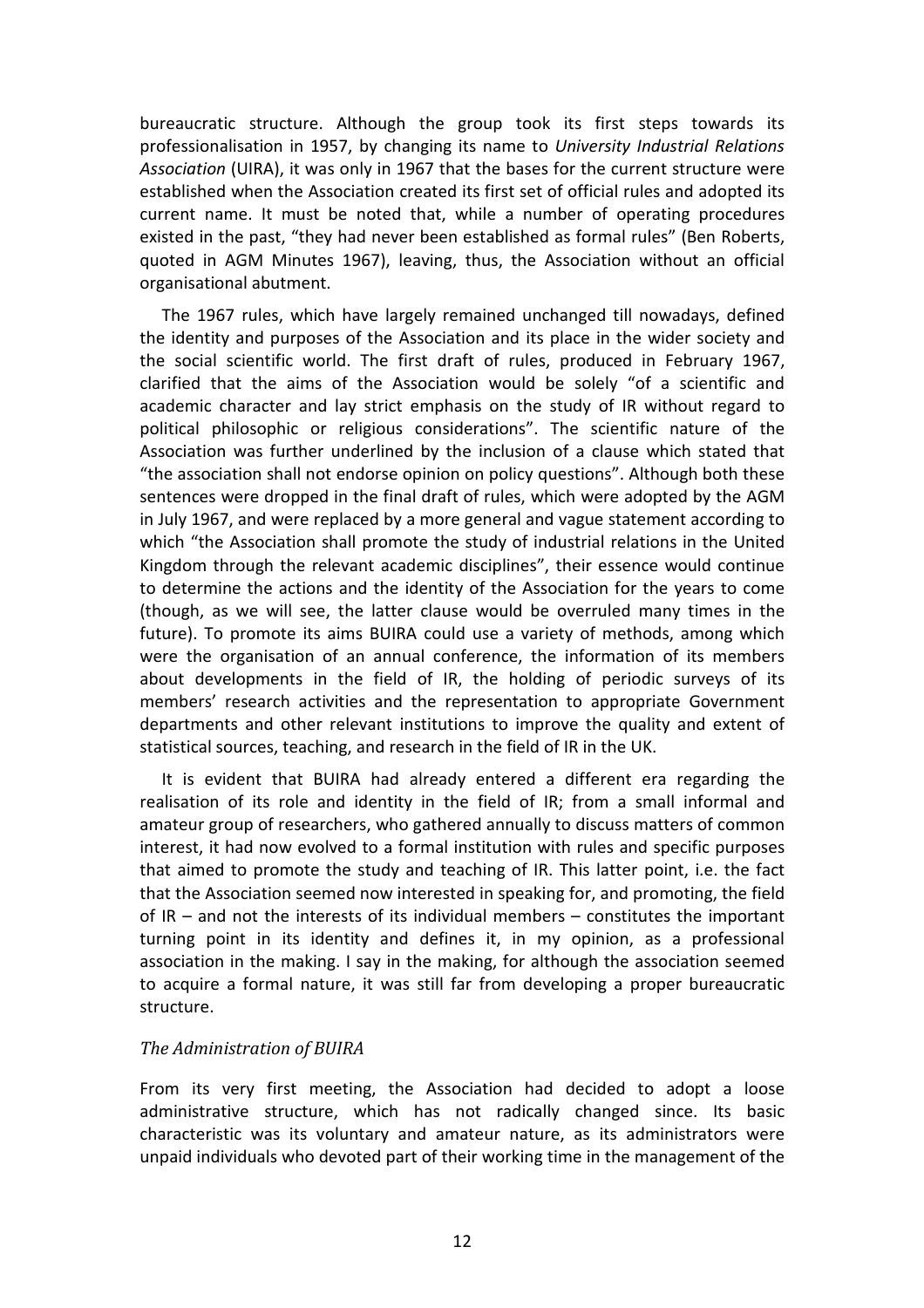Association. Although voluntarism does not necessarily imply amateurism, in the case of BUIRA the latter is a consequence of the former.

The amateur nature of the Association is evident by the fact that in its sixty years of existence it was never housed in permanent offices, not did it ever employ any permanent staff – clerical or otherwise – to assist the running of the organisation. The implications of keeping BUIRA in a 'loose' format were many, the most important of which was the inability of the Association to administer more complex projects, apart from the organisation of the annual conference. Although the conference was, and still remains, the major focus of the Association, its ability to promulgate the causes of BUIRA was contested as early as 1970, when it was argued that "the Association ought to consider reviewing its role which is at present mainly confined to organising the annual conference". Yet the lack of proper organisational structures created a variety of obstacles in the realisation of alternative actions and events. As many Secretaries and Presidents have argued time and again, the running of the Association would not have been possible if it was not for the use of the resources of the universities to which the Presidency was based – stenographical and wider secretarial support relied heavily on people already employed by the hosting institution.

Despite the various administration problems that the lack of a permanent basis led to, the decision to keep the Association in a flux was justified on two grounds that were, of course, related to the voluntary nature of BUIRA. The first was financial; the acquisition of permanent offices or staff would incur high costs to an organisation whose cash reserves largely depended on a rather small membership fee and on any profits yielded by the organisation of the annual conference. The voluntary work of its executives was always considered as a good solution to keep the Association in a healthy financial state and no one seemed interested in drastically altering this. Apart from the financial reason, however, another, equally important, concern was purely administrative: from the first meeting of the association, it was decided that its administration would be undertaken by a different institution every three years. The focus of the above unwritten rule was not only the need for leadership rotation (which was important in itself), but the fact that the leadership would be assumed by a different institution in regular intervals. Although this was a very smart decision, as it helped to avoid the emergence of rivalries, feelings of injustice, or favouritism among its members, to retain the collegiate and democratic atmosphere that characterised the Association since its foundation (John Goodman, personal communication) and to distribute the financial burden of administering BUIRA more equitably, it also had the obvious defect that the Association's offices could not be permanently based in a specific place.

The cost of the decision to keep the administration of the Association voluntary was primarily felt by its Secretary; especially during the early years of the Association, when there was only one Secretary responsible for the membership, communication and financial control of the organisation, the complaints about the overwhelming nature of the work were quite regular. This was very often the case when the Secretary was involved in activities beyond the organisation of the annual conference, such as the creation of a research registry, the monitoring of the members' status and whereabouts, or the collection of unpaid fees. It is, therefore, understandable that the Secretary was the usual advocate for the further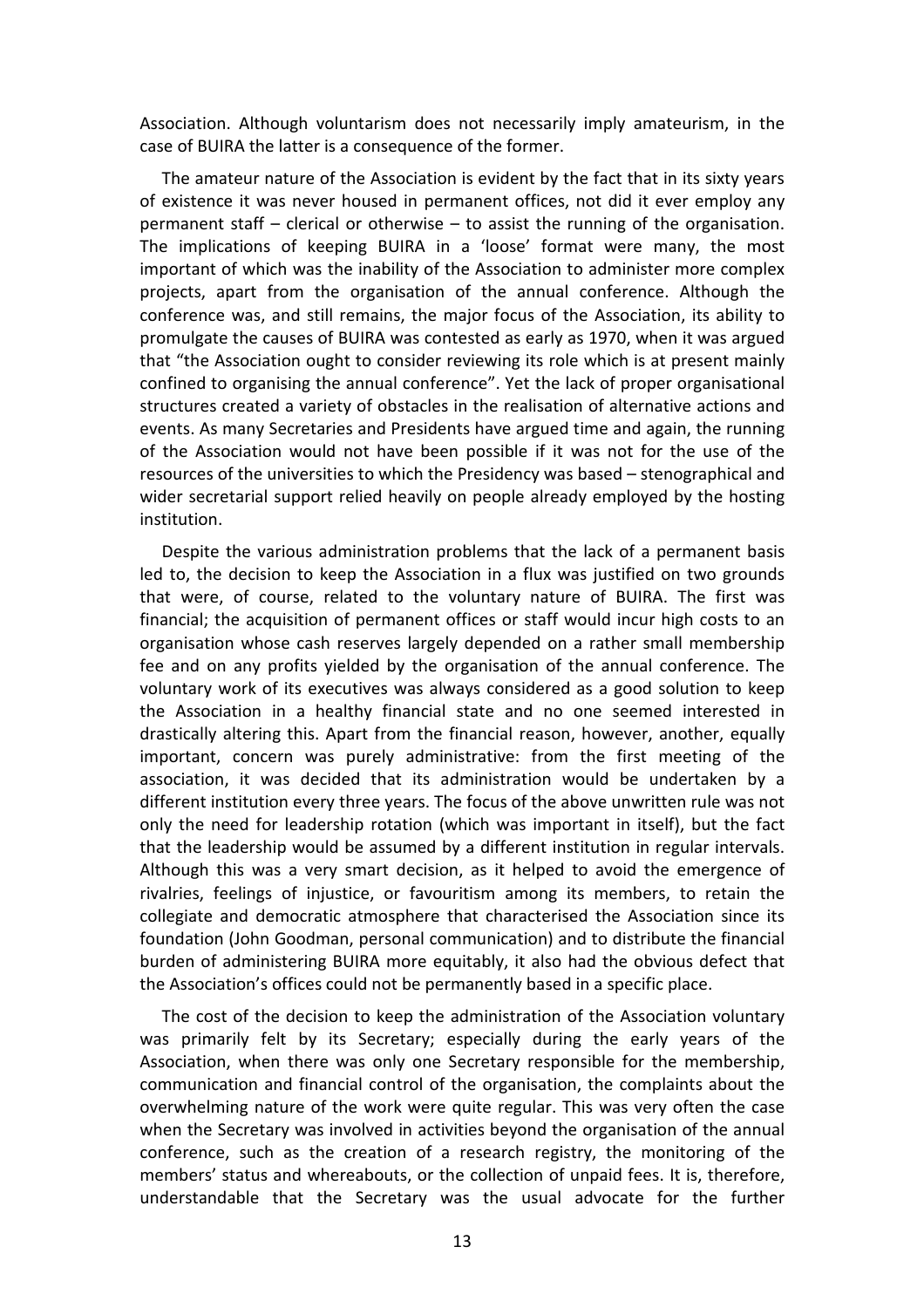'bureaucratisation' of the association. However, although complaints about the increasing workload of the Secretary's job were voiced from early on, it was only in 1986 – when the Association was growing and its management was becoming more complex – that specific proposals were laid down by John Berridge, the then Secretary, on how to alleviate the secretarial role. Two of the three proposals implied an administrative change: either to hire a firm to do the routine secretarial work (admissions, subscriptions, accounts, etc.), which would have led to an increase in the fees, or to appoint a more permanent secretary for a period of five years – in other words, to create a more permanent secretarial position. The third proposal, on the other hand, was technical: to computerise the Association's membership and accounting databases, which could save both time and money in the long run. This latter proposal was eventually pursued by the next premiership, and the first computerised members' database was initiated in 1987 by Colin Gill.

As we have seen, the organisational nature of BUIRA developed rather gradually and in an *ad hoc* manner – most changes seemed to be reactions to some external stimuli rather than the result of strategic planning. It can be said that the association acquired a proper organisational form when it changed its name to BUIRA and adopted its first official rules in 1967. It was then that the rather vague nature of the UIRA acquired an official material body, even if this was only on paper. However, the running of the Association did not necessarily transcend the limits of voluntarism and amateurism that characterised it since its foundation. Although important administrative changes have occurred since the mid-1980s, with the gradual expansion of the Executive Committee (EC) to eight members, the creation of a Treasurer and Communications Secretary posts in 2002, and the appointment of two auditors in 2008, to audit the financial state of the Association, BUIRA still does not look ready to abandon its 'loose' administrative structure<sup>3</sup>. As late as 1994, for instance, the suggestion that BUIRA should adopt a mission statement was defeated on the grounds that consensus among members would be difficult and "the view was expressed that BUIRA should remain a loose 'confederation' of IR and HRM academics whose role was really to provide opportunities to present research and encourage communications" (EC Minutes 1994).

#### *BUIRA's Membership Policies*

l

The membership policy of an organisation provides an interesting index regarding its identity. A professional scientific association, which is supposed to represent a scientific field, should not and cannot be exclusionist – it should provide opportunities to anyone interested in the study of the specific subject area to participate in its structures. The less exclusionist an organisation is, the more it tends to become a representative professional scientific association. The examination of

 $3$  The first EC was formed in 1951 and consisted, until 1955, of three members. In 1955 it expanded to four and in 1957 to five members. From 1962 onwards it consisted of six members, until 1994 when two more members were added, to assist with the refereeing of the annual conference papers. The appointment of auditors was discussed as early as the late 1970s, but there is no evidence that they were ever appointed. Although in 2005 it was suggested that two auditors should be elected to audit the Association's finances, no evidence exists that this motion was actually carried forward. The first auditors were appointed in 2008, and in 2009 their election became an official rule of the Association.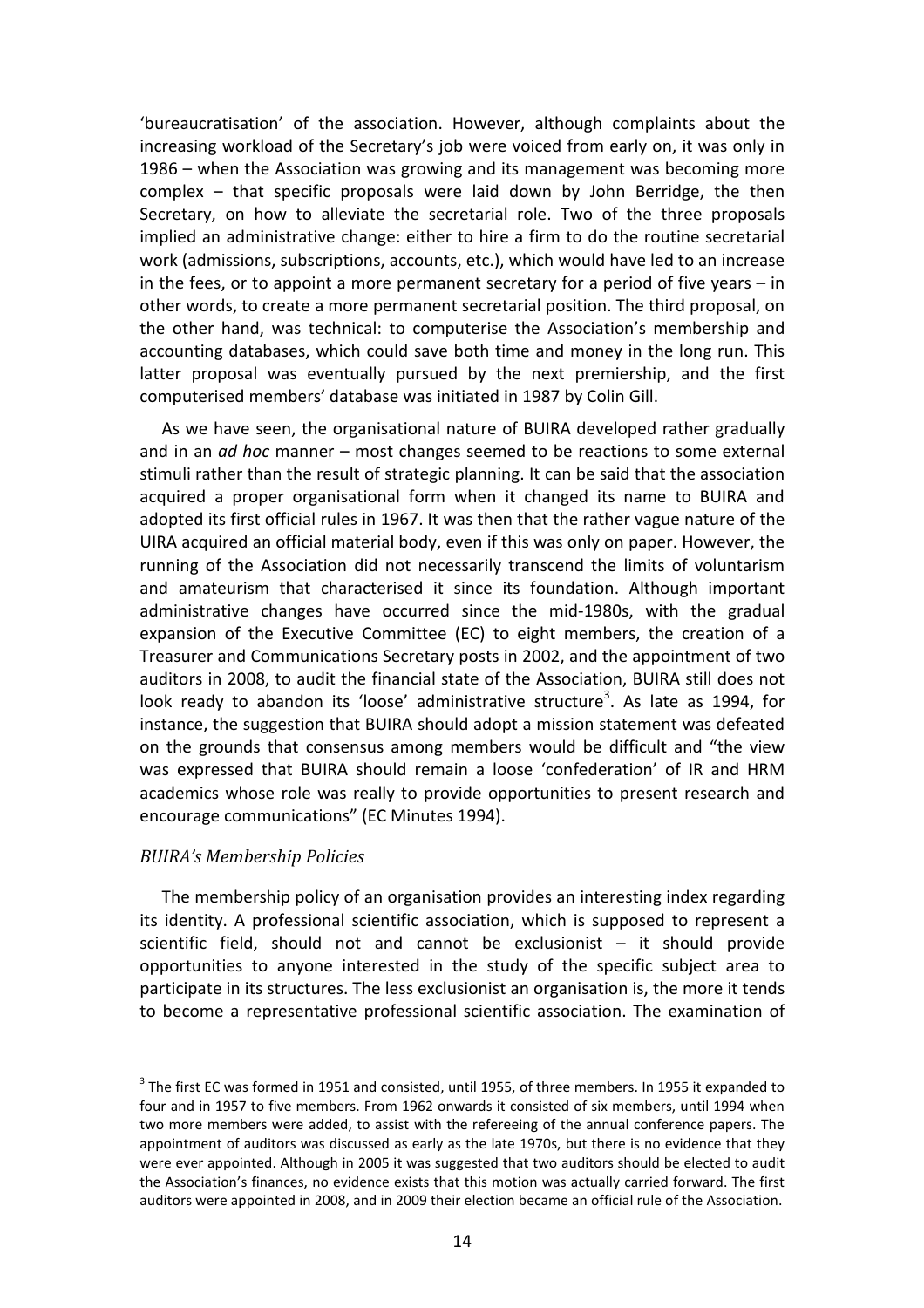the membership policy, therefore, is vital for our understanding of the evolution of BUIRA's identity.

BUIRA and its predecessor, the IUSGIR, were never intended to function as professional scientific associations in the sense discussed earlier – i.e. as representative bodies of the field's scientific community. For much of its early life BUIRA was characterised by an elitist and exclusionist approach to its membership, since it was only open to people employed by universities and by institutions of similar rank. In other words, the definition of the 'community' for the early BUIRA was quite narrow since it only included people engaged in *research*; teaching, in a sense, was secondary for BUIRA. The narrowness of this definition, however, excluded from the Association a considerable amount of people who could have become members, had a more liberal approach been implemented. Indeed, if BUIRA had regarded as members of the community all those researching *and* teaching IR (without any restriction as to the employing institution), its membership basis would have been considerably expanded, as universities were not the only places where IR courses were taught in the 1950s. IR education was widespread in other British educational institutions as well, especially in polytechnics and technical colleges, and although research was not conducted in the same way or extent as in the universities, many of their staff were undoubtedly equally interested in the research and policy advances in the field, as is evident from the many membership applications to join the IUSGIR and, later, the UIRA and BUIRA. However, these people were excluded from membership as it was believed that they would demote the intellectual standards of the meetings, as many of them did not have PhDs, or were not involved in research.

The position of the teachers in polytechnics or technical colleges preoccupied the Association for the years to come. In 1964, for example, Professor Kahn Freund argued for the inclusion in the Association of the teachers in non-university institutions. Yet his motion was rejected, as many members of the organisation "were opposed to further expansion of the Association's membership and pointed out that no positive direction of changes had been suggested" – the reason, as mentioned previously, being the belief that teachers in polytechnics were not of university calibre. Similarly, in a paper presented at the AGM around that period, Dr Shirley Lerner presented the case for the inclusion of non-university people in the organisation, although her argument encompassed not only the teachers in technical colleges but anyone outside academia (i.e. employers, Trade Unionists and government officials)<sup>4</sup>. Contrary to the dominant view of the time, Dr Lerner argued that the inclusion of non-university people will only lead to a small increase in size,

l

<sup>4</sup> In another submission made to the EC of the UIRA by Dr. Shirley Lerner *circa* 1964, the case against the "admission of all teachers of industrial relations in technical and management colleges" was also clearly summarised: "The quality of the general run of teachers in technical colleges is not very high. Many received lower seconds when they were university students; others have no degrees at all. They do little, if any, research work. Frequently, Industrial Relations is taught merely as a sub-section of a Liberal Studies course, and the teacher tends to waffle for part of the course on Industrial Relations. Such people can contribute little to the work of the Association. Their admission would most certainly lower the status of the association. We would be taken over by people who know little or nothing about the subject". Although Dr. Lerner does not appear as an advocate of the aforementioned thesis, she certainly expressed the views of many a member of the Association around that period.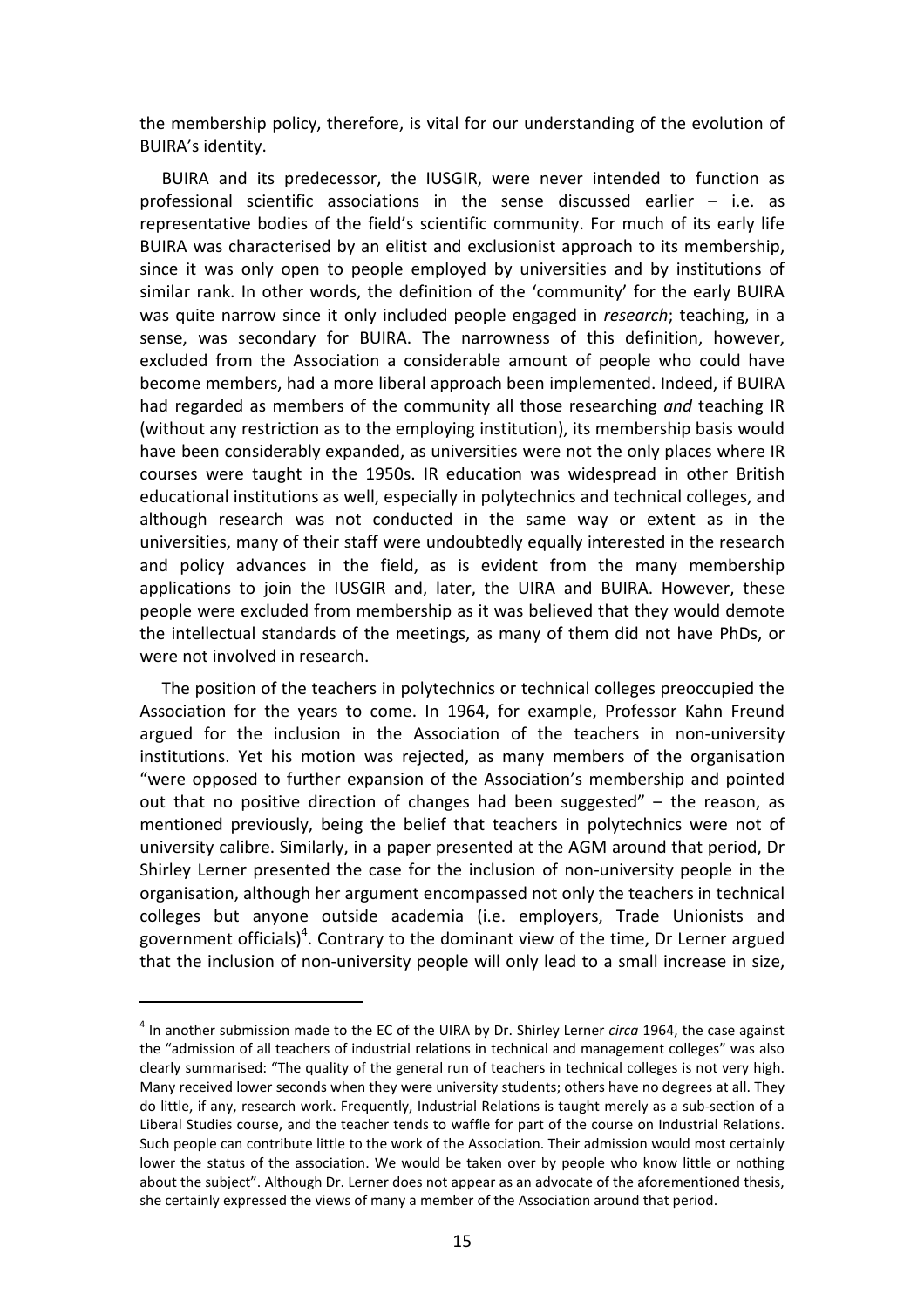which will not turn BUIRA into a massive organisation, and that the status of the discussions will not deteriorate nor will free speech be infringed if the selection of people outside academia is based on strict criteria and is subject to selective admission. Despite her proposals, however, she never clearly advocated the opening of the Association to 'aliens': her solution to the problem of non-admission was to create a British Industrial Relations Association, which would comprise UIRA and an association of the teachers in technical colleges and practitioners. In a sense, the Association's elitism would still be retained and the problem would be transferred to a higher level; this idea, however, was never materialised.

The continuing policy of the Association to exclude from its ranks teachers from technical colleges and polytechnics was to be sealed in the first set of official rules of the Association, according to which "[m]embers may be individuals who are engaged in teaching and research in industrial relations in the several relevant academic disciplines in universities in the United Kingdom (The term 'universities' includes colleges of advanced technology and institutions which are to receive university status)" (Rule 5). It must be noted, however, that the rules allowed for a small proportion of people, who did not belong to the above categories, to become members in the association, once they were proposed by a member and the EC agreed; their numbers, however, could only amount to 20% of the Association's total membership. Still this cap was not enough to contain the increasing number of departments that taught IR-relevant subjects outside the universities.

From the 1950s onwards, people who worked in non-university – but still academic – institutions grew in numbers and started to require intellectual representation in a body where they would be able to share ideas and views with their colleagues. This need was eventually materialised in 1968/9 with the foundation of the *Society of Industrial Tutors* (SIT)<sup>5</sup>. Contrary to the exclusionist membership approach of BUIRA, the Society's membership was drawn "from every shape and size of further, higher and adult education institution" (Stuttard 1974: 301), and its major focus was IR teaching, not IR research. The founding members of the Society had realised that "industrial relations teaching was not just controversial, but threw up a number of other problems" as "it had to be taught not just to different groups for different purposes but in a variety of institutions, from full-time to part-time; it suffered from a lack of usable teaching resources of both general and specialist kinds; and it demanded particular attitudes in teaching and organisation" (*ibid.*, 302). The major aims of the society were, therefore, to bring together teachers of IR and to "concentrate on activities of practical help to tutors in their work" (*ibid.*, 301).

The inclusiveness of the SIT was evident in its membership trends; in 1970, for instance, the society had 93 members, and within two years its membership more

l

<sup>&</sup>lt;sup>5</sup> The SIT was founded by tutors working in the Extra-Mural Departments of Universities and in the *Workers' Educational Association* (WEA). They were actively involved not only in the formulation of the syllabi but in attracting students and facilitating their participation in the courses (tutors, for example, were personally involved in negotiations with the management to grant paid time-off to shop stewards to participate in the classes). Although at the foundation meeting of the Society, in Sheffield in 1968, it was proposed to call the new organisation the *Society of Trade Union Tutors*, the less restrictive name SIT was finally adopted.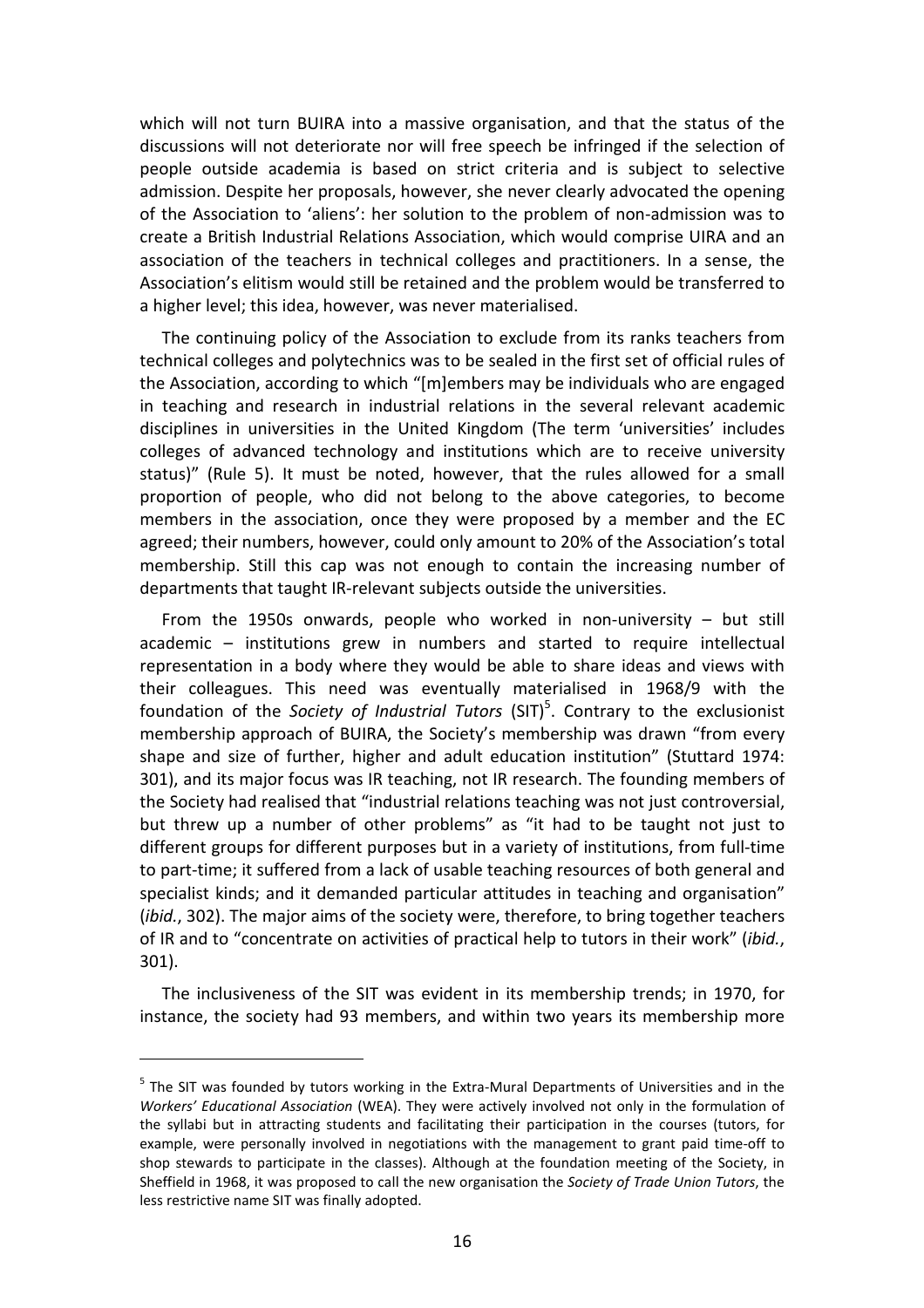than doubled, reaching 200 members – a result of a variety of activities to attract members, and of a dynamic leadership. The Society proved to be an important forum for those teaching IR: similarly to BUIRA, it held conferences in various UK cities "in order to tempt in and provide a focus for tutors in these areas" (*ibid.*, 303), and acted as a pressure group in various instances (for example, in 1970 it provided evidence to the Russell Committee on adult education and in 1971 to the Alexander Committee on Scottish Adult education). In contrast to BUIRA, however, it was heavily involved in the publishing scene, firstly by initiating a series of fourteen books, published by Hutchinson's, and, secondly, by publishing a journal – the Industrial Tutor – from 1969 to 1996, when the Society was eventually dissolved<sup>6</sup>. Faithful to the causes of the Society, the *Industrial Tutor* provided a forum to those teaching IR by publishing articles on teaching methods, teaching material and problems of IR teaching. Its first editor, Geoffrey Stuttard, would later become a central figure in BUIRA, through the organisation of the London BUIRA study group<sup>7</sup>.

Eventually, the tutors in non-university institutions were granted membership rights in 1971, under the presidency of Hugh Clegg. Whether this was the result of a maturation process regarding the position and role of BUIRA in the field of IR, or of the understanding that tutors in non-university institutions were becoming an important part of the field's intellectual geography, cannot be said with certainty. Notwithstanding the reasons, however, one may regard 1971 as the year when BUIRA made the decisive step to form a pan-IR identity and started to function as a truly representative body of the field in Britain.

Despite this important decision, the organisation continued to remain unapproachable to a special class of the academic community that may not have had full-time placements as teachers or researchers in academic institutions, but did, nevertheless, participate, in the intellectual life of British IR; research students would have to wait another 23 years before being granted full admission to the ranks of the Association. There were several reasons for the reluctance of the AGM to admit them in BUIRA, which closely resembled the justifications provided in the 1960s and 1970s against the inclusion of non-university teachers: that the academic quality of the conference would be undermined by the participation of research students, that their inclusion would create several administrative problems to an organisation with no permanent structures and, perhaps most importantly, that their inclusion "could possibly reduce the Association's credibility with external agencies" (AGM Minutes 1986).

It is interesting to note that the arguments against the inclusion of research students in BUIRA reverted around the possible implications for the Association and not around the position they occupied within the social structure of science.

 $\overline{a}$ 

 $^6$  The book series was called "Trade Union Industrial Studies" and it was used to teach shop stewards the basics of industrial relations. The books were available in pocket-size paper back form in affordable prices (90p per copy), and included titles such as "Workers' Rights", "Industrial Action", "Statistics" etc, written by both academics and practitioners. The series proved to be a great success as over 200.000 copies were sold (Geoffrey Stuttard, personal communication).

 $^7$  A complete up-to-date history of the society is not as yet available. Although the early steps of the society are traced by Stuttard (1974), its later history may be harder to write since with the dissolution of the Society in 1993 its archive was lost (Clarke and Gold 2006).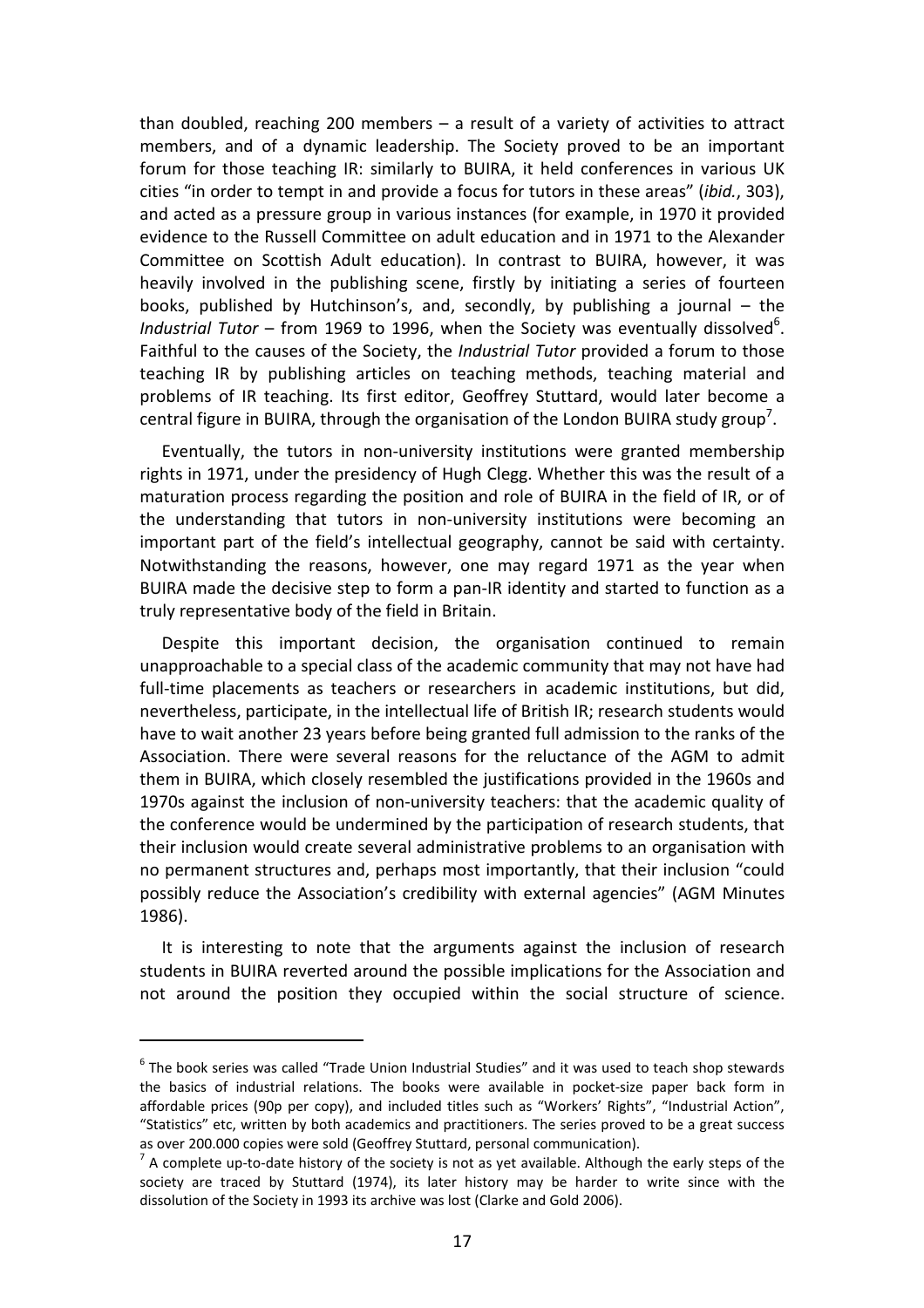Although one could question whether research students are members of the scientific community, this was never done. Indeed, strictly speaking, research students become full members of the scientific community once they complete their PhDs (i.e. once they finish their 'apprenticeship'); yet their involvement in the processes and culture of science places them closer to the workings of the community than any other person. Whether they will be considered as organic elements of the scientific community depends solely on the subjective interpretation of their position by the gatekeepers of science and not on any objective criterion. In the case of BUIRA, research students could have become members if the rules of the Association were strictly interpreted. Indeed, as already mentioned, membership was open to anyone employed by a British university who conducted research or teaching in IR, preconditions that were fulfilled by many a research student, at least from the 1980s onwards ${}^{8}$ .

The first step towards the inclusion of research students in the Association was made in 1986, when the AGM decided to allow them to participate in the annual conference, as long as they were registered for higher degrees of research (i.e. not taught courses) and were nominated by a BUIRA member. However, their numbers would be limited to ten participants per conference and no more than three students from any institution could participate in the same conference. It was in 1994 that the Association decided to grant full membership status to research students. From then onwards, BUIRA has taken several steps to promote the inclusion and participation of PhD students in the organisation: from mere conference participants in the 1980s, PhD students now have the opportunity to present their work in the annual conference, and can benefit from special preconference doctoral workshops (this tradition was initiated in 1999, although a similar proposal was put forward in 1986 by Richard Hyman but was never materialised)<sup>9</sup>.

In 1994 another important change took place regarding the membership policy of BUIRA, which helped it transcend the narrow national borders in which it operated until then, and acquire a more global identity. The Association's policy towards international membership was always very strict – the "British" element of its title was always protected, not on racial grounds of course, but on strictly professional ones as it was always clear that only academics working in British institutions could be eligible for membership. Although in 1974 this rule was overridden, to grant

l

 $8$  Notice that BUIRA rules did not explicitly specify whether the potential members should have been full-time or part-time employed by the university. Since research students may have been employed to conduct paid research or to teach courses on a part-time basis, they fell within the aforementioned provisions.

<sup>&</sup>lt;sup>9</sup> Another important action of support to PhD students was the decision, in 2008-9, to fund four doctoral students to attend the International IIRA Conference in Australia. However, it is also interesting to note that a proposal put forward in 2004 by the Keele administration to use the Association's surplus to fund doctoral students to attend the annual conference was never further explored. In 2010 the EC established two forms of conditional funding for doctoral students and new researchers: an IIRA Congress Facilitation Fund to cover attendance at IIRA European and World Congresses and three annual bursaries for BUIRA conference attendance.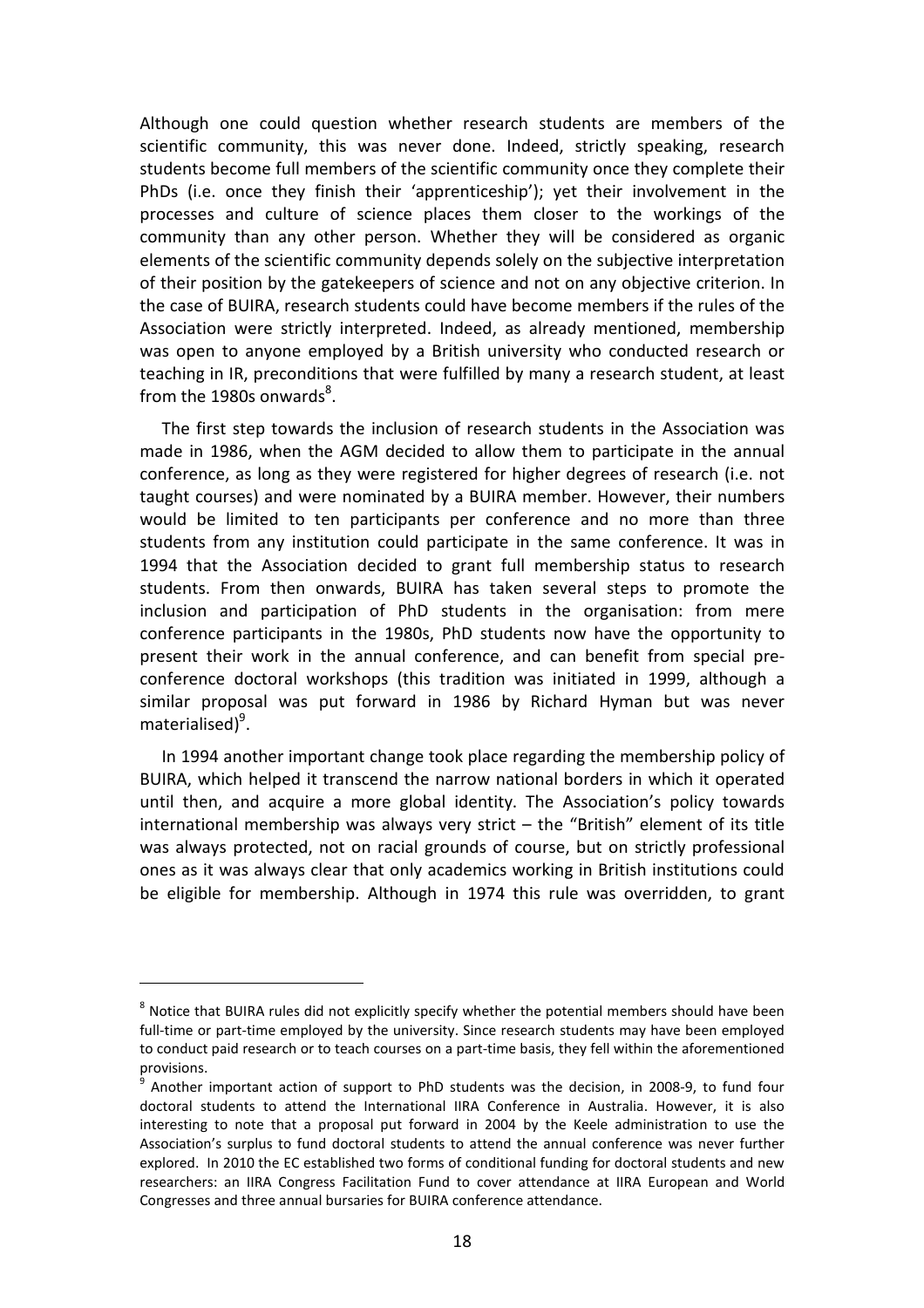academics from the Republic of Ireland "associate" membership $10$ , in general BUIRA remained 'closed' to the rest of the world. This policy of 'nationalism' was finally abandoned in 1994, when the Association decided to open up its membership to anyone researching or teaching IR, or any of the relevant disciplines, from all over the world, subject to the EC's decision.

Although voices to include foreign academics in the Association are as old as BUIRA itself (the Irish are a case in point), this decision was certainly also influenced by the increased mobility that characterised the body of the British academic community, especially during the 1980s and 1990s: many of its members, either because of their nationality or because of other, purely professional, reasons, would leave Britain to join universities or research institutes in other countries; a strict interpretation of BUIRA's rules, therefore, would either lead to a considerable loss of existing members or to a loss of potential members, who would realise that their membership depended largely on geographical and not scientific criteria.

In view of these changes it can be argued that 1994 signifies the high point in the maturation of BUIRA as a scientific association, as it became open to anyone researching or teaching IR. This change in policy and rationale is also signified by the fact that around the same period (in 1996) the EC discusses, *for the first time since the Association's foundation*, strategies for the attraction of more members to the organisation. BUIRA seems to transcend its exclusionist and elitist past and to reach out to the world – and not vice versa, as was the case till then. Indeed, the only common element of the mid-1990s BUIRA with its earlier self is that it remained (and still does) a strictly academic association, as professionals are still not allowed in as  $members<sup>11</sup>$ .

#### **The Role of BUIRA in the Field of IR in Britain**

l

Although BUIRA became an all-encompassing organisation in the mid-1990s, it had already began to develop a collective identity since the 1960s, when it transcended its group-like orientation and started behaving as a body representing the field of IR in Britain. The creation of an identity, however, is not enough to characterise an organisation as a professional scientific association; one should also closely examine the actions and the role of this body within the context in which it operates.

A professional scientific association has several roles, among which are to represent the field to the wider society, to provide a forum where networks may be developed, or where ideas can be exchanged, and to act as a common reference point for the scientific community it represents. These general roles apart however,

 $10$  This allowed them to participate and present papers in the annual conference but it did not grant them any voting or election rights. Irish academics were granted full membership rights in 1985.

<sup>11</sup> Contrary to other professional associations, such as the *British Sociological Association* or the American *Labor and Employment Relations Association* (LERA)*,* BUIRA was always closed to people outside academia. This matter has been a contested issue since the foundation of the Association and up to nowadays the dominant position is that BUIRA should retain its strictly academic nature by not allowing anyone outside academia to participate in its structures. The only exception is the invitation of non-academics (such as trade unionists, employers, or representatives of the state) as speakers in plenary sessions in the annual conference.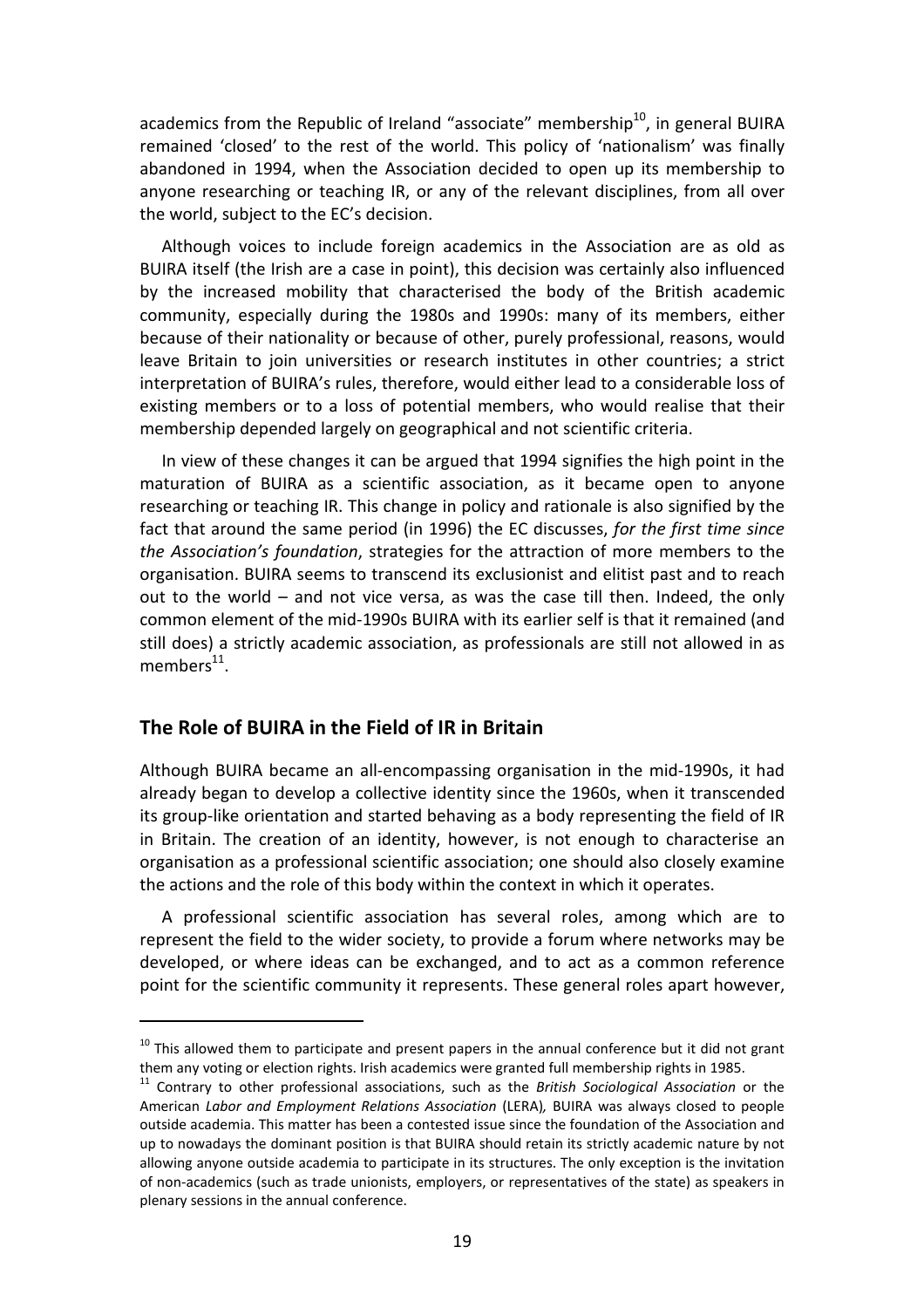a scientific association performs three main functions: first, it *develops* the study of, and the research in, the field through various means, such as the organisation of conferences, the publication of journals or books, the provision of scholarships or the funding of research. Secondly, it *defines*, either explicitly or implicitly, the subject it represents. This may be done, for instance, through public statements regarding the nature of the discipline, or through the various intellectual events it sponsors. Thirdly, it *promotes and supports* the field both within the wider scientific community and in the wider society. There are many ways to do so, such as representations to other bodies or committees, cooperation with other associations, participation in programmes for the promotion of the field etc. In what follows I am going to examine how far BUIRA's actions are in accordance with the above three functions, starting from its attempts to develop the field of IR in Britain.

#### *Developing the Field*

BUIRA was involved in the support of the intellectual and institutional development of the field since its early days, even before it had developed an identity as a professional association. As expected, however, the importance and breadth of these actions developed in parallel to the development of its role as a representative body of the field in Britain. Among the most important tools in its disposal for the promotion of the field was the annual conference, which runs continuously from 1950 till nowadays. Other, less influential, mechanisms were the establishment of study groups, the circulation of a quarterly newsletter, and the publication of various projects, such as research registries.

#### The Annual Conference

l

The organisation of conferences is one of the most important functions of any scientific association, and BUIRA is no exception. Apart from providing networking opportunities, the conference is also the primary place where ideas are being tested. It is where scientists realise whether their ideas are accepted by their peers and whether there are any problems with their approach. The importance of this institution for BUIRA cannot be underestimated, since it can be argued that this annual meeting was the actual reason for its initial formation: as has been already mentioned, the original group of academics who founded BUIRA's predecessor did so primarily because they required a forum to exchange ideas.

As one may expect, the character of the annual conference followed closely the evolution of BUIRA's identity; from an elitist meeting of a small group of academics, to an inclusive and open forum for the whole IR community<sup>12</sup>. Indeed, until the late 1960s, the conferences were so small and unofficial that the conference parties could take place at individuals' houses, as was the case in 1967 when the postconference drinks were served at Dr. Guy Routh's home. Moreover, the mentality of

 $12$  This is, in a sense, an overstatement: until the time of writing, only BUIRA members were allowed to participate in the conference, either as presenters or mere delegates. Exceptions, of course, did (and do) exist but they are up to the President's discretion – for example, the President has had the right to invite in the conference representatives of the State, the Trade Unions or the Employers, either as plain delegates or as speakers to plenary sessions.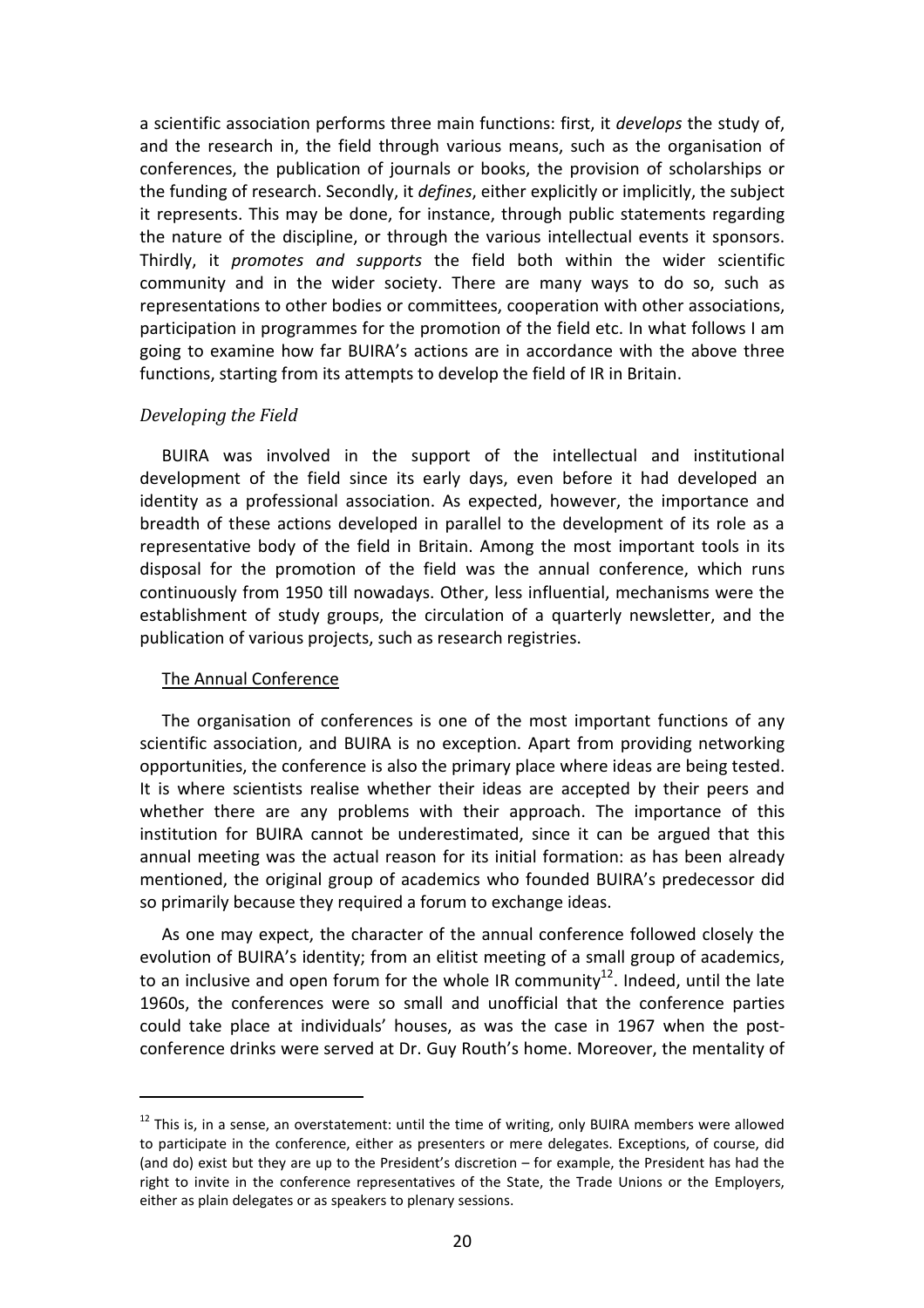the early conferences was quite different from the current, usually friendly, intellectual atmosphere. Some, like John Purcell (BUIRA President 1995-1998), found them intimidating in many occasions (John Purcell, personal communication), whereas others, like Linda Dickens considered them intellectually stimulating, although tough at certain points (Linda Dickens, personal communication).

Until 1986, the conferences lasted two days and were organised around specific plenary sessions. There were no workshops and the papers were given by established academics in the field, or by invited speakers in the industry, the trade union movement or the government. Young researchers were not encouraged to present papers, although in 1978 this tradition was momentarily overturned when a young researcher spoke in an extra session, an innovation which was largely welcomed<sup>13</sup>. The current structure of the conference, with the combination of plenary sessions and workshops, was first tested in 1986, although some initial steps had already been made in 1980, when it was decided that the conference should be extended in length. The 1986 workshop experiment was positively accepted and it was agreed that this mode of organisation would be followed in future events as well. Although this innovation created opportunities for more papers to be discussed, it also created an issue regarding the selection of the papers to be presented; this problem was addressed in 1994 when it was decided that members of the Executive would referee the submitted papers using the single-blind review system $^{14}$ .

The travelling nature of BUIRA's administration was also reflected to the organisation of the conference, which was hosted every year in a different British city. As Berridge and Goodman (1988: 163) argued, "[t]he reasons for a location's selection appear to include … a large and active local membership, a desire to proselytise the subject of industrial relations at that university, and the need to strike a balance in visiting different regions of the British Isles". This unwritten rule regarding the conference's location was attempted to be overturned five times in the past, but only in two occasions was the conference hosted outside the UK – in 1975 in Dublin and in 2006 in Galway. In the other three instances (in 1972, in 1989, and in 1992), when the conference was proposed to be held in Dublin, the plans had to be postponed for security reasons and the conference to be eventually organised in Britain $^{15}$ .

The annual conference may be the most important and influential event the Association organises, but it is not the only one; an equally important tool in its disposal for the promotion of the study of Industrial Relations in Britain is the support it renders to the development of study groups, although compared to the conference they remain underdeveloped.

l

<sup>&</sup>lt;sup>13</sup> This 'young researcher' was Christine Edwards, later BUIRA President (1992 – 1995).

 $14$  The current system of double-blind review was introduced in 2001.

<sup>&</sup>lt;sup>15</sup> Interestingly enough, the Conference has never been hosted in London, despite it being a stronghold of the IR community. The first annual conference in London will be organised in 2011 by the University of Greenwich.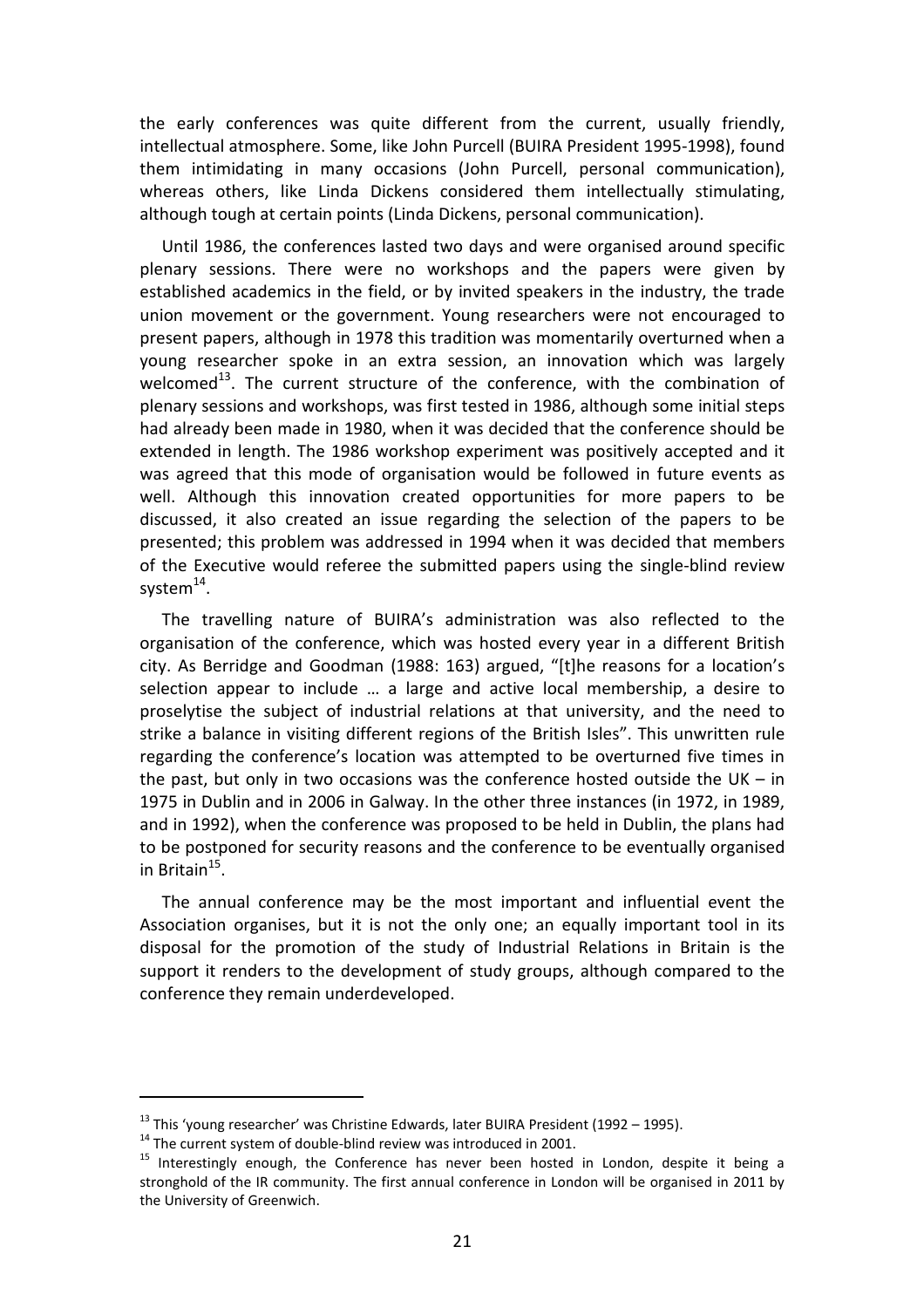#### The Institution of the Study Groups

Even though one of the first study groups to be formed within the organisation was a group initiated by Allan Flanders in Oxford, in 1957, to discuss general IR issues, the actual development of this institution had to wait till 1981, when the London BUIRA seminars were developed. The BUIRA study groups, though they could play a vital role in the development of the field in Britain, were never properly exploited by the Association's administration, which lacked an official policy and strategy on the matter. During the history of the Association more than a dozen study groups emerged<sup>16</sup>, but most of them vanished within a year or two from their inception because of the lack of any support to their mission. The fortune of the groups was tied to the ideology of voluntarism that prevailed in the Association and, as a result, they only lived for as long as there was some interest in their missions by the members that comprised them.

Until 1996, the various study groups had a semi-official nature: although BUIRA endorsed their activities it had not granted them any official status. In 1996, however, the formation of study groups acquired an official standing within the Association, when Section II, Subsection 3(f) of the Rules was updated to include the formation of study groups, seminars, and workshops among the means through which BUIRA may try to achieve its designated aims. Despite this official recognition, however, a concise strategy regarding their function was still lacking; BUIRA's only involvement with the study groups was (and is) restricted in three actions, namely their financial support (in 2007 each study group could be funded with up to £400, although few actual claims are being made), the provision of specific slots in the conference to hold meetings, and the coverage of their activities in the newsletters.

Although most of the study groups did not manage to retain their activities for more than five years, the London BUIRA group has proved to be the most resilient of all: founded in 1981, it continues till nowadays to offer seminars in London around various IR topics. The London seminars were so successful that in 1987 – and again in 1999 – the Association encouraged other regions in the country to set up similar groups; for instance, the BUIRA-of-the-North study group, which was established in 1991, was based on the same rationale as the London group. Interestingly enough, the establishment of the London group contradicted an earlier decision by the Association not to support any "formal meetings or organisation on a regional basis" (AGM Minutes, 1971); this development shows that the Association had by then realised the importance of communication and networking both for its own future as well as for the future of the field.

The importance of the London study group does not only rest on the fact that it was the first ever study group to be supported by the Association, but also that it was the first official collaboration of BUIRA with another scientific association. The

 $\overline{a}$ 

<sup>&</sup>lt;sup>16</sup> Among them were the following: Human Resource Management, Reward Management, Public Sector IR, Small and Medium Enterprises (SMEs), International IR, Marxism and IR, European IR, Postgraduate, Migrant Workers. Most of them were dissolved after two or three years from their foundation, or remained dormant. At the time of writing (2010), BUIRA has the following study groups: International and Comparative IR, London BUIRA, Migrant Workers, Public Sector IR, Teaching IR, History of IR and SMEs.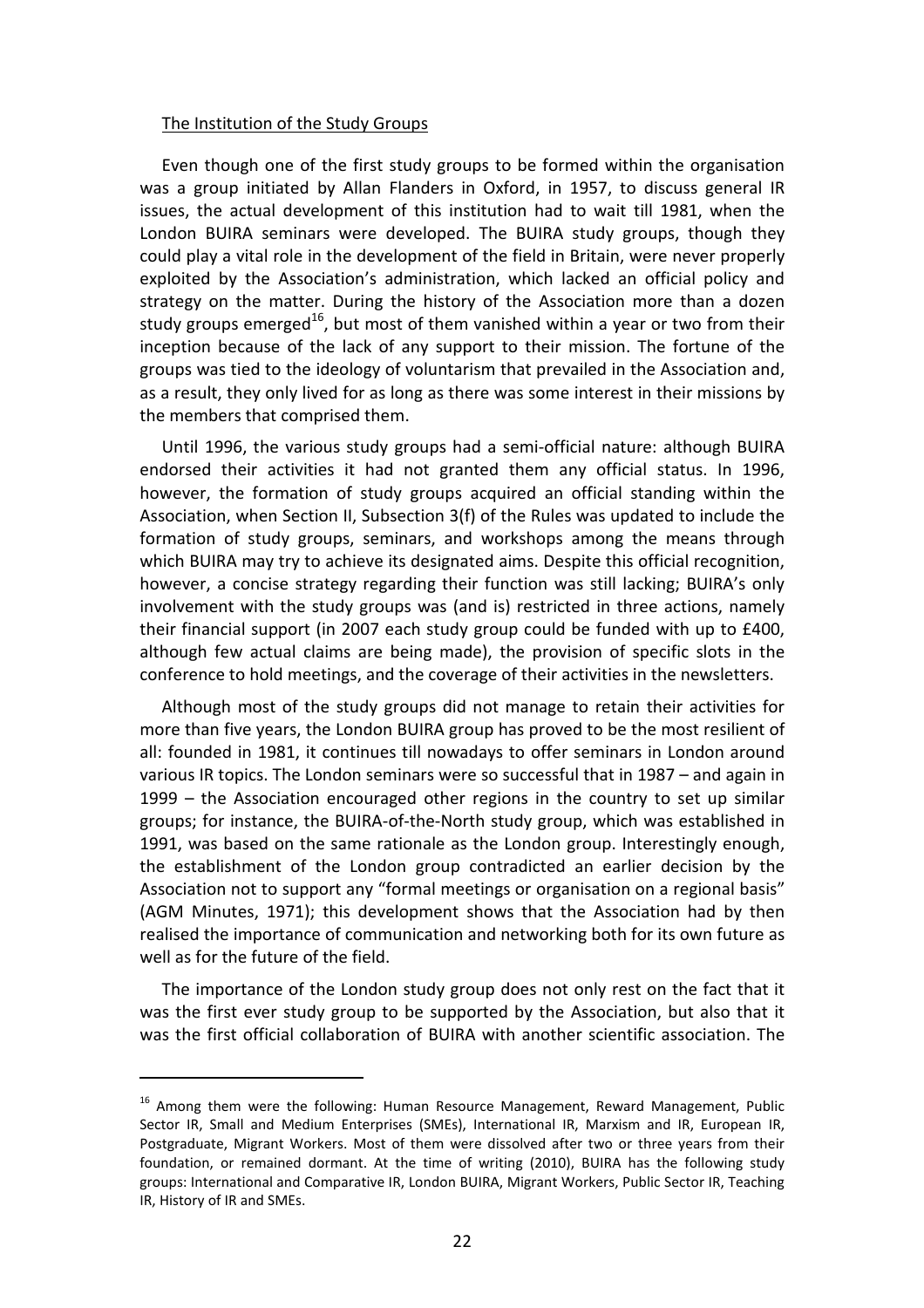London seminars were initially run by the SIT since 1972, in the Polytechnic of Central London (now Westminster University) with the support of the University of London Extra-Mural Department and the London WEA. In 1981, however, Geoffrey Stuttard, who was one of the SIT founders and a BUIRA member, asked BUIRA to collaborate in the running of the seminars. Indeed, until 1996, when the SIT was dissolved, the seminars were organised under the common aegis of both organisations<sup>17</sup>.

During their early years, the London seminars were of two kinds, and strictly comparative in nature: "one monthly meeting on Fridays, from October to March, which would aim to give a basic description of the industrial relations' pattern of individual countries, and a more specialist all-day meeting once a term on a Saturday, at which a panel of speakers would present more detailed studies of one of the countries dealt with on a Friday" (Study Group Report to BUIRA, 1981). Nowadays, the seminars run once per month on the Michaelmas, Lent and Summer terms and although the comparative element is still present, the content of the seminar has further expanded by including more theoretical and empirical presentations of a non-comparative nature.

What explains the success of the London seminars however? Undoubtedly, a very important reason is geographical: London is easily accessible, not only to British residents but to any foreign speaker as well. Secondly, London hosts a big IR community and, thus, it is easier to attract participants in the seminars. Thirdly, the London study group was not a study group in the traditional sense of the term  $-$  i.e. its content was not centred on a specific thematic such as Human Resource Management (HRM), or Rewards, or Migration. Although in the beginning the seminars had a comparative nature, the selection of the topics rested largely on the research interests of the speakers, and revolved around several different issues. This flexibility and adjustability of the London seminars, and the involvement of those regularly attending in formulating the programme, granted them an intellectual edge that differentiated them from the rest of the study groups, which depended largely on the research interests of their initiators and members (and which were dissolved once they did not manage to attract enough people interested in the subject under consideration). As a result, the London seminars managed to acquire an independent identity, which did not necessarily conform to the research interests of their administrator and, thus, managed to adjust their contents to the needs and requirements of each era<sup>18</sup>.

#### BUIRA Publications

l

Apart from the organisation of the annual conference and the funding of the various study groups, BUIRA tried to support the field of IR through various

<sup>&</sup>lt;sup>17</sup> Geoffrey Stuttard acted as the first convenor of the London Seminars, from 1981 to 1997. He later handed the running of the seminars over to Tony Swabe, who was then succeeded by Simon Gurevitz who organised them till 2001, before handing them over to Linda Clarke who still convenes the monthly meetings. Traditionally, the London Seminars are organised by, and held at, the University of Westminster.

 $18$  The fact that the London Seminars are open to anyone interested in the topics discussed, practitioners included, may also explain their diachronic success.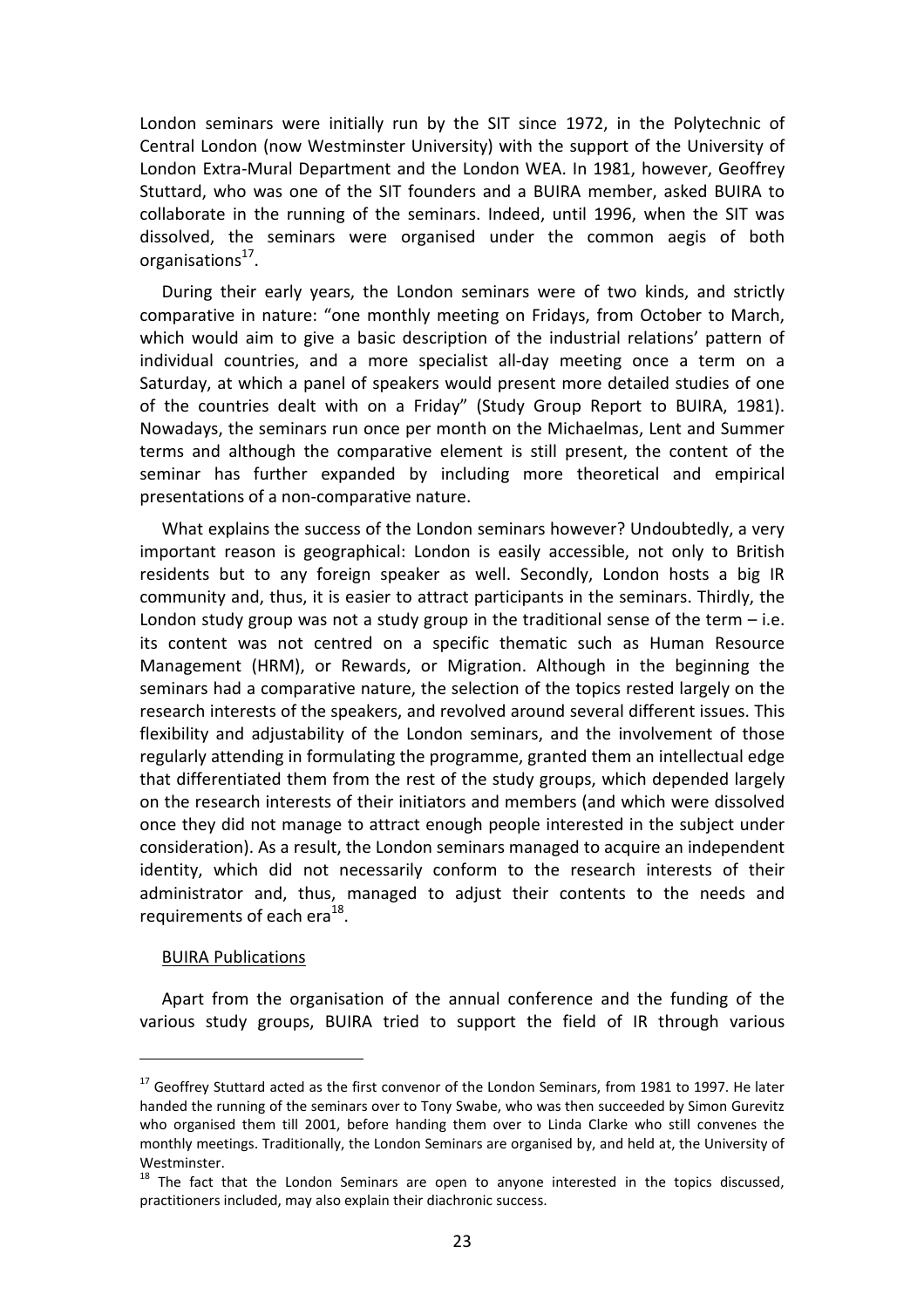publications, whose primary aim was to enhance social networking among its members. One such publication is the quarterly circulation of a newsletter that provides information on various events and activities in the field of IR in Britain and abroad. Although the newsletter in its current form was founded in 1992 (under the Presidency of Christine Edwards), an early version existed since 1950, in the form of a bulletin that was used as a means to disseminate to the group the work of its members, and as a forum to discuss various issues of common concern, such as IR programmes' syllabi.

Important though the newsletter may be, BUIRA attempted in the course of its history to gain a more rigorous position in the publishing scene, although until very recently its publications were restricted to simple informational material. One of the very first BUIRA publications was a bibliography on IR, published in 1952; apart from the English-language material, it also included a selection from recent French, German and Italian sources, as well as books and pamphlets on IR in Asia, Africa and the Commonwealth. A similar work was published in 1986, although its focus was on the comparative literature: it included information on every comparative piece that had been published in English, from the end of the Second World War till the mid-1980s.

A third type of publication that the Association had sponsored was the compilation of a Research Register, which included information on the research interests and publications of BUIRA's members. The first research registry was published in 1985, although some initial discussions about the need for such a document took place in 1978 with no immediate effect; its primary target was to "assist members in making contact with other researchers active in their own field, and to provide a picture of the diversity of research activity, sources of funding and related publications" (Purcell 1985: ii). A second research registry was published in 1987, with some financial support from the Institute of Personnel Management that also acted as a publisher (Purcell *et al.* 1987). Although the initial intention was to make this an annual or biennial publication, the plan did not materialise; the next  $$ and final – research registry appeared in 1995.

Apart from these plainly informational publications, BUIRA was never involved in more 'hardcore' scientific publications, nor did it initiate any book series or monographs on the subject of  $IR^{19}$ . Only recently, in 2003, the EC discussed the possibility of sponsoring or of directly publishing a series of books. Indeed, the first book published under the aegis of BUIRA was Alan Fox's autobiography (Fox 2004). Despite the various discussions, however, the publication strategy of BUIRA remains *ad hoc* and books seem to appear only when the need arises, as was the case with the recent monograph and edited volume on the future of IR and critical social sciences (Darlington 2009a).

Finally, it must be noted that, contrary to many other professional scientific associations, BUIRA does not publish its own scientific journal. An initial attempt by Hugh Clegg, in 1953, to persuade Basil Blackwell to publish a journal of IR was rejected by the publishers on financial grounds; even so, however, it is not clear

 $\overline{a}$ 

 $19$  But see also below, p. 26 regarding the Annual Review Papers.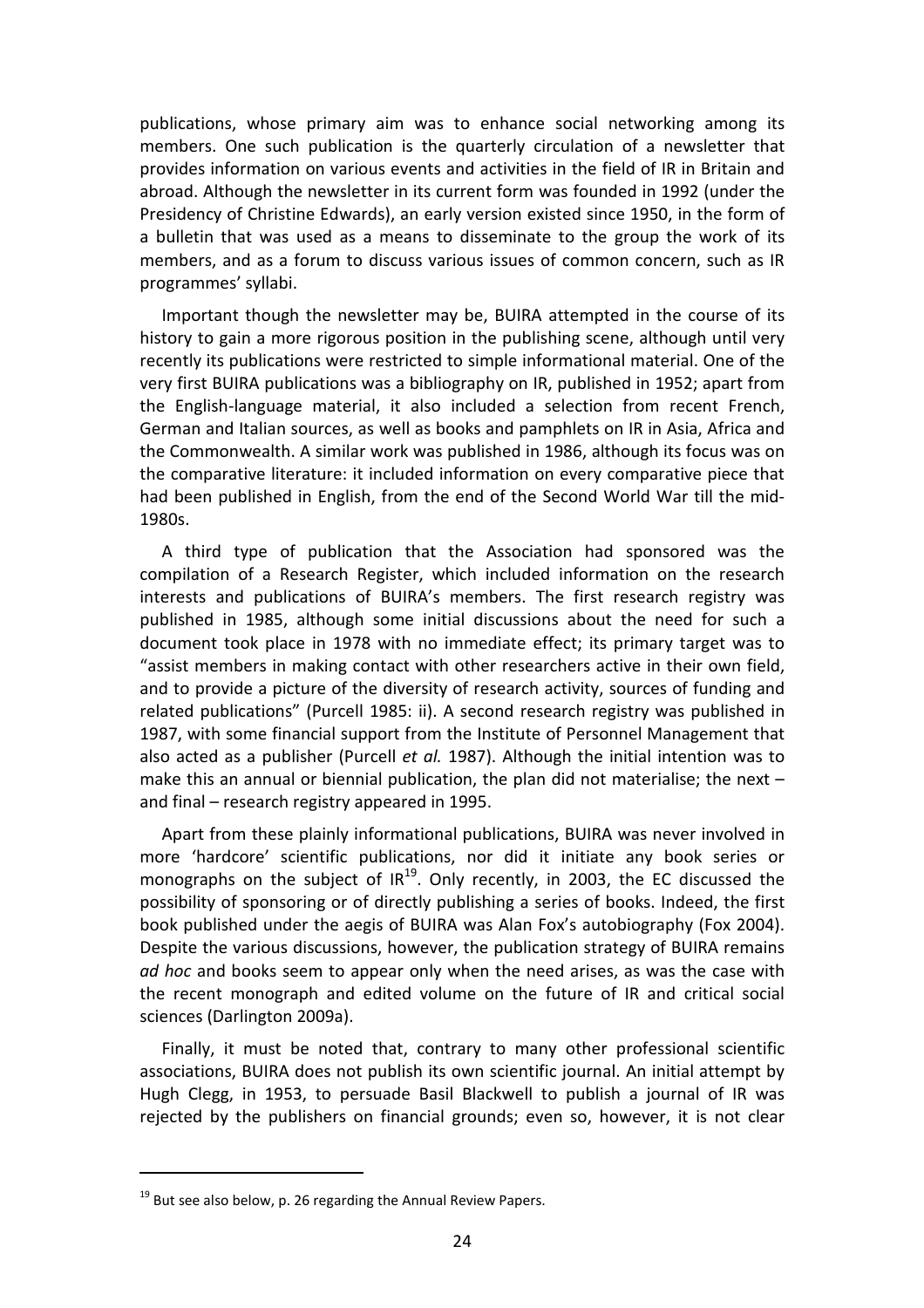whether Clegg acted in the name of BUIRA or as an individual. In a sense, BUIRA never considered the matter seriously, for when the *British Journal of Industrial Relations* (BJIR) was founded in 1963 by one of BUIRA's founding members (Ben Roberts of the LSE) it covered the gap in the British market. The BJIR was always in close contact with BUIRA (for example, BUIRA members enjoy reduced subscription rates to the journal), but never officially tied to it<sup>20</sup>. One may safely assume that the reasons BUIRA did not publish its own journal were linked to the general mentality of the Association described in the previous pages – i.e. its nature of voluntarism and the lack of any permanent administration that could bear the weight of such an attempt.

#### *Defining the Field*

l

The activities in which a scientific association is engaged define, among other things, the nature of a field; this can be done either explicitly, through a public statement, for instance, which provides a definition of the field and states what is accepted as legitimate research, or implicitly, through the decisions the association takes on intellectually-related matters. For instance, the selection of papers to be presented in its conference, or to be published in its journals, are such implicit actions, since they set the intellectual borders in which the people who wish to participate in the aforementioned fora must act.

BUIRA was engaged in setting the intellectual boundaries of the field since its Group days: in the founding meeting of the IUSGIR there was a discussion about the directions the field should take, and although there was a view that the subject "could only be studied profitably as throwing light on economic processes", others contested that law, political science, sociology and psychology should be given equal consideration; the common feeling, nevertheless, was that IR was something more than mere "Trade Union studies" $^{21}$ . The nature of the field would continue to occupy the IR community in those early years, both within BUIRA and outside it, as is evident by the various publications on the matter (Behrend 1963; Hameed 1967). In 1972, for instance, there was a debate regarding the disciplinary status of IR, with Professor Beacham arguing that IR could not stand as a separate academic discipline but only as part of a wider discipline, such as economics. Professor Kirkaldy, on the other hand, argued that although this might be true for teaching, it was not so for research, since IR was stretching "across the frontiers of many disciplines, [and] could not be treated merely as a branch of any one of them, but only as a distinct and unified (though related) subject" (AGM Minutes, 1972).

A more rigorous definition of the subject, however, had to wait until 1995, when BUIRA was obliged, in a sense, to provide an operating definition of IR to the ESRC. According to that formulation,

 $20$  The BJIR was linked from its foundation to the LSE (it was the third journal published by the School) and, from 1964 onwards, to the newly founded Department of Industrial Relations.

 $21$  This comment obviously referred to the various Trade Union studies courses that were running in the country during that period (the LSE was running such a course since 1945), and whose curriculum was built around the needs of the trade unionists and the public servants who attended them; in that sense, the IUSGIR wanted to differentiate itself from this purely educational orientation to the subject.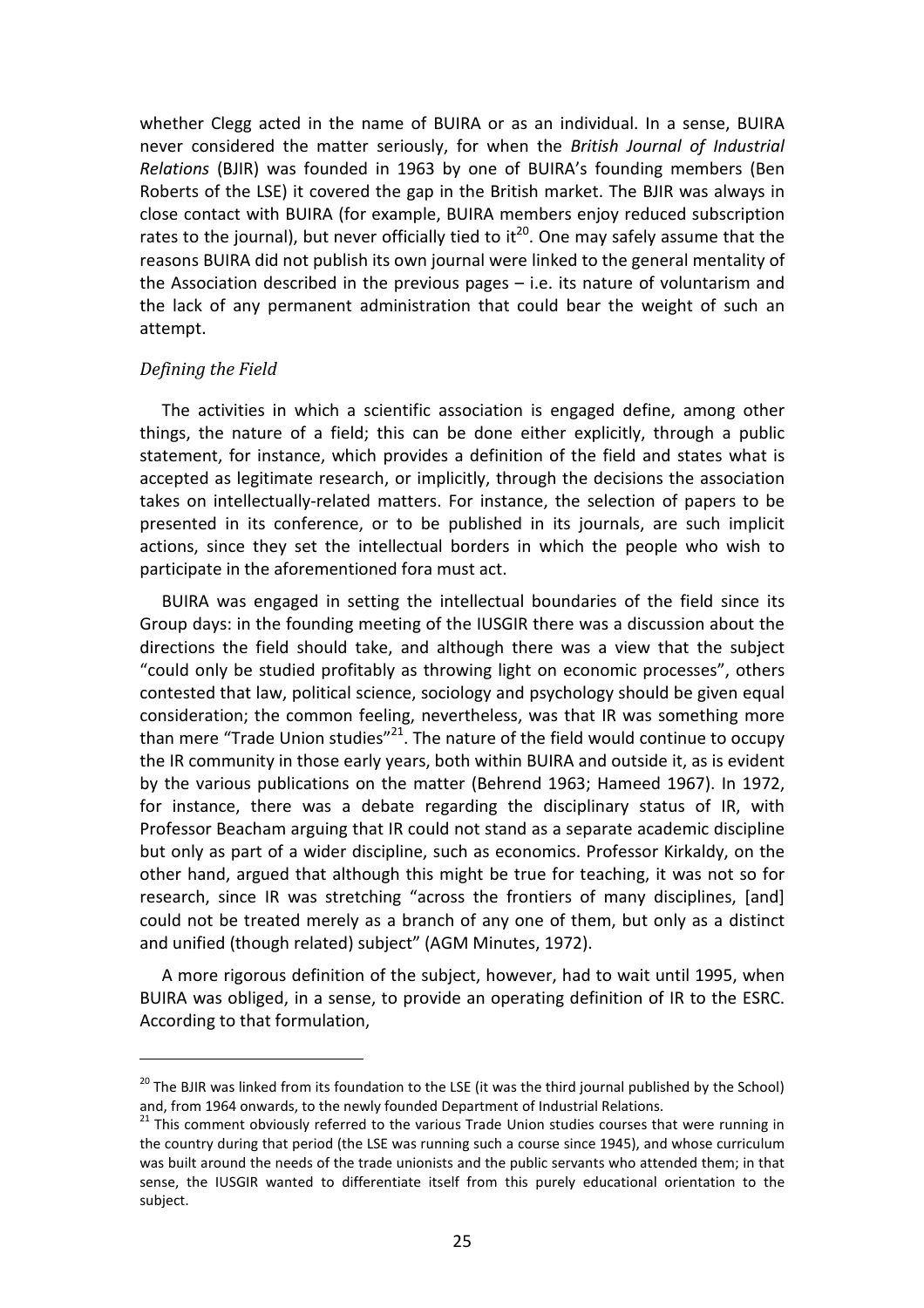"IR is concerned with all aspects of the study of the employment relationship. As such it is not a discipline but a cognate area of study where many disciplines have something to contribute. As an important area of *management research* it is often located within a business or management faculty. However it is not restricted to a management perspective being concerned at the macro and micro levels, nationally and internationally with the many processes and structures that influence work and employment". (John Purcell to Anne McIntyre, 9/11/1995, my emphasis).

Although this definition has many common points with the discussion some twenty years ago (for instance, that the subject of IR is not only about Trade Unions but studies the employment relationship, or that IR is not a discipline but a crossdisciplinary and inter-disciplinary field of study that uses various methods to approach its subject), it also includes the interesting new element of positioning IR within the management sciences – a stark difference to the early conceptions about the economic and socio-political nature of the field. The emphasis on the employment relationship and the multi-disciplinary nature of the field would be retained in the following years, although the reference to the 'managerial' would be eventually dropped (Darlington 2009b: 2) $^{22}$ .

As one can appreciate, BUIRA's definitions of the field are rather abstract; apart from setting some general intellectual limits within which the field should operate, no other information is available regarding the Association's conceptualisation of the nature of IR, and the actual topics, or themes that BUIRA considered, and promoted, diachronically as the legitimate intellectual hard core of the field. Thus, the questions remain: how did BUIRA define the field of IR? Were there any topics that were diachronically discussed and can be considered as the hard core of the field? How has the intellectual geography of the field changed from the 1950s till nowadays? To answer these questions one needs to examine in more detail the manifestations of the Association's ideas regarding the nature of the field, i.e. the papers that were presented in its annual conferences. The conferences' papers show, in a sense, the conceptualisation of the subject area by BUIRA, since they represent the intellectual focus of the Association in a particular historical moment<sup>23</sup>. Before, however, discussing the nature of the conference papers, it is necessary to consider some other evidence regarding the intellectual direction of BUIRA, namely the institution of the *Annual Review Paper* (ARP).

The ARP was initiated in 1979, when the BJIR accepted a proposal by BUIRA to sponsor "an annual review article on an appropriate topic within the IR field" (AGM Minutes,  $1979)^{24}$ . This article would be presented in a special session in the annual conference and, if it was up to the journal's standards, it would be published in the BJIR (of the 12 ARPs commissioned, five were eventually published by the journal). Although members were asked to submit proposals for the title of the first ARP, in

l

 $22$  It is not my purpose to discuss the evolution of the various approaches to the disciplinary nature of IR. For more details see Voskeritsian (2009), Chapter 2.

<sup>&</sup>lt;sup>23</sup> Note that this does not necessarily imply a conscious strategy regarding the future of the field.

<sup>&</sup>lt;sup>24</sup> An honorarium of £150 was paid to the author of the first ARP, but it seems that this policy was discontinued thereafter.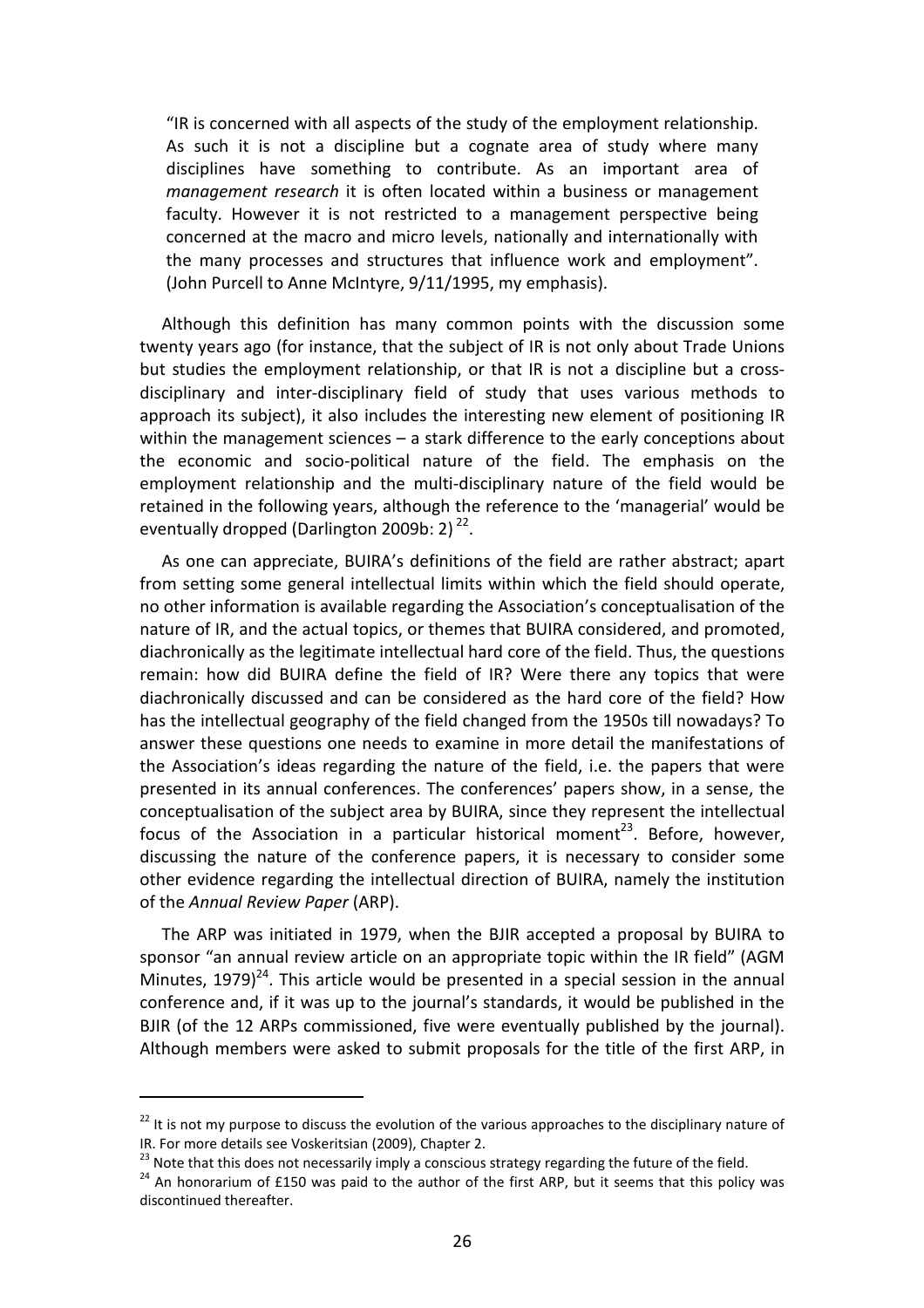later years BUIRA was responsible for the selection of the topic. The first ARP was presented in the 1981 conference and the last one in 1992, when the funding of the ARPs was discontinued.

The importance of the ARP lies on the fact that it is the first time that the Association funds an actual research project, in the sense of producing new knowledge (as we have seen, the publication of later projects in the mid-1980s were predominantly of a referential nature). An examination, therefore, of the ARPs can reveal the intellectual interests of BUIRA at the time, and its interpretation of the field's nature and limits. Table 1 presents the titles and the authors of the various Papers sponsored by the Association from 1981 to 1992.

| Year | <b>ARP Title</b>                                                                            | Author                           |
|------|---------------------------------------------------------------------------------------------|----------------------------------|
| 1981 | A Review of Industrial Relations Research                                                   | David Winchester                 |
| 1982 | Management Decision Making and Industrial Relations                                         | John Purcell                     |
| 1983 | Industrial Relations, Unemployment and Inflation                                            | <b>Guy Routh</b>                 |
| 1984 | The State, Law and Industrial Relations                                                     | Roy Lewis                        |
| 1985 | No paper commissioned                                                                       |                                  |
|      | 1. Pay Determination                                                                        | 1. Willie Brown &<br>Peter Nolan |
| 1986 | 2. Japanese Industrial Relations and Industrial<br>Relations in Japanese Companies Overseas | 2. Keith Thurley                 |
| 1987 | Unemployment and Industrial Relations                                                       | Laurie Hunter                    |
| 1988 | New Technology and Industrial Relations                                                     | Jon Clark                        |
| 1989 | European Trade Unionism: Challenges and Responses                                           | Richard Hyman                    |
| 1990 | N/A                                                                                         | N/A                              |
| 1991 | Industrial Conflict: Themes and Issues in Recent<br>Research                                | Paul Edwards                     |
| 1992 | <b>Employment Legislation: Thatcher and After</b>                                           | Kenneth Miller                   |

**Table 1 Annual Review Papers Commissioned by BUIRA** 

*Source: AGM Minutes and Conference Programmes 1981-1992* 

One can discern eight major themes being discussed by the ARPs: IR research, the role of management in IR, Macroeconomic issues (two such papers were funded – in 1983 and in 1987), Law and IR (in 1984 and in 1992), Labour Economics, Comparative IR (in 1986 and 1989), Conflict, and New Technology and IR. As we will see below, many papers had already appeared – and many would appear in future conferences – which followed these intellectual trajectories, so one cannot claim that BUIRA actually generated the interest on the above themes. The only safe conclusion that can be drawn is that these topics represented the intellectual interests of the Association at these periods, and that their study was regarded as legitimate IR research.

Important as the Annual Review Papers were, they did not reveal in its totality the way BUIRA defined and perceived the intellectual corpus of IR. As mentioned previously, a more complete picture can be provided by the examination of the papers presented in the annual conferences. For this reason, a Content Analysis of all the papers that appeared in the Annual Conferences was conducted, starting from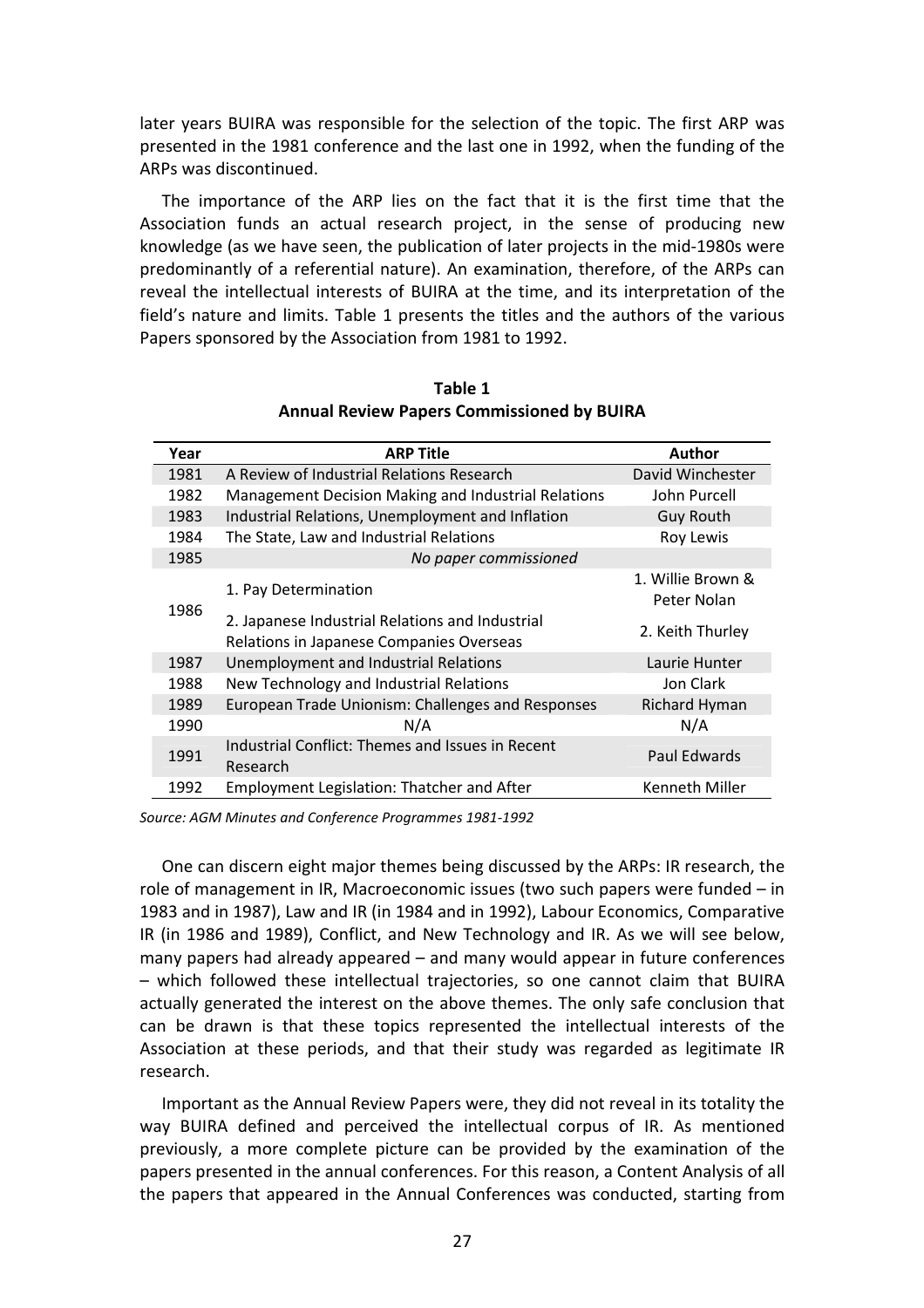1954 and taking 3-year intervals up to  $2008^{25}$ . Table 2 presents some interesting statistics about the intellectual status of the conference in the aforementioned period:

| Year | <b>Papers</b>  | <b>Clusters</b> | <b>Streams</b> | <b>Thematic Density</b><br>Index (TDI) <sup>1</sup> |
|------|----------------|-----------------|----------------|-----------------------------------------------------|
| 1954 | 4              | 3               |                | 1.3                                                 |
| 1957 | 5              | 5               |                | 1.0                                                 |
| 1960 | 5              | 3               |                | 1.7                                                 |
| 1963 | 2              | 2               |                | 1.0                                                 |
| 1966 | 3              | 3               |                | 1.0                                                 |
| 1969 | 3              | 3               |                | 1.0                                                 |
| 1972 | 4              | $\overline{4}$  |                | 1.0                                                 |
| 1975 | 4              | 4               |                | 1.0                                                 |
| 1978 | 5              | 5               |                | 1.0                                                 |
| 1981 | 6              | 4               |                | 1.5                                                 |
| 1984 | $\overline{7}$ | 5               |                | 1.4                                                 |
| 1987 | 11             | 11              |                | 1.0                                                 |
| 1990 | 11             | 8               |                | 1.4                                                 |
| 1993 | 21             | 11              |                | 1.9                                                 |
| 1996 | 28             | 14              | 4              | 2.0                                                 |
| 1999 | 34             | 20              | 4              | 1.7                                                 |
| 2002 | 40             | 23              | $\overline{4}$ | 1.7                                                 |
| 2005 | 47             | 23              | 6              | 2.0                                                 |
| 2008 | 56             | 23              | 8              | 2.4                                                 |

**Table 2 Papers and Topics Discussed per Year 1954-2008** 

*Notes:* 

 $\overline{a}$ 

1. The Thematic Density Index (TDI) shows how dense, in terms of topics discussed, the conference is. It is the quotient of the Total Papers per Year divided by the Total Clusters per Year, i.e TDI $<sub>t</sub>$  = Total</sub> Conference Papers<sub>t</sub>/Total Conference Clusters<sub>t</sub>, where t is a certain year. The TDI takes values between 1 (when Total Conference Papers=Total Conference Clusters) and *n* (where *n*=number of Total Conference Papers; this is the case when there is only one Cluster discussed in the Conference). The higher the value of the TDI, the denser the conference is in terms of topics discussed, and vice versa. As the TDI→*n*, the conference gains in thematic consistency but looses in thematic plurality. When a conference is small, say  $n$ <10, we may expect the TDI→1; but as the *n* increases we may expect the TDI to increase as well.

As is immediately discernible, in the pre-1986 period the majority of the conferences had a TDI=1, which means that each paper discussed a unique thematic $26$ . In other words, the conference did not have any specific thematic orientation but it was simply a meeting where various themes relevant to the field of

 $25$  For an analytic presentation of the methodology used, see Appendix 1. There, the rational for the sample selection and the definition of some terms used in the rest of the analysis (e.g. Cluster) are being explained.

<sup>&</sup>lt;sup>26</sup> Recall that in 1986 the institution of the workshops was introduced. This made the conference larger, in terms of papers presented, and, as such, one may expect not only a quantitative difference in the number of papers presented, but a qualitative change as well.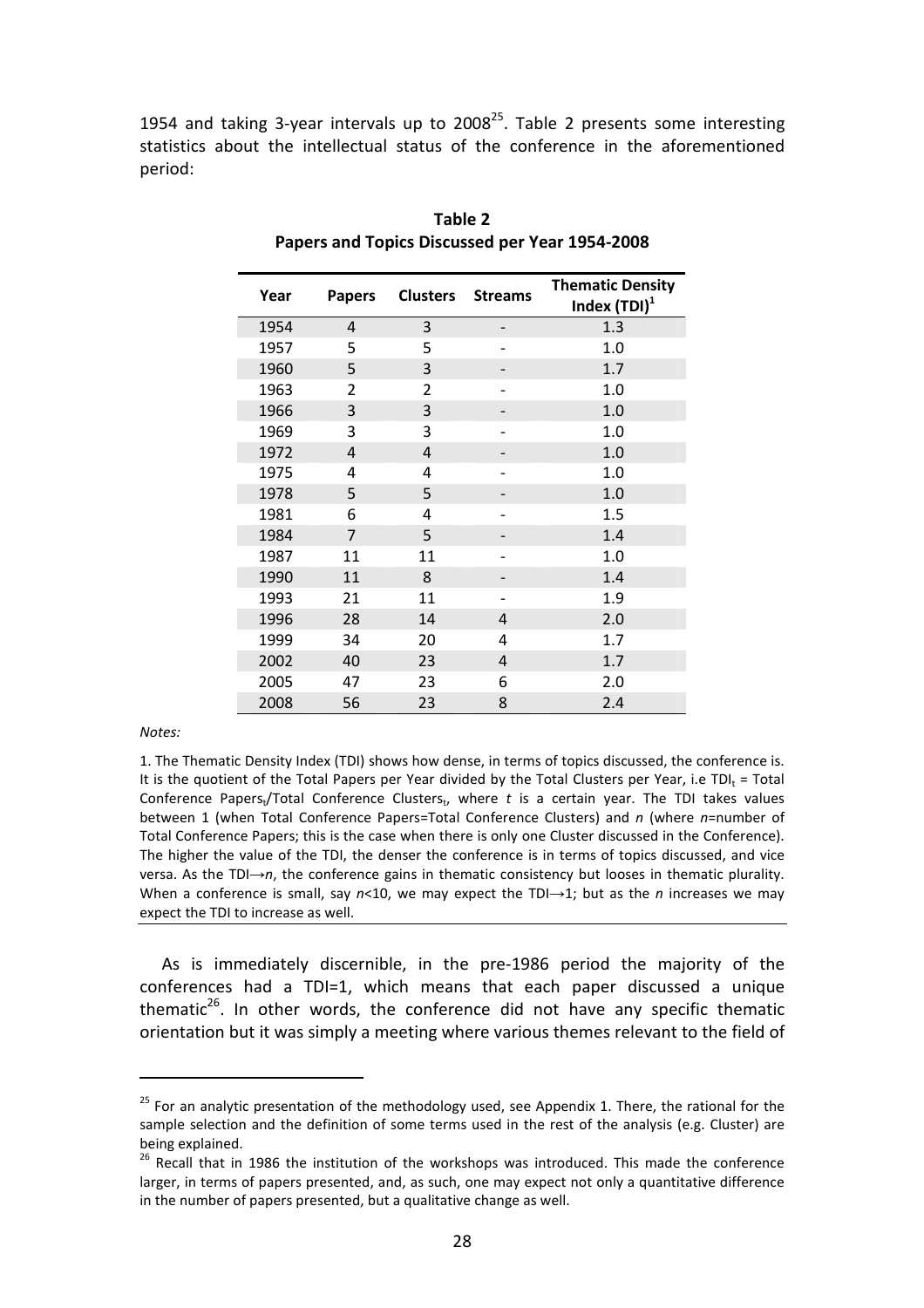IR were being discussed. This is neither surprising nor reprehensible, for the conferences were small (n<10), and their main focus was to serve as small informative meetings, where general topics of concern to the Association's members were being discussed. There were instances, however, such as in 1954, 1960, 1981 and 1984, where the TDI>1; this shows that these years had some thematic consistency although, more likely, this was accidental rather than consciously pursued by the organisers.

With the introduction of the workshops in 1986, the conferences experienced a greater thematic grouping (1987 is an exception to this trend, perhaps because it was the second year when the practice was being implemented). It is interesting to note that the grouping of the workshops in streams was initiated in 1996, ten years after the introduction of the workshop experiment. However, the clustering of the themes discussed in the conference, even if they did not follow an explicit strategic plan from the Association's part, reveals two things: first, that the conference organisers had, in their minds, some basic guidelines on what will be presented in the conference, which reflects their conceptualisation of the subject and, secondly, that this conceptualisation was shared by the IR community, since papers had been submitted that were in line with the organisers' idea of legitimate IR research<sup>27</sup>. The opening of the conference to the public was a test, both for BUIRA and for the IR community: would BUIRA be able to attract as many papers as it wanted for a successful conference based on its conceptualisation of the subject? And, would the community accept BUIRA's intellectual direction? A negative answer to these questions would either mean that BUIRA could not be considered a representative body of the IR community, or that the IR community had not as yet settled on its intellectual identity. Fortunately, none of the above happened.

The appearance of the streams in 1996 managed to slightly restrict the thematic expansion of the conference, although, as one can see from Table 2, the number of the clusters was much higher than the number of the streams. This should not surprise us, however, for the streams' titles were generally vague and the topics with which they dealt could be approached by many different angles. If anything, it shows the many ways with which a subject can be approached (an interesting point to consider especially in relation to the various allegations regarding the crisis of the field – see below p. 41 ff.). Despite the growing number of clusters in those years, the TDI has increased, showing that although there is still plurality in the way the subject is being perceived both from BUIRA and from the community, there is a trend towards a thematic consistency, which proves, in a sense, both the multitheoretical nature of IR and the fact that the field is indeed a field (and not a random collection of research subjects), since it has some hard core pillars that define its

l

<sup>27</sup> It would be very interesting to see *what* papers were rejected at each conference, and *why*: was it because of epistemic reasons, because their content was considered irrelevant to the field, or simply because they were not of good quality? This could provide us with a much better understanding of the organisers' idea of proper IR research. Although data of this kind are available for the period of the MMU stewardship (2007-2010), showing that the rejected papers did not fulfil the criteria laid down in the call for papers, they are not enough to reach an informed conclusion about the decisionmaking process used by the reviewers.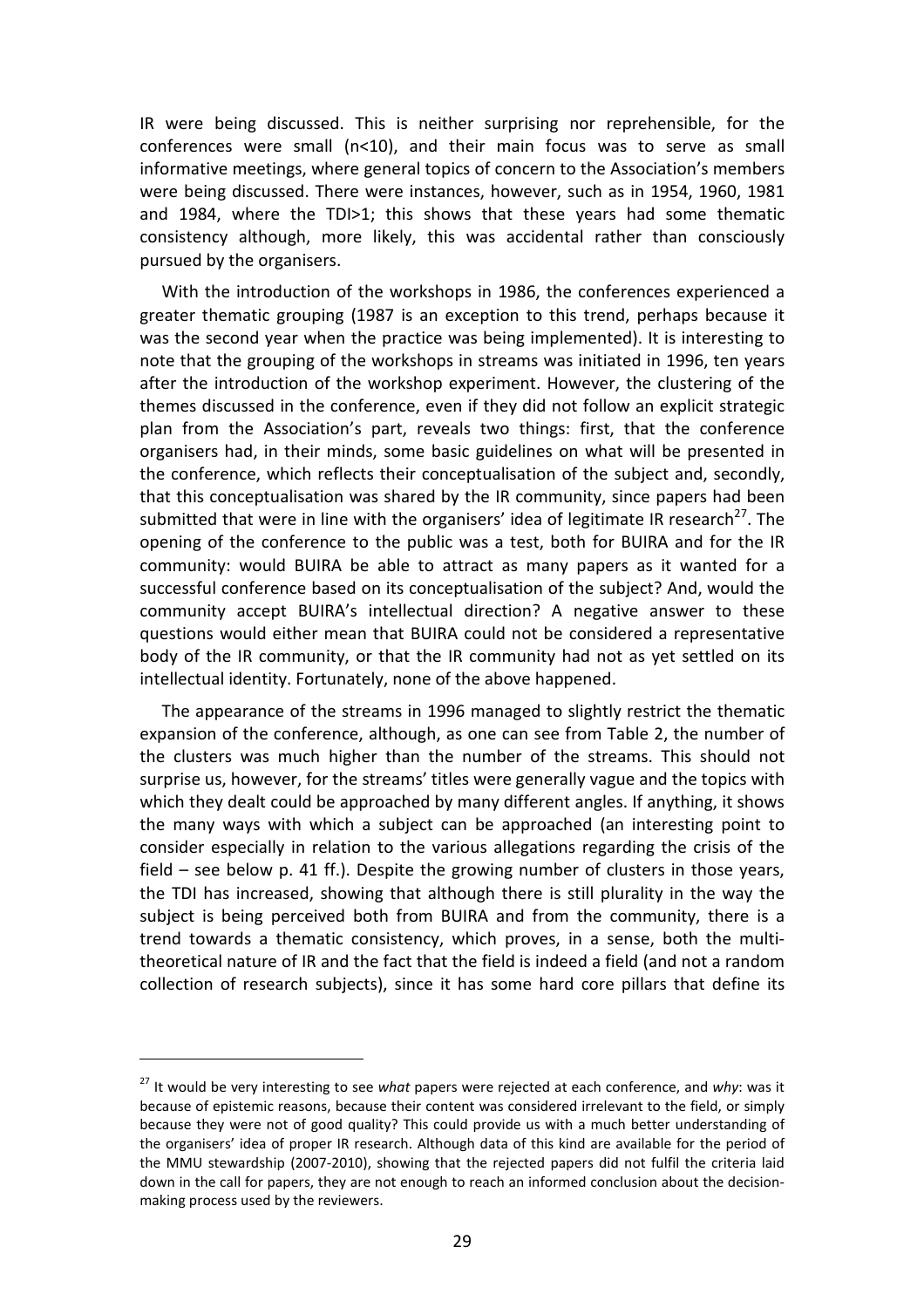nature. What are those pillars then, and how have they changed in the 60 years of the Association's history?

Table 3 presents the clusters that have been discussed in the period under examination, together with the frequency of their appearance. In general, 45 clusters appeared, 17 of which were discussed in the pre-1986 period and 43 in the post-1986. From the former 17, 15 were retained in the post-1986 years, revealing the strong intellectual continuity both within the IR community and in the way BUIRA defined and understood the intellectual nature of the field<sup>28</sup>.

| <b>Clusters</b>                                 | <b>Frequency</b> | <b>Clusters</b>                     | <b>Frequency</b> |
|-------------------------------------------------|------------------|-------------------------------------|------------------|
| <b>Trade Unions</b>                             | 15               | Terms & Conditions of<br>Employment | 3                |
| <b>Wages &amp; Benefits</b>                     | 13               | Union representatives               | 3                |
| <b>Industrial Relations (IR)</b>                | 10               | <b>Work Practices/Types</b>         | 3                |
| IR Theory/Research                              | 9                | Culture                             | $\overline{2}$   |
| <b>Management Practices</b>                     | 8                | Health & Safety                     | $\overline{2}$   |
| <b>Policy</b>                                   | 8                | Legal Rights                        | $\overline{2}$   |
| <b>HRM</b>                                      | $\overline{7}$   | Macroeconomics                      | $\overline{2}$   |
| <b>Bargaining</b>                               | 6                | Miscellaneous                       | $\overline{2}$   |
| <b>Employers &amp; Management</b>               | 6                | <b>Trade Unions</b><br>Recognition  | $\overline{2}$   |
| <b>Labour Market</b>                            | 6                | <b>Work Quality</b>                 | 2                |
| <b>Workers Participation</b>                    | 6                | <b>Worker Types</b>                 | $\overline{2}$   |
| Labour-Mgt Cooperation                          | 5                | Age                                 | $\mathbf{1}$     |
| <b>Mediation &amp; Arbitration</b>              | 5                | Europe                              | $\mathbf{1}$     |
| Alternative Forms of<br>Workers' Representation | 4                | Immigration                         | $\mathbf{1}$     |
| Equality                                        | $\overline{4}$   | <b>Industrial Action</b>            | $\mathbf{1}$     |
| Gender                                          | 4                | International<br>Organisations      | $\mathbf{1}$     |
| Training & Education                            | $\overline{4}$   | Judiciary                           | $\mathbf{1}$     |
| Conflict                                        | 3                | <b>Public Sector</b>                | $\mathbf{1}$     |
| Enterprise                                      | 3                | Race & Ethnicity                    | $\mathbf{1}$     |
| Globalisation                                   | 3                | State                               | $\mathbf{1}$     |
| <b>Labour Market Institutions</b>               | 3                | Worker                              | $\mathbf{1}$     |
| Law                                             | 3                | <b>Young Workers</b>                | $\mathbf{1}$     |
| <b>Trade Unions Organising</b>                  | 3                |                                     |                  |

#### **Table 3 Frequency of Cluster Appearance 1954-2008**

As one can observe from the above Table, no cluster has been discussed in all the years under consideration; the most frequent cluster – Trade Unions – has appeared 15 times, i.e. in 15 of the years examined. Moreover, many clusters which one may think as important for the IR research corpus appear only once or twice  $-$  e.g. the *Industrial Action* or the *Europe* clusters, to mention just two. The most frequent clusters, i.e. those with a frequency greater than five observations, represent some

 $\overline{a}$ 

<sup>28</sup> The two clusters that disappeared were the *International Organisation* and the *Miscellaneous*.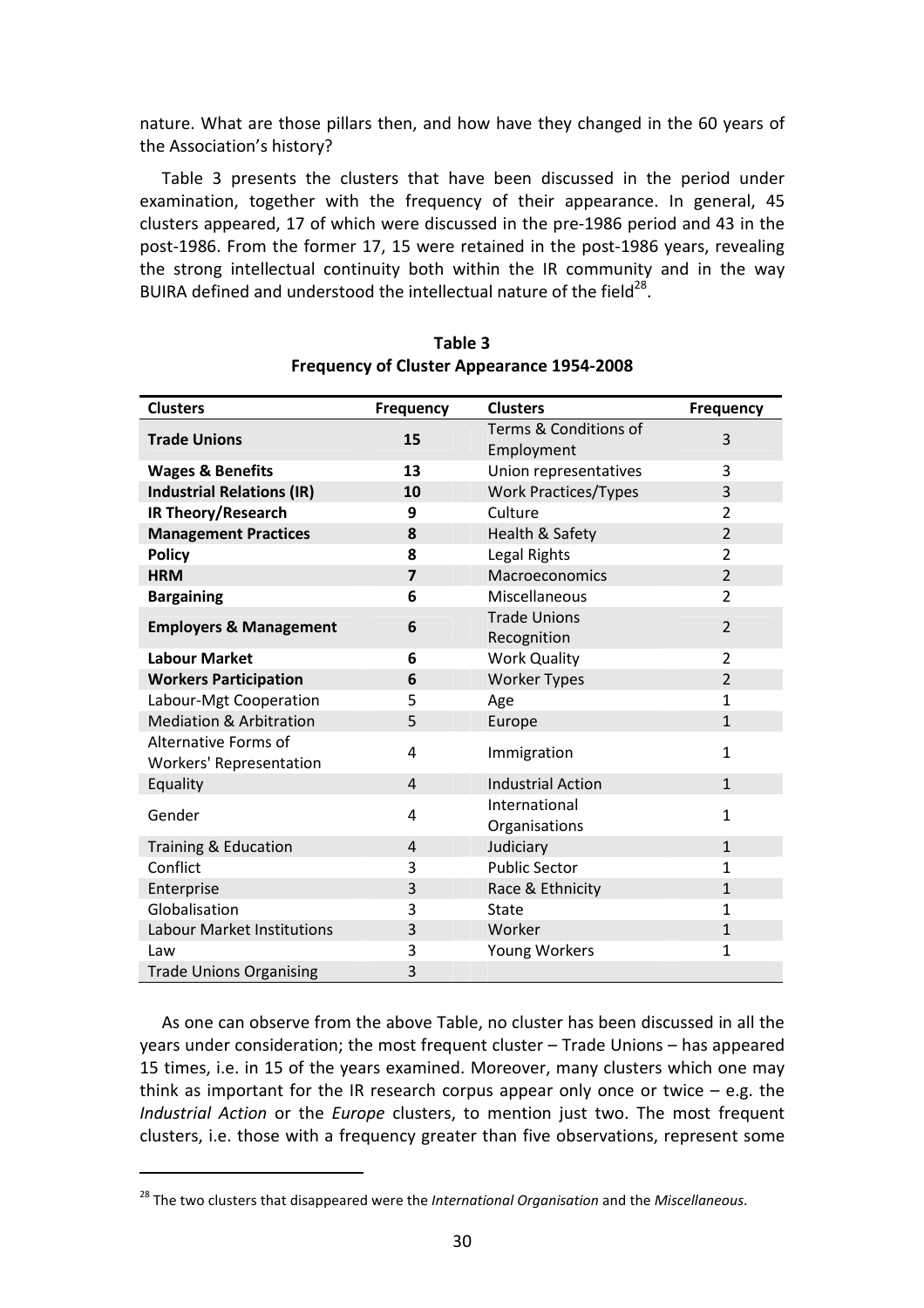important themes of the IR literature and are the hard core of the topics discussed in the conference diachronically. It must be noted, however, that although a cluster may appear quite frequently it is not necessarily implied that it is the most important cluster for a specific year. Similarly, clusters that appear once or twice may be the most frequent clusters in the year of their appearance. To understand the intellectual foci of the Association, therefore, one must examine both the evolution of the most frequent clusters, and the most important clusters appearing each year – especially in the post-1986 period. Figure 1 presents the development of the nine most frequent clusters in the period under examination.

#### *~Figure 1 around here~*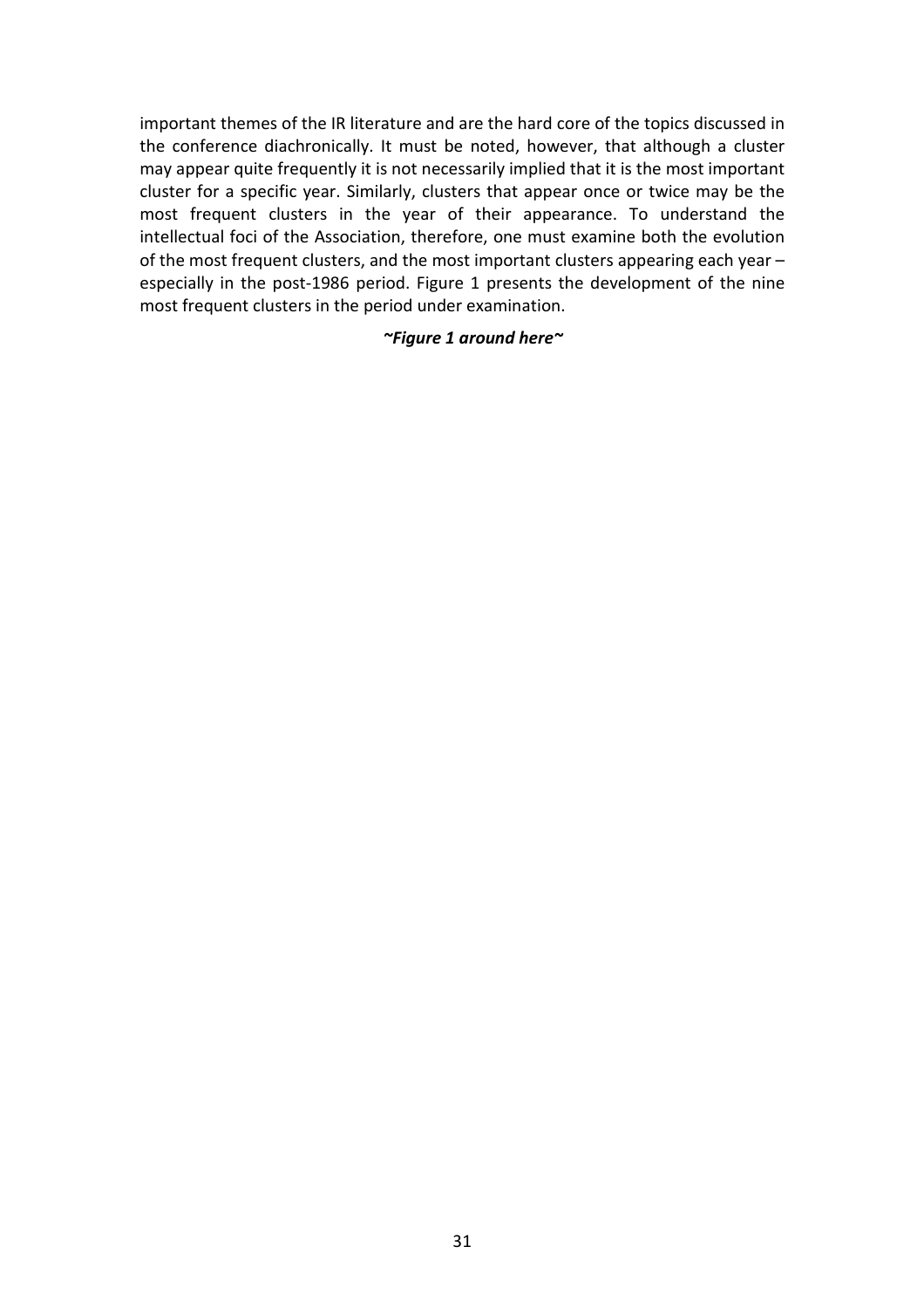**Figure 1 Evolution of the most Frequent Thematic Clusters 1954-2008** 







Management Practices (5) Management Practices (5) Solution (6)



HRM (3) Wages & Benefits (4)



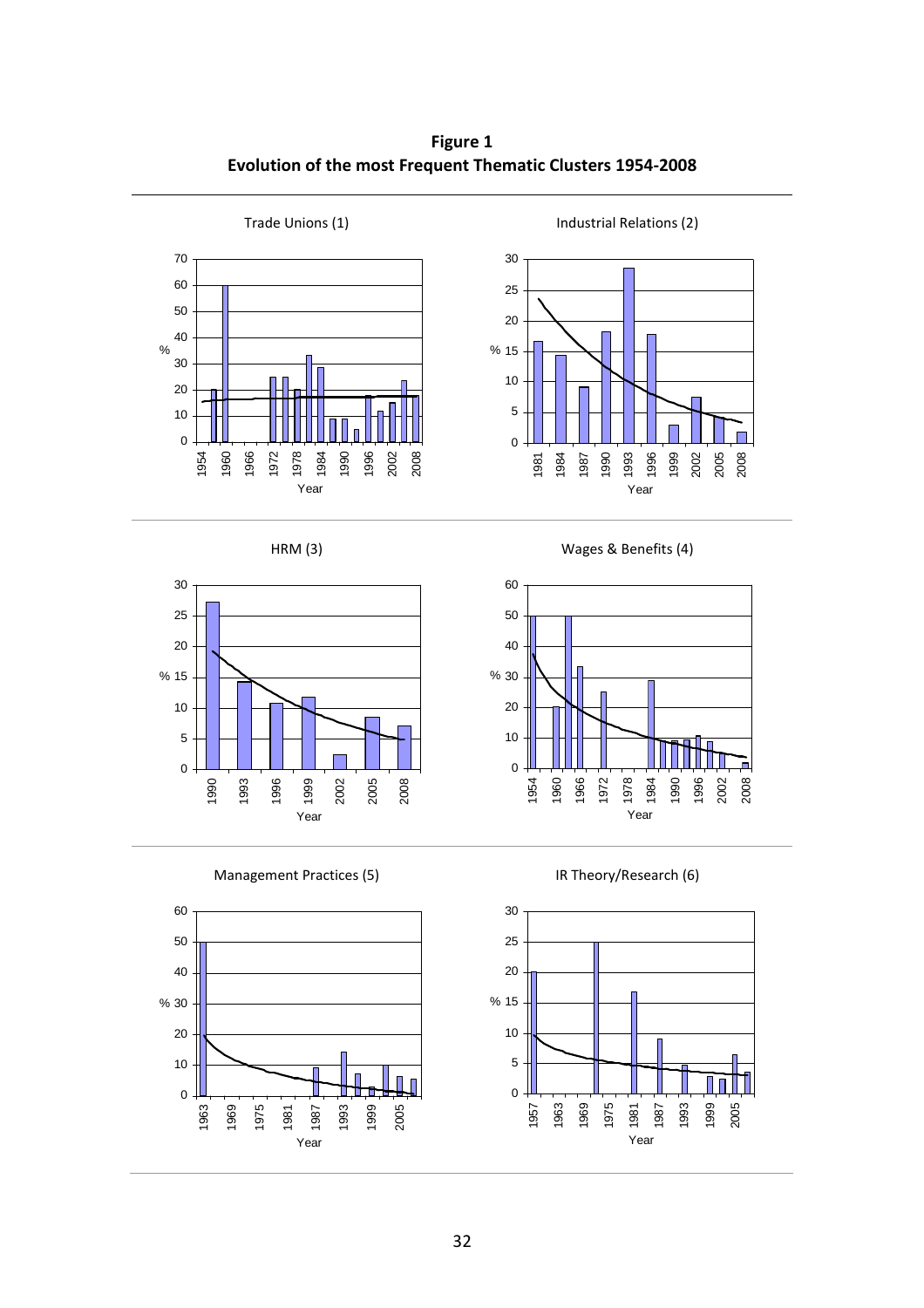**Figure 1** *(cont.)* **Evolution of the Most Frequent Thematic Clusters 1954-2008** 



The figure presents each cluster as a percentage of the total papers per year, i.e. it shows the space each cluster occupied in the conference in which it appeared. As can be observed, this space changed diachronically and, in the majority of the cases, it diminished. Only two clusters seem to occupy a steady space in all the years of their appearance – the *Trade Unions* and *Trade Unions Organising* ones. The former is one of the oldest and most frequent clusters in the sample, and its steady longitudinal performance shows its importance and centrality for the intellectual corpus of the field; the latter is a relatively new cluster and its development reveals the community's interest on the subject. Only one cluster grows in terms of percentage coverage, the *Equality* cluster, a relatively new subject but quite important, as it seems, for the community.

As for the rest of the clusters, although they constitute the hard core of the field, they appear to lose their importance diachronically. For instance, the *Workers Participation* cluster diminished considerably from 1957 to 2008, as has the *IR Theory &Research* or the *Wages & Benefits* clusters. The decline in their importance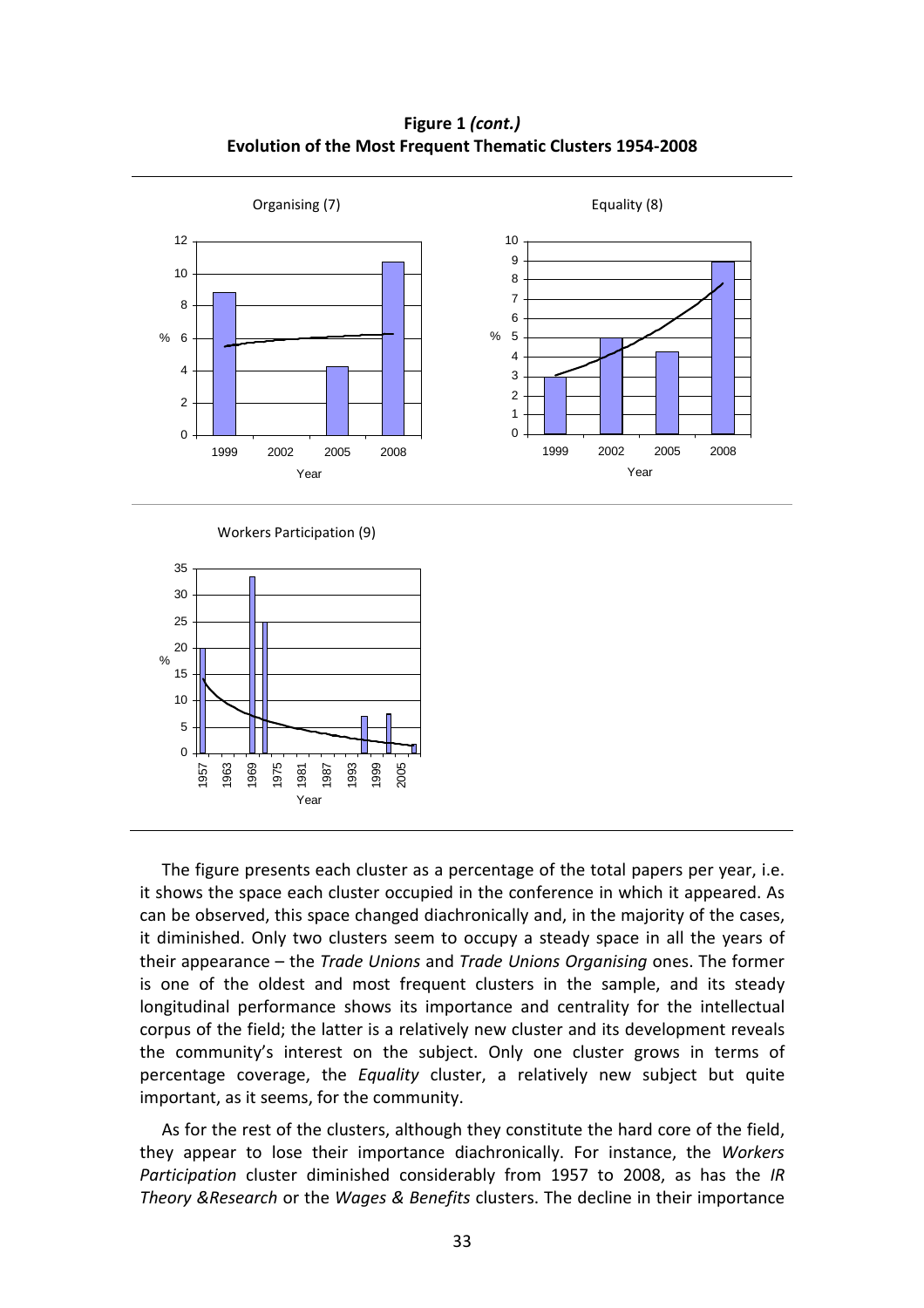shows that although the community has not completely disregarded the old intellectual corpus of the field, it has transcended the classical intellectual boundaries and developed new interests. Indeed, the opening up of the conference led to the appearance of *28 new clusters* but not all of them managed to occupy an important position in the intellectual geography of the conference. Table 4 presents these new clusters, and the total space they occupied in the conferences throughout the period:

| <b>Cluster</b>                    | % of Total Space |
|-----------------------------------|------------------|
|                                   | <b>Occupied</b>  |
| <b>HRM</b>                        | 9.3              |
| <b>Trade Unions Organising</b>    | 4.6              |
| Equality                          | 4.2              |
| Labour-Mgt Cooperation            | 3.4              |
| Gender                            | 2.5              |
| Union representatives             | 2.5              |
| Alternative Forms of              |                  |
| <b>Workers' Representation</b>    | 2.1              |
| Globalisation                     | 2.1              |
| Law                               | 1.7              |
| <b>Work Practices/Types</b>       | 1.7              |
| Conflict                          | 1.3              |
| Health & Safety                   | 1.3              |
| Immigration                       | 1.3              |
| <b>Labour Market Institutions</b> | 1.3              |
| <b>Trade Unions Recognition</b>   | 1.3              |
| Terms & Conditions of             | 1.3              |
| Employment                        |                  |
| <b>Work Quality</b>               | 1.3              |
| Age                               | 0.8              |
| Culture                           | 0.8              |
| <b>Industrial Action</b>          | 0.8              |
| <b>Worker Types</b>               | 0.8              |
| Europe                            | 0.4              |
| Judiciary                         | 0.4              |
| <b>Public Sector</b>              | 0.4              |
| Race & Ethnicity                  | 0.4              |
| State                             | 0.4              |
| Worker                            | 0.4              |
| Young Workers                     | 0.4              |

| Table 4                                            |
|----------------------------------------------------|
| Total Space Occupied by the New Clusters Post-1986 |

The majority of the new clusters did not manage to occupy much of the total space in the post-1986 period, which means that the more 'traditional' clusters remained at the top of the discussions. Indeed, as one can observe from Table 5, out of the seven topics that monopolise the top position each year in the post-1986 period, four have appeared in the pre-1986 period and belong to the most frequent topics discussed diachronically (*Trade Unions, IR, Wages & Benefits, Management*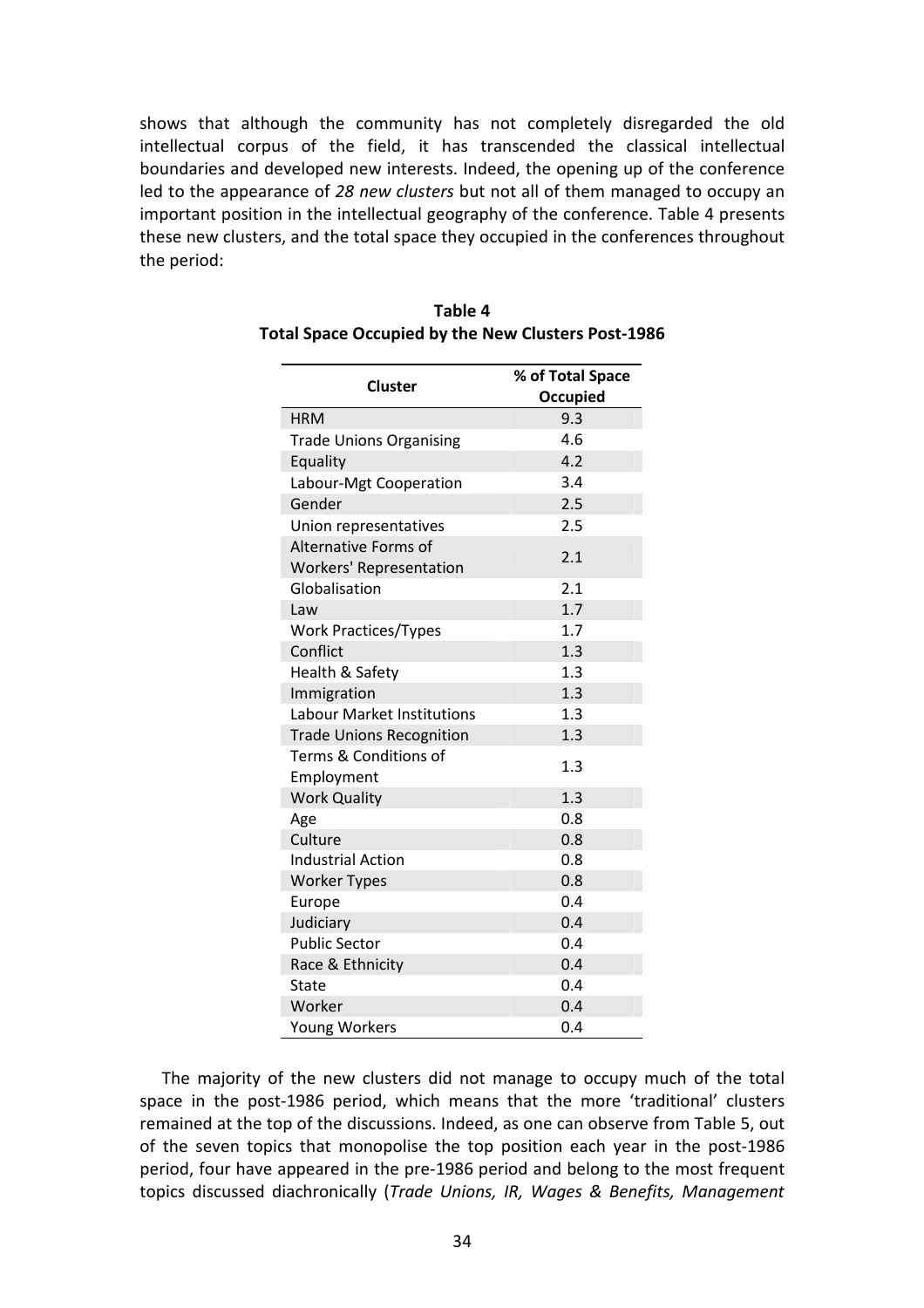*Practices*). The remaining three (*HRM, Organising, Labour-Management Cooperation*) are new clusters that also belong to the most frequently discussed topics, with the exception of *Labour-Management Cooperation*; notice, as well, that the *Equality* cluster does not figure among the most important topics in those years, although it appears more frequently, in total, than the Labour-Management Cooperation cluster.

| Year | <b>Cluster</b>                 | <b>Total Papers</b><br>per Year | Papers per<br><b>Cluster</b> | % of Cluster Papers<br>per Year |
|------|--------------------------------|---------------------------------|------------------------------|---------------------------------|
|      | <b>HRM</b>                     | 11                              | 3                            | 27.3                            |
| 1990 | <b>Industrial Relations</b>    | 11                              | $\overline{2}$               | 18.2                            |
|      | <b>Industrial Relations</b>    | 21                              | 6                            | 28.6                            |
| 1993 | <b>Management Practices</b>    | 21                              | 3                            | 14.3                            |
|      | <b>HRM</b>                     | 21                              | 3                            | 14.3                            |
|      | <b>Industrial Relations</b>    | 28                              | 5                            | 17.9                            |
| 1996 | <b>Trade Unions</b>            | 28                              | 5                            | 17.9                            |
|      | Wages & Benefits               | 28                              | 3                            | 10.7                            |
|      | <b>HRM</b>                     | 28                              | 3                            | 10.7                            |
|      | <b>HRM</b>                     | 34                              | 4                            | 11.8                            |
|      | <b>Trade Unions</b>            | 34                              | 4                            | 11.8                            |
| 1999 | Labour-Mgt Cooperation         | 34                              | 3                            | 8.8                             |
|      | <b>Trade Unions Organising</b> | 34                              | 3                            | 8.8                             |
|      | Wages & Benefits               | 34                              | 3                            | 8.8                             |
| 2002 | <b>Trade Unions</b>            | 40                              | 6                            | 15.0                            |
|      | <b>Management Practices</b>    | 40                              | 4                            | 10.0                            |
| 2005 | <b>Trade Unions</b>            | 47                              | 11                           | 23.4                            |
|      | <b>HRM</b>                     | 47                              | 4                            | 8.5                             |
|      | <b>Trade Unions</b>            | 56                              | 10                           | 17.9                            |
| 2008 | <b>Trade Unions Organising</b> | 56                              | 6                            | 10.7                            |

**Table 5 Most Frequent Clusters per Year 1990-2008** 

*Note: The table does not include 1987 as its TDI=1 and no meaningful comparisons can be made.* 

To sum up, two important conclusions can be drawn from the previous analysis. First, that BUIRA experiences an intellectual continuity in terms of the subjects discussed, since traditional subjects, such as *Trade Unions* or *Wages and Benefits*, still remain important for the Association, although not as much as they used to<sup>29</sup>. Secondly, new subjects that reflect the changing nature and challenges of the world of work are represented in the conference, which means that BUIRA was, and is, able to regenerate itself and to expand its definition of the field, subject to the new social realities.

l

 $29$  But not necessarily the contents! Although the thematic may remain the same, its content may radically change. This is something, however, that the present research cannot discuss as it requires a different kind of analysis.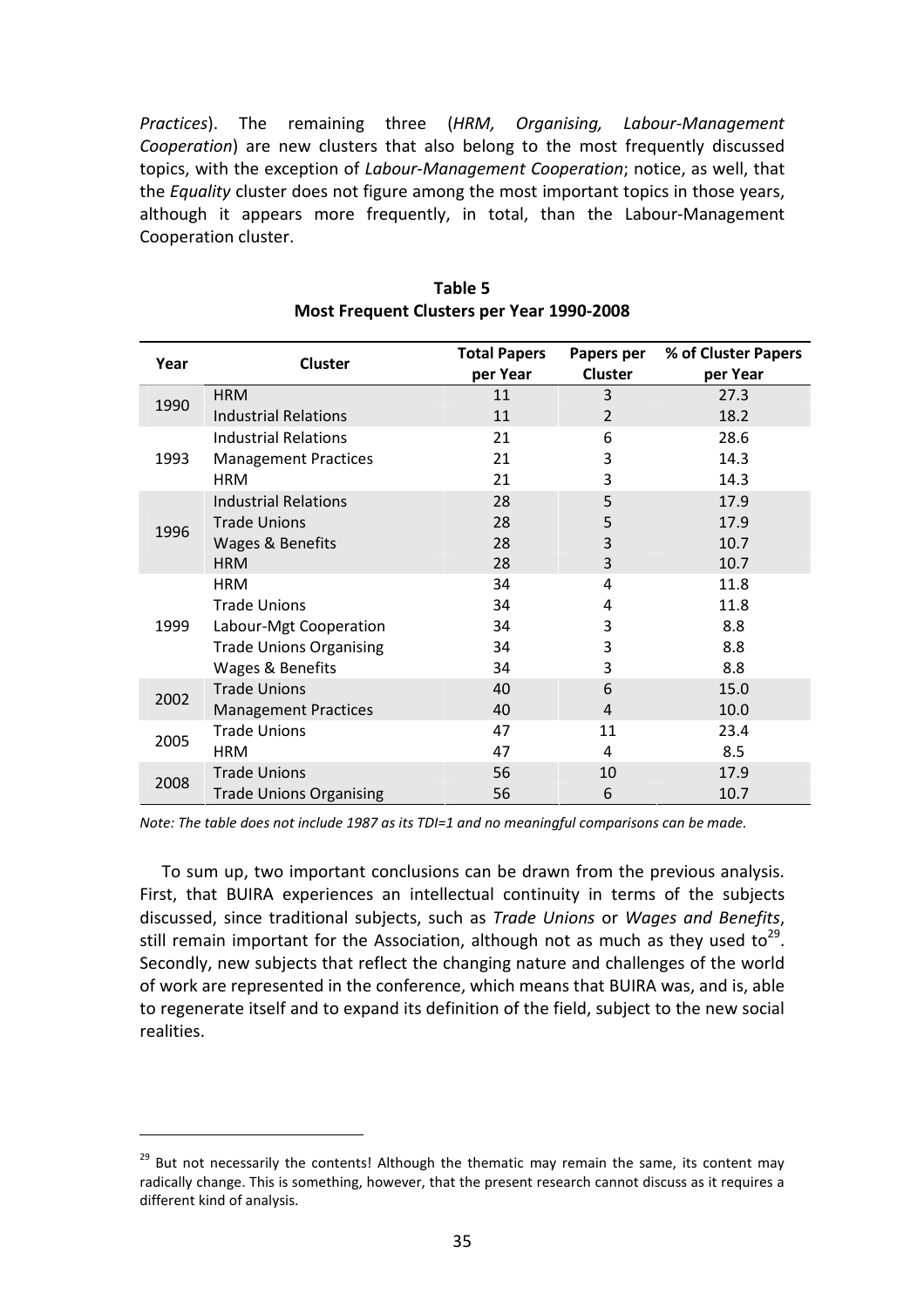#### *Promoting and Supporting the Field*

l

As a professional association, BUIRA has been involved many times in the promotion and support of the field in the wider society. In a sense, its involvement in various episodes in the field's history helped define its identity and its role as a professional association. Thus, in its early years, BUIRA's engagement with matters concerning the field was neither as active nor as collective as in later years. This, of course, does not imply that BUIRA (or its predecessor) did not take a public stance whenever needed; rather that this stance was primarily informed by the still obscure nature of the group's role and function. For instance, the financial support (of £50) the Association provided to Professor V.L. Allen in 1964, during his imprisonment in Nigeria, and the letters it wrote to the Commonwealth Relations office, were primarily motivated by the collegiate atmosphere that characterised the Association in its early years – it was rather a support to one of the 'old boys'; this was the first, and only, time when the Association officially supported an individual member<sup>30</sup>.

As the Association matured, however, so did its actions; in 1994, two years after the appearance of the first Research Assessment Exercise (RAE), the then President, Professor Christine Edwards, expressed the Association's concerns about the use of ranked journals as assessment materials. The official position of BUIRA was that "the rating of journals tended to promote conservatism and to favour the interests of certain disciplines, particularly economics, against others" and that "journals published in Britain were of equal stature in many respects to those published in the US" (letter to Cary Cooper, chairman of the Business and Management panel at RAE in 1995). In the same year, BUIRA made representations to the ESRC regarding the cutting in the spending of research studentships. Both these developments were very important, not only in their own respects but also because they indicated that BUIRA had developed a more active role as an association that safeguarded both the discipline and the interests of its members.

In general, however, BUIRA refrained from being involved in political matters or in promoting political causes. For instance, when in 1999 two of its members, Professors Mike Terry and William Brown of Warwick University, asked BUIRA to officially support a motion on the Fundamental Labour Standards, it was decided that this action did not fall within the Association's remit, but BUIRA members were encouraged to support the motion on an individual basis. An exception to the above rule was the financial support of the sacked Liverpool Dockworkers in 1996, with a donation of £255.31 sent to the Merseyside Port shop stewards<sup>31</sup>.

<sup>&</sup>lt;sup>30</sup> Professor V.L. Allen of Leeds University was arrested in 1964 in Nigeria and was "accused of plotting to overthrow the government". For more details on the case see http://www.independent.co.uk/news/east-german-agent-with-the-perfect-pedigree-1120356.html (accessed on 10/10/2010). See also Berridge and Goodman (1988: 172).

 $31$  During the 2007-2010 Presidency, this trend was reverted, as will become evident with the reactions of the Association to the Keele case (see below, p. 36). In 2010, for instance, during the British Airways (BA) cabin crew strike, BUIRA was indirectly involved in supporting the strikers. The motion in support of the BA cabin crew was initiated by BUIRA members (among whom were Phil Taylor, Gregor Gall and Ralph Darlington), and the Association provided access to its mailing lists and facilitated the circulation of letters of support, memos etc regarding the strike (although it did not encompass an official position on the matter). Moreover, in the 2010 conference, BUIRA hosted two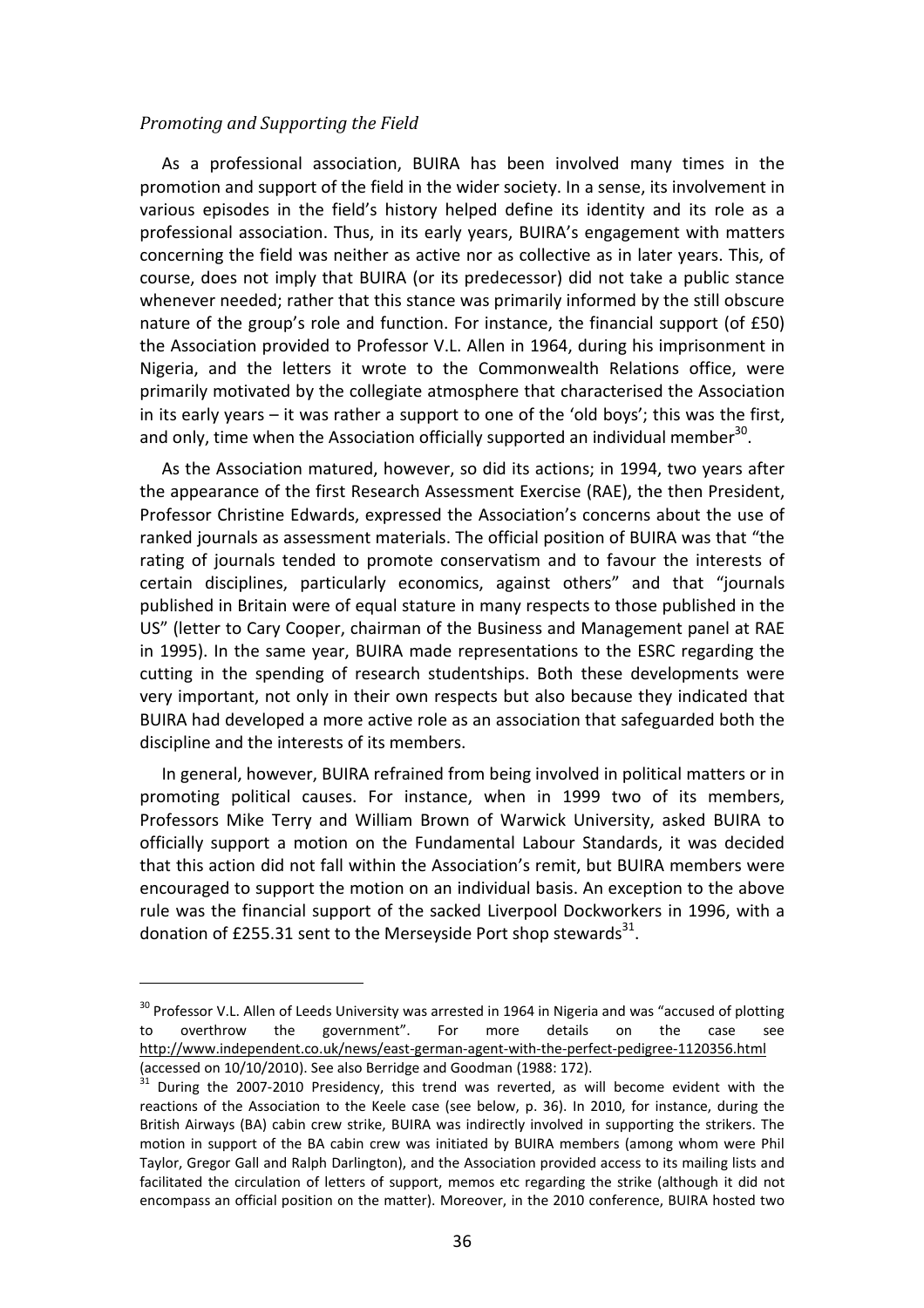Yet despite BUIRA's efforts not to be overtly involved in political matters, there were instances where this could not be avoided. For one must not forget that science is not a self-existent construct, but a social institution subjected to the influences of the wider socio-political environment. To sustain its institutions and structures, science requires funding either from public or from private sources, which immediately places it in a dependent relationship *vis-à-vis* the State or private capital. Therefore, a professional scientific association, whose *raison d'être* is the promotion and support of the field it represents, is, by definition, subjected to a potential social exchange with the authorities that control funding or set the operational limits of any scientific endeavour. The dilemma that obviously emerges concerns the actions a professional association shall take once its field faces problems related to its socio-political nature; shall the association remain idle or engage into action? The answer to this question depends on the association's members and its administration, but any decision must, inevitably, take into consideration the fact that the limits between the purely epistemic and the sociopolitical nature of science are not always as clear as one may desire. During its lifetime, BUIRA was forced to consider this matter twice, when the existing structures of the field were challenged by the establishment – in 1982, with the Industrial Relations Research Unit (IRRU) case, and in 2008, with the Keele case<sup>32</sup>.

The 1982 Rothschild Report on the functions and desirability for the existence of the *Social Sciences Research Council* (SSRC – now the *Economic and Social Research Council*, ESRC) proved to be the most important challenge the field had faced since its foundation. The Rothschild Committee had been appointed by Sir Keith Joseph, the Secretary of State for Education and Science of the Thatcher government, to investigate alleged "'left-wing' bias in courses run by the Open University" (Brown 1998: 274). The report eventually came out supportive of the SSRC but it contained a paragraph which argued that the work of the IRRU is unfairly biased in favour of unions<sup>33</sup>. As a result, another committee was formed, which comprised Sir Kenneth Berrill, Sir Henry Phelps Brown, and David William (Brown 1998: 276), to investigate these allegations. Although the final report, published in 1983, vindicated the IRRU, the fact that the inquiry ever took place was important in itself: it showed that the work of the most important IR research centre was being perceived as one-sided, something that had implications for the whole research conducted by IR academics. The attack on the IRRU was not an internal matter of concern for the research centre, but could have influenced the future of the field as well.

BUIRA's reaction to the above situation was immediate: when William Brown presented the case in the 1982 annual conference and "asked for direction on the

l

BA strikers in one of its plenary sessions, and collected £750, £250 of which were donated to the strikers' solidarity fund (the rest were sent to two other strikers' funds, at the University of Westminster UCU and the Manchester College UCU).

<sup>&</sup>lt;sup>32</sup> BUIRA, as a British association, was primarily concerned with developments in Britain. Although it was interested in worldwide developments, it did not act as strongly as in the latter context. Thus, although a petition was circulated to support the Institute for Working Life in Sweden, which was to be shut down by the Swedish government in 2007, no more actions were taken for its support.

<sup>&</sup>lt;sup>33</sup> According to Brown (1998: 274), "there is authoritative evidence that this recommendation was added after Rothschild sent his draft report to the Secretary of State. As it happened, the main text contained two sympathetic references to the IRRU".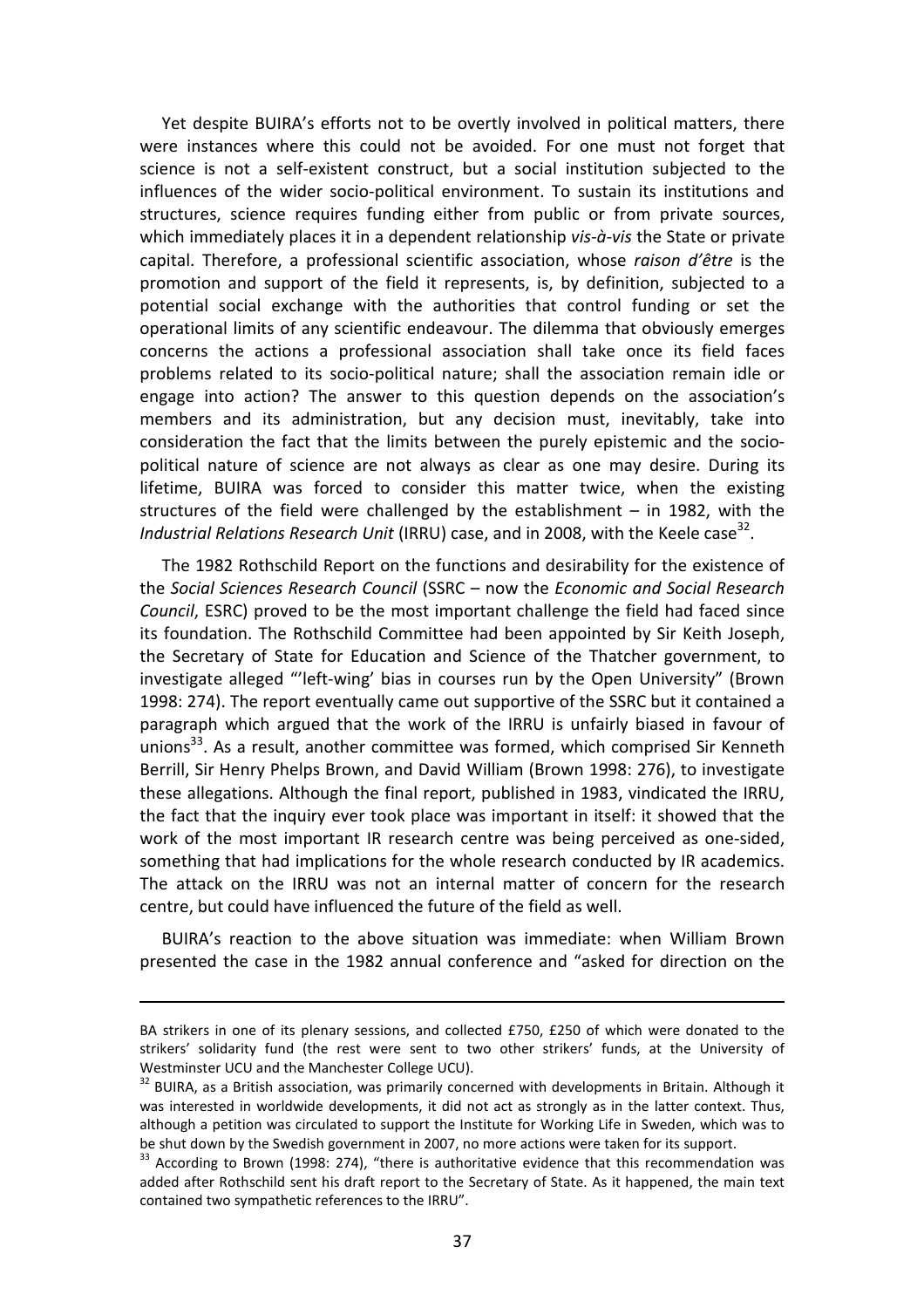part of the membership under the present delicate political circumstances", the AGM voted a motion, which was passed unanimously, stating that "the Executive should take whatever action it deems necessary, including the calling of an extraordinary meeting, in light of the Committee of Inquiry Report". Individual letters were sent to the Committee and the press, and BUIRA issued the following statement:

"BUIRA welcomes the Rothschild report on the SSRC. But it notes with concern the treatment of industrial relations research, and in particular of the Industrial Relations Research Unit at the University of Warwick. By its very nature, industrial relations research is occasionally contentious, being concerned with extremely important areas of policy formulation and legislative enactment. BUIRA therefore feels that to single out the SSRC's extremely distinguished unit at Warwick as the subject of a separate enquiry, on the grounds of bias, is inequitable, the international reputation of the Unit and the standard of its research is unquestioned: indeed recently a reviewer in the US Industrial and Labor Relations Review commented, 'The best industrial relations research during the last decade in the English speaking world has been conducted in Great Britain and of this research I find the Warwick Studies in Industrial Relations most impressive'. BUIRA believes the proposed enquiry into the Warwick Unit to be completely unnecessary whilst having complete confidence that its report will dismiss this uninformed accusation".

Upon the publication of the Berrill report, the AGM agreed to send a letter to the SSRC stating that it welcomed the report and that the Association regretted that the inquiry ever took place. The IRRU case signified an important turning point in the Association's mentality; it was the first time that the Association acted as a collective entity representative of the field in Britain, to support one of the field's most important institutions, and assisted the further maturation and socialisation of its community.

Thus, when the Keele case emerged in 2008, the Association was ready to act much more effectively and concertedly than in 1982. In 2008, the administration of Keele University decided to merge its management, economics, and industrial relations and HRM programmes, into a Business School; this movement was accompanied by the declaration that a substantial number of staff would be sacked as part of the rationalisation process<sup>34</sup>. Anyone cognizant with the situation in British higher education will recognise in the above situation some familiar patterns: for the last twenty years or so, many industrial relations departments either change their names to more 'marketable' titles – such as HRM or Organisational Behaviour – or they are absorbed by Business Schools (the Department of IR of the LSE – the first ever such department in the UK – had a similar fate when, in 2006, it became part of the newly founded Department of Management). The Keele case, therefore, was not something new or unique in British IR history; its importance lay in the fact that the majority of the IR personnel were to be made redundant and that the IR courses were to be eliminated from the curriculum (something that did not necessarily

 $\overline{a}$ 

 $34$  For a more detailed presentation of the Keele dispute see Seifert (2009).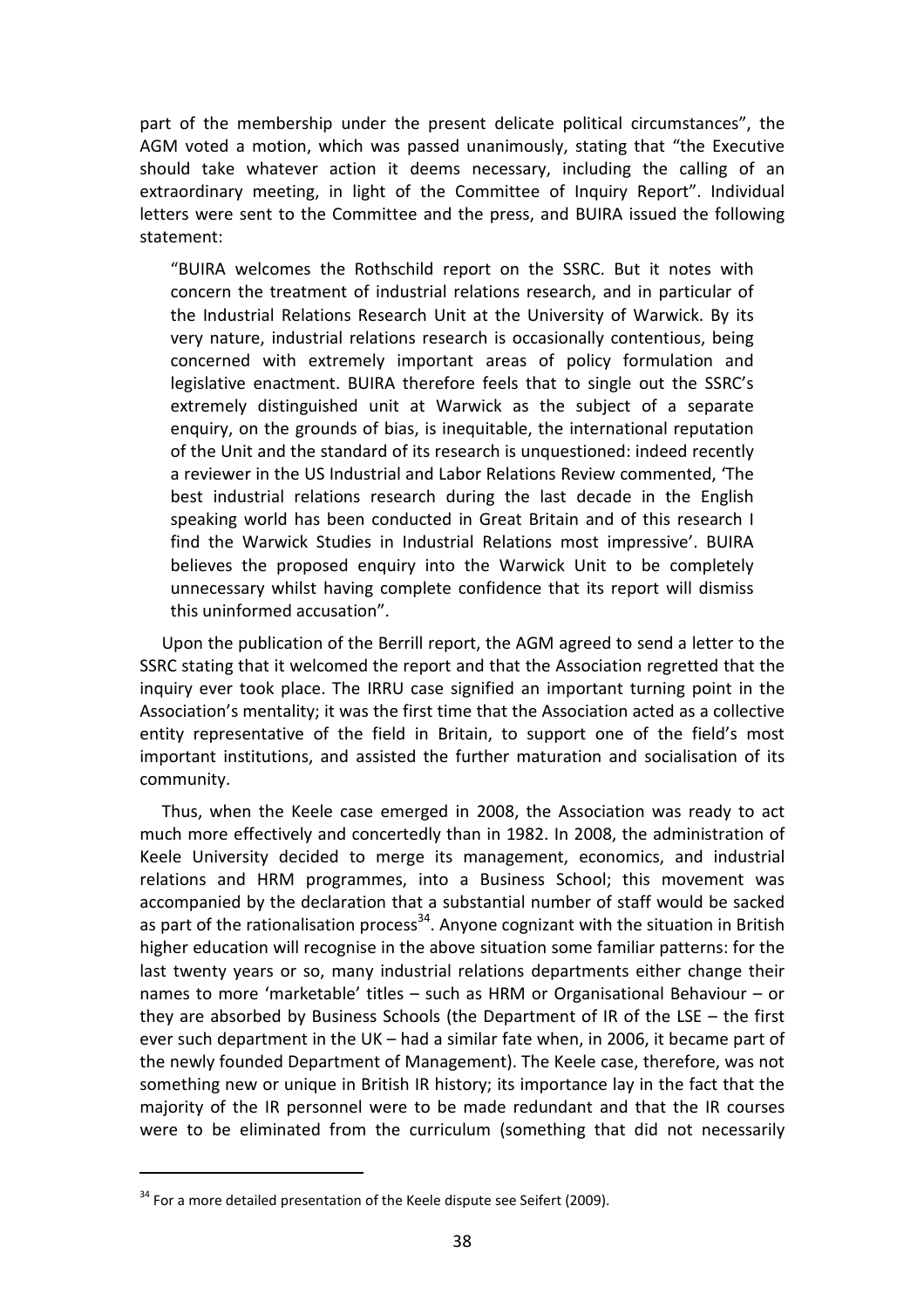happen in other institutions that followed a similar strategy). BUIRA's reaction to the above situation was immediate since "the campaign over Keele … touched a raw nerve for BUIRA members, as it appeared to be symptomatic … of the threat posed to industrial relations research and teaching more generally" (Darlington 2009b: 2).

Contrary to the IRRU case, BUIRA was not restricted in issuing a statement or in encouraging its members to contact the Press or the relevant authorities. During a London BUIRA seminar in 2008, it was decided that a team of IR academics would produce a document to show the relevance of IR research for modern society, which was to be presented in a special one-day conference in December 2008 in Manchester. The conference, which attracted more than hundred participants, proved to be quite influential and led to the publication of an edited book (Darlington 2009a). Although some of the Association's members expressed their reservations regarding the involvement of BUIRA in the Keele case, on the grounds that this was an employment issue and not an epistemic one, the prevailing stance was that the Keele case was a fight to maintain the Association's integrity as a champion of IR – as Rosemary Lucas, the then President, argued.

BUIRA was not contained in the actions described previously. It issued a statement which was signed by more than hundred scientists within a day from its launch, and was sent to several national newspapers; it sent a letter of complaint to the Keele Management with 425 signatures against the university's plans and encouraged its members to write individually to the university's chancellor; it issued press releases to a number of media, such as the *Times Higher Education Supplement* (THES), the Guardian, the Financial Times, the Independent, the Times, the Daily Telegraph, the Morning Star, the Socialist Worker, the magazine Personnel Today, and the Labour Research and Associated Press, and sent short letters to the editors of the THES, the Guardian, the Independent, the Times, and the Daily Telegraph; it paid for an advertisement in support of Keele and critical social science in the Guardian, and it encouraged its members to participate in the rallies, organised by the University and College Union (UCU), at Keele.

Despite this mobilisation from the UCU, BUIRA, and other professional associations (such as the Royal Economic Society), the Keele administration went on with its merging plans, although not with the redundancies or the extreme changes in the curriculum. Judged in this manner, the campaign was partially successful; but seen under a different light, the campaign managed to strengthen the identity and position of BUIRA as a professional association even further, both in the scientific community and in the wider society.

Apart from supporting the field and its institutions, another fundamental function of the scientific association is the constant promotion of the field's intellectual and institutional character; that way, the scientific community may build concrete bridges with other bodies, either external or internal to science, and may be able to avoid situations such as the ones previously described. In a sense, the stronger and better relations an association has with the wider world, the more able it will be to support the field when the need arises. BUIRA's relationship with other scientific or non-scientific bodies has been characterised, throughout its history, by introversion. As John Goodman argued, BUIRA was always a bit nervous of other organisations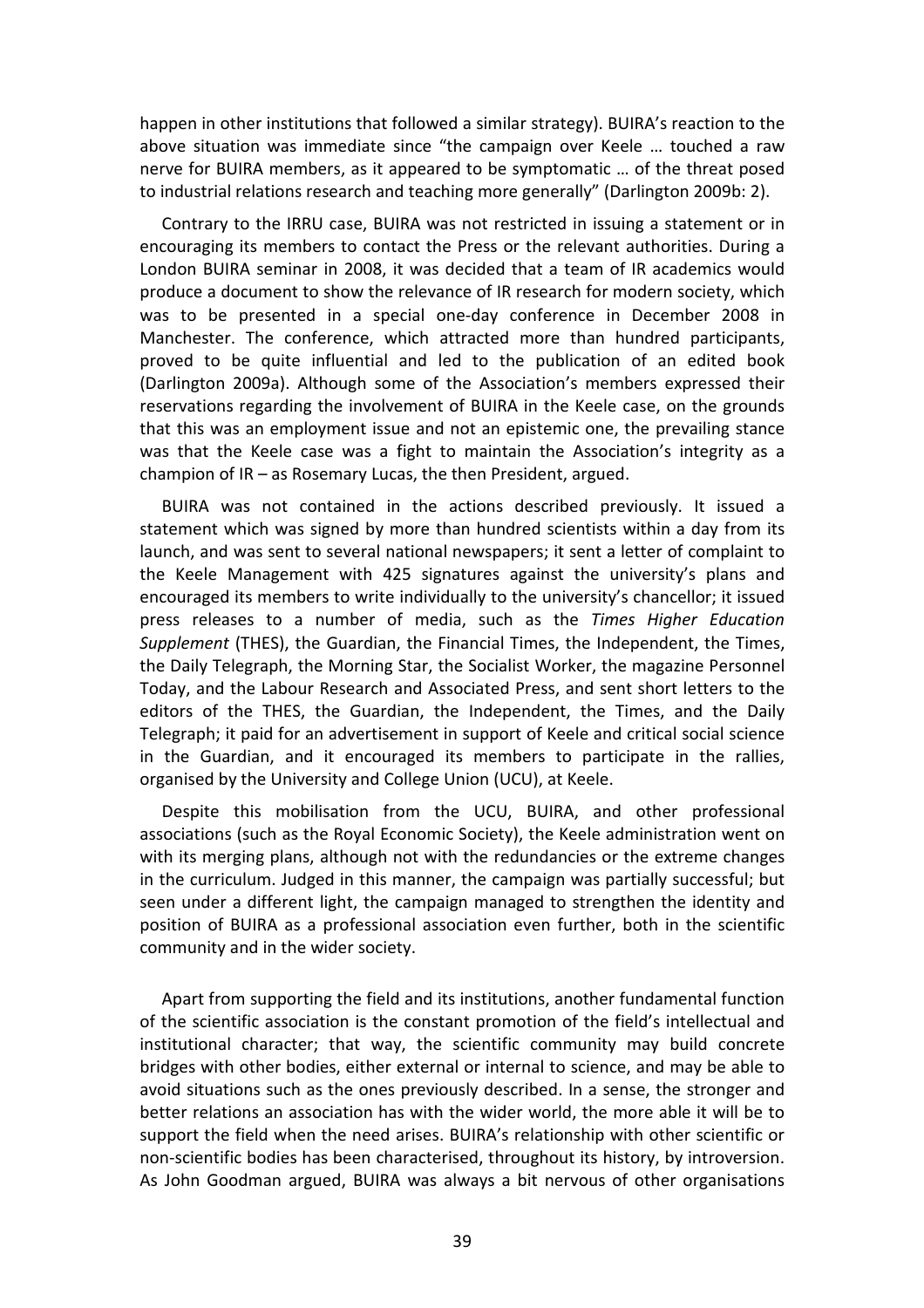because of the subject's strong political nature and any approach from outside bodies was being perceived as if having a wider political agenda. Moreover, the wish of BUIRA, especially in its early years, to keep an explicit research-oriented profile withheld it from forming any alliances with bodies that lacked the academic focus and impartiality BUIRA wanted to possess – as has been already mentioned, the first time BUIRA officially collaborated with another association was in 1981. Having said that, it is interesting to examine in more detail the relationships the Association formed with other bodies, and the way it tried to promote the field through them.

#### Relationship with other Scientific Associations

BUIRA's introvert nature was nowhere more evident than in its relations with other professional scientific associations. The only stable, and powerful, relationship BUIRA held with another association was its organic connection to the *International Industrial Relations Association* (IIRA), which was co-founded in 1967 by Ben Roberts, one of BUIRA's founding fathers (Kaufman 2004). Traditionally, the BUIRA President is represented at the EC of the IIRA and BUIRA members enjoy reduced membership fees in the Association. Yet despite this linkage, the actual collaboration between the two bodies is minimal; the high point in their relationship was the co-organisation in 2007 of the  $8<sup>th</sup>$  European IIRA Regional Conference in Manchester, to which BUIRA contributed  $\pounds 4000^{35}$ .

Moreover, BUIRA was also a member of the *Academy of the Learned Societies in Social Sciences* (ALSISS – now *Academy of Social Sciences*) since the latter's foundation, but its membership was terminated in 2007 because of the little gain the Association received from it (EC Minutes,  $23/11/2007$ )<sup>36</sup>. Generally speaking, BUIRA has consciously decided to follow its own independent path in the social scientific world and has not pursued any collaboration with similar associations, such as the *Manchester Industrial Relations Society*, or the *Industrial Law Society*. The only time BUIRA cooperated with another scientific association (apart from the IIRA or the SIT) was in 1995, when it co-organised a conference with the *Scottish Labour History Society*.

#### Relationship with non-scientific bodies

 $\overline{a}$ 

During its early years, the IUSGIR, had developed a close collaboration with the Ministry of Labour (MoL), regarding the quality of the labour statistics the latter was gathering. As has been already discussed, one of the primary aims of the Group was to secure "the widest possible availability of material likely to be useful to those of its members engaged in research". It comes as no surprise, then, that one of its first actions was to make representations to the MoL regarding the quality of the labour statistics. In 1950, the IUSGIR submitted a memorandum to the North Committee,

 $35$  A proposal, in 1998, to co-organise the 6<sup>th</sup> European Congress of the IIRA in 2001 in the UK was not carried, as the EC felt that BUIRA was not up to the task, for financial and administrative reasons.

<sup>&</sup>lt;sup>36</sup> The consequences of BUIRA's withdrawal from the ALSISS were particularly felt during the Keele dispute, when BUIRA asked for the Academy's support. The Academy replied that if BUIRA wished for its support, it should firstly become its member. Eventually, the Academy did not take an official stand on the dispute.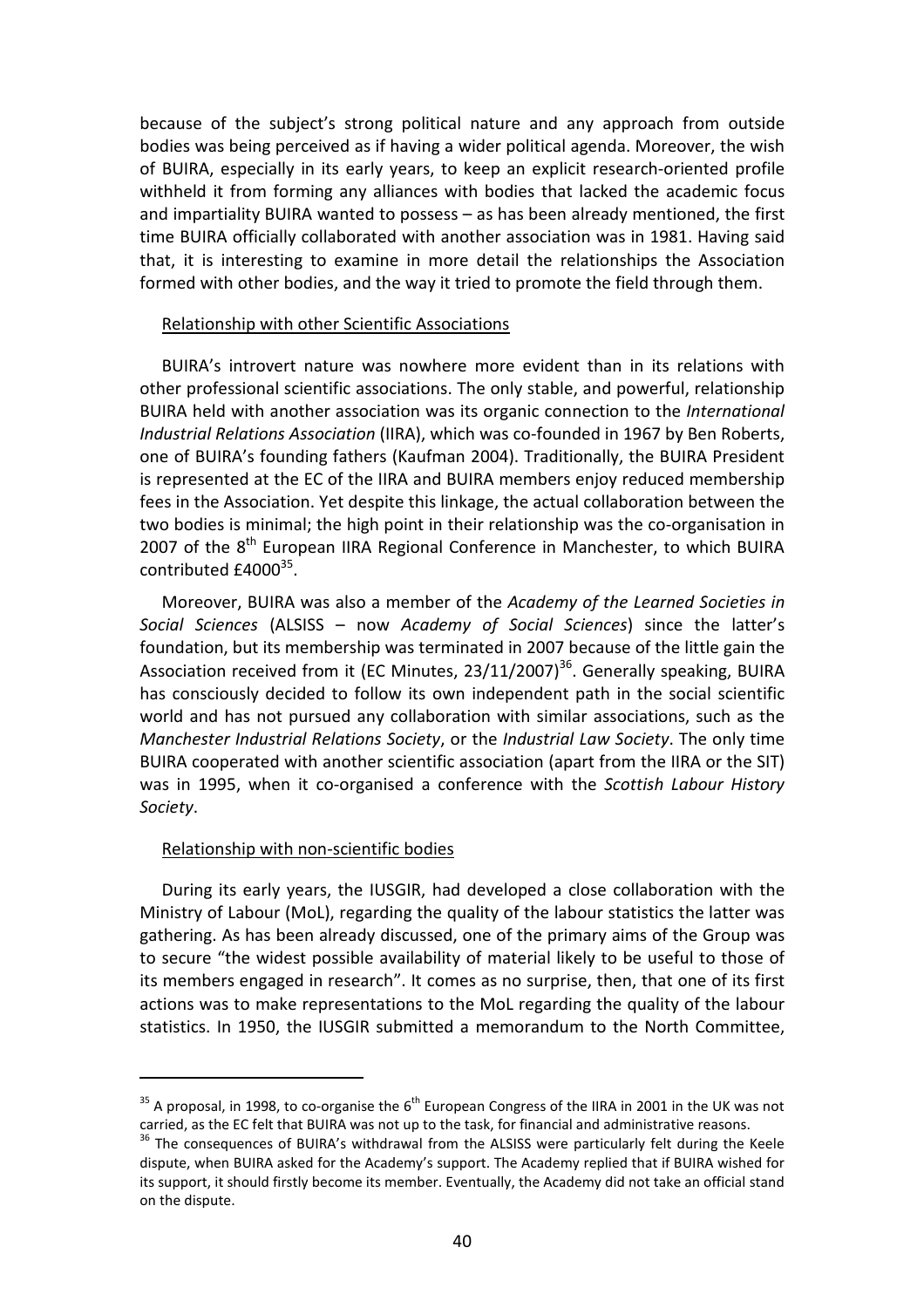which was responsible for the improvement of the labour statistics, where it put forward several proposals and points the Committee should take into consideration before reaching its final decision. However, when the Ministry failed to respond, another memorandum was submitted in 1959, which was more positively received – UIRA members met with the Ministry's representative to discuss the matter. It is not clear whether the Ministry implemented any of the memorandum's suggestions when it published, in 1962, its "Statistics on Incomes, Employment and Production"; however, one may assume that the contacts of the Association with the MoL might have influenced the Ministry's approach.

No matter if UIRA had succeeded in altering government policy on the matter, its contact with the Ministry helped it to be regarded as a scientific association by the MoL. In 1963, the Ministry asked the UIRA, through Professor Robertson, to compile a memorandum regarding the research conducted in Industrial Relations, and especially the research that was completed in the last two years, which implies that the Association was being perceived as an informed source on IR research. When the memorandum was submitted in November 1963, it also outlined the various concerns and complaints regarding the conduct of research. The conclusion of the memorandum was very interesting:

"The association feels that the problems outlined in the foregoing paragraphs can only be solved by the formation of some kind of research council for social sciences which should be responsible for watching the general progress of the social sciences, including IR. This body should have the power to consider research projects and to finance those which it considered worthwhile, and it should provide full-time post-graduate studentships for research in IR and the other social sciences. Only in this way can a sufficient volume of worthwhile research in IR be undertaken" (p. 6).

Can we say that UIRA contributed in one way or another to the formation of the SSRC (founded in 1965, two years after the memorandum)? This is, indeed, a farfetched conclusion, as there is no other mention of the matter in the archives; when, however, the official history of the SSRC is written, it may not come as a surprise to learn that UIRA, or some of its members, participated in and influenced its foundation.

Apart from this early contact with the MoL, BUIRA does not seem to have been engaged in close cooperation with any other government department from then onwards. This does not by any means imply that the Association terminated its relationships with other public organisations; from the mid 1960s till nowadays, BUIRA attempted to be involved in the wider educational and research policy of the state through its collaboration with the SSRC (and, later, the ESRC) and the RAE. As an advisor to these bodies, it attempted to influence government policy regarding the field of IR.

The very first contact of BUIRA with the SSRC was rather adversarial: in 1966-67, the SSRC commissioned some IR academics (who were BUIRA members) to conduct a survey of research in IR in Britain (something similar to the Registry of Research BUIRA comprised in 1974). The initial results of this research were presented in the annual conference but the BUIRA executives were concerned that the SSRC did not consult BUIRA prior to the research. After the presentation, the meeting approved a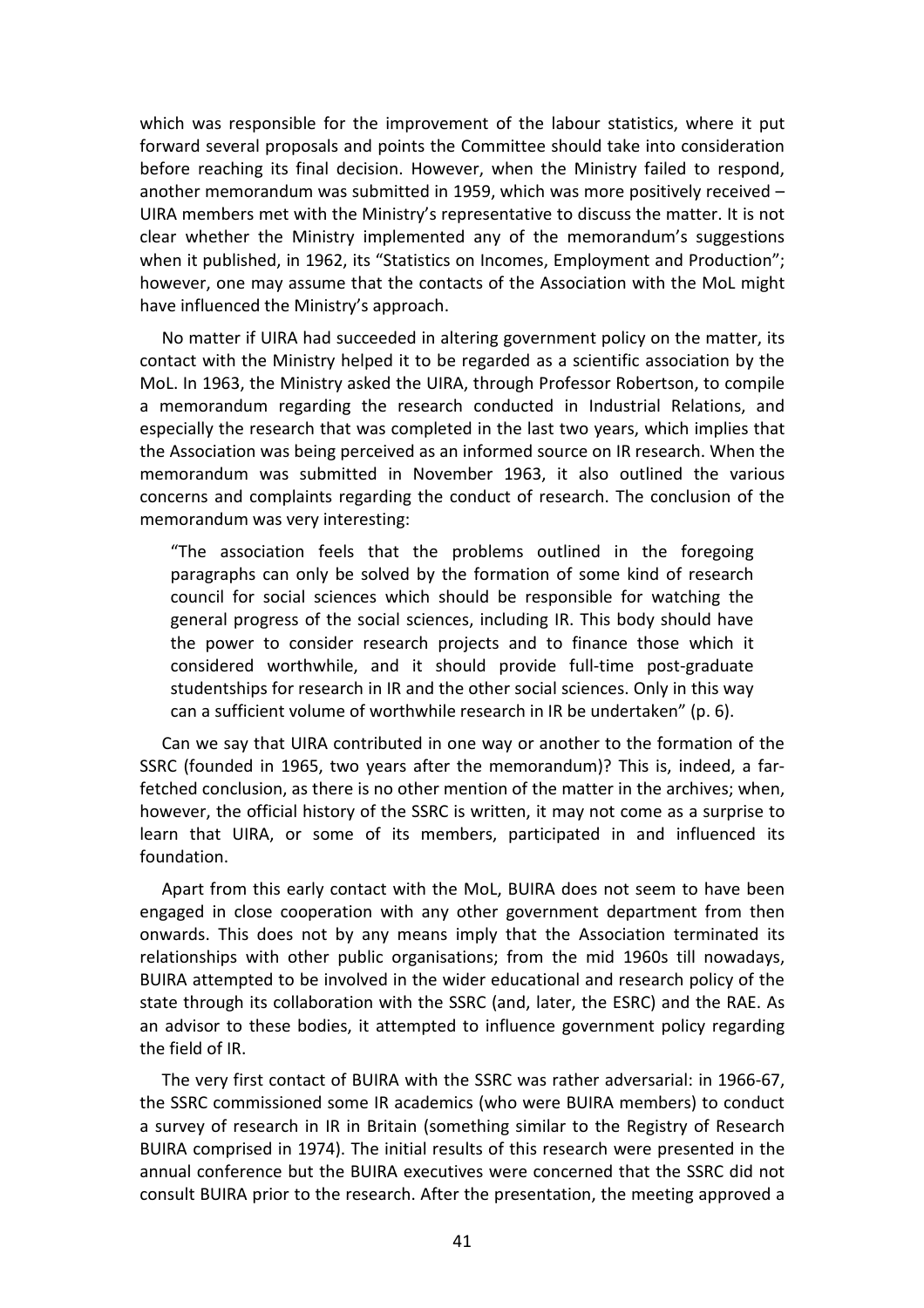motion by Hugh Clegg to contact the SSRC and to "express concern ... about not being consulted about the survey and to examine the methods through which membership opinions about the future of IR research could be ascertained for the purpose of determining BUIRA policy on this matter". The reaction of the SSRC Chairman of the Committee, Mr Campbell Adamson, was instantaneous, and he agreed that the Committee had been at fault by not consulting BUIRA and said that no decision will be taken without further consultation with the Association. He also stated that harmonious relations were in the mutual interest of the SSRC and BUIRA, and that there was no reason why these should not be maintained in the future. This motion was a double victory for BUIRA: in the first place, it was recognised as a representative scientific organisation of the field of IR in Britain and, secondly, it was established as an actor that should be taken into consideration in any decision concerning the field of IR.

The influence of BUIRA's motion was so important that, following this incident, the EC met with the SSRC in 1968 to discuss the desirability of establishing a research unit of IR, which "would provide an institution framework for large scale research projects and would provide greater continuity of work" (EC Minutes 1968). Allan Flanders was invited to consider the post of the Director of the new unit, which was proposed to be located near Oxford. Moreover, it was mentioned that any such organisation should be national in character, to avoid money being channelled into an institute attached to one centre. In 1969 it became known that the SSRC would go ahead with the establishment of an IR research unit and seven universities (Leeds, Manchester, Glasgow, LSE, Warwick, Oxford and Cambridge) were invited to bid for the institute. Eventually, in 1970, the unit was created in Warwick, under the directorship of Hugh Clegg; the IRRU – Britain's most important research centre in IR – was born.

In later years, the relationship of BUIRA with the ESRC would be primarily advisory, as the Association was being consulted in the various consultation exercises of the ESRC, and its members would be appointed in various ESRC committees. Despite these linkages, however, there were instances where the quality of the relationship with the ESRC was being questioned, as was the case in 1997 when John Purcell, the then BUIRA President, argued that the contacts of BUIRA to the ESRC "were less well established" than with other external bodies, despite the fact that Christine Edwards, BUIRA's ex-president, was serving as chair of the ESRC Postgraduate Training Panel since 1996.

A similar advisory relationship also existed with the RAE although not of the same extent or depth as that with the ESRC. Although BUIRA nominated people for the RAE panel since 1995, they were not always elected. However, in recent years, as in 2001 and 2008, the Association was being consulted by the RAE regarding the latter's approach to IR. BUIRA may not have had such an active relationship with RAE but this did not stop it from expressing its views regarding the policies of the Assessment Exercise. As has been already mentioned, Christine Edwards had expressed the concerns of BUIRA regarding the use of journals as indices of academic performance, a position also supported by John Purcell when he became President.

Apart from the above relationships with government bodies, BUIRA did not develop any other fruitful collaboration with non-scientific institutions. Although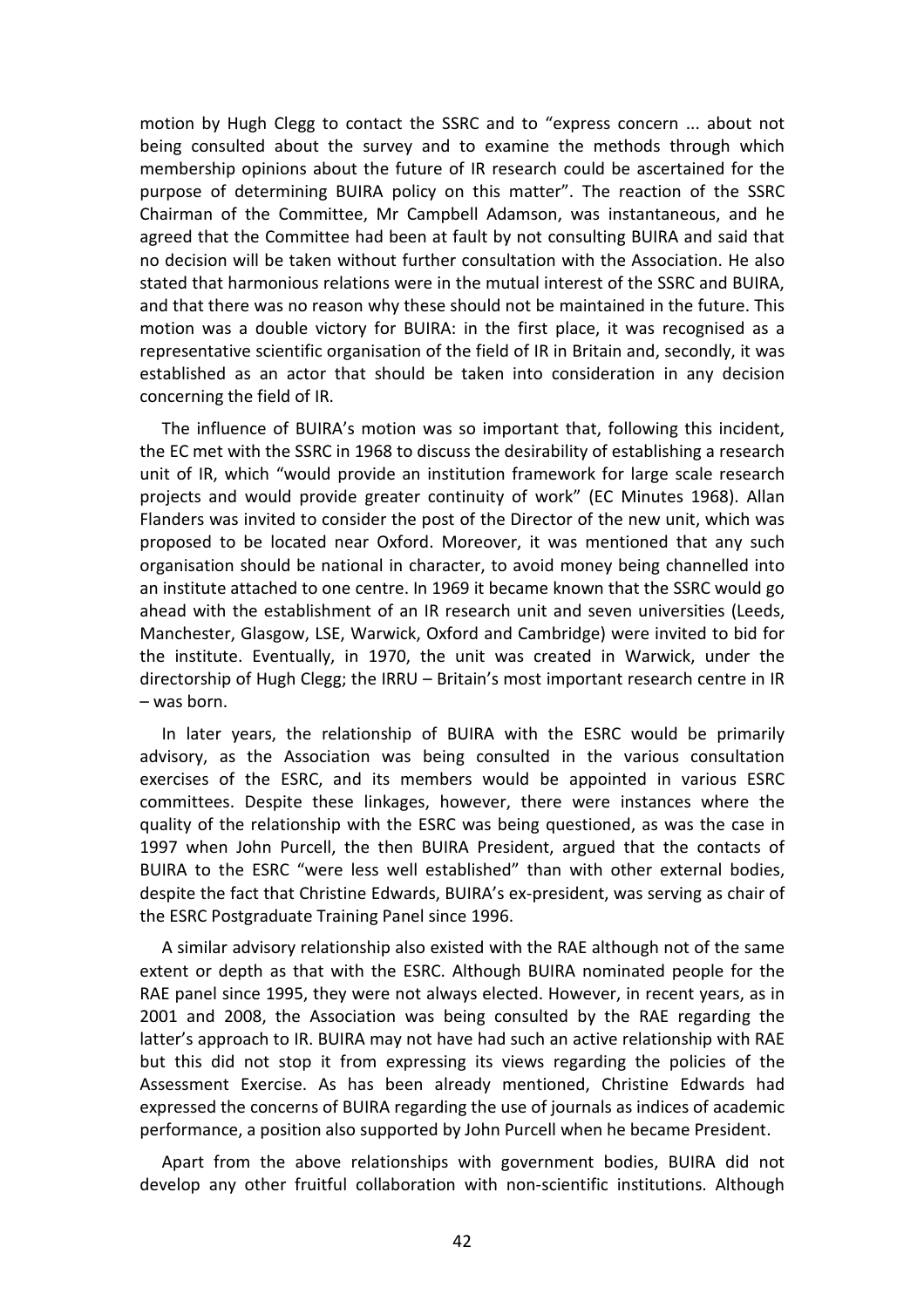BUIRA members participated in another important institution – the *Workplace Employment Relations Survey* (WERS) – either as designers or analysts of its results, BUIRA itself was only indirectly involved to the whole process, functioning primarily as "a vehicle for dialogue between the IR community and the WERS steering group" (email from Keith Whitfield to Rosemary Lucas, 21/7/2010). This should not come as a surprise as it is in accord with BUIRA's almost ascetic presence in the social scientific world. In recent years, however, there seems to be a slight change of direction on this matter; for instance, BUIRA was involved from the beginning in the foundation of the *Union Ideas Network*, which runs under the auspices of the TUC. When, in the 2005 conference, Paul Nowak of the TUC announced the TUC's intention to set up a forum for the exchange of ideas on IR matters, BUIRA was quick to offer institutional support despite the reservations of some members, and it appointed Martin Upchurch, the then Communications Secretary, as its representative to the Advisory team to the project.

### **The Future of BUIRA**

 $\overline{a}$ 

In recent years many argue that the field of IR faces, or may face a crisis; the Keele case, for example, and the general erosion of the IR academic departments, are representative of the new context in which IR research and teaching may have to function. Apart from this, however, IR has been attacked from an intellectual standpoint as well: the debate, in 2005, between Mike Emmott of the CIPD and Keith Sisson of the University of Warwick regarding the value of Employment Relations (Emmott had purposefully chosen the title *Employee Relations* – see Emmott (2005) and for Sisson's reply, Sisson (2005)), or the recent gloomy predictions about the field's future by Kaufman (2008), testify to the fact that the epistemic and practical value of the field are being contested. Under this light, it can be argued that BUIRA may also suffer, since its future is largely tied to the future of the field. Before arguing so, however, one should examine the 'health' of the association to establish whether it faces, or may face, any problems in the future. This can be done by examining two indices: first, the association's membership trends and, second, the response to the association's conferences (if it organises any). A healthy association, in contrast to a degenerating one, will be able to steadily increase its membership, and to attract a growing number of participants in its conferences. Table 6 presents the evolution of BUIRA's membership from its foundation till 2010 $^{37}$ .

 $37$  Appendix 2 illustrates in more detail how the contents of Table 6 were formed.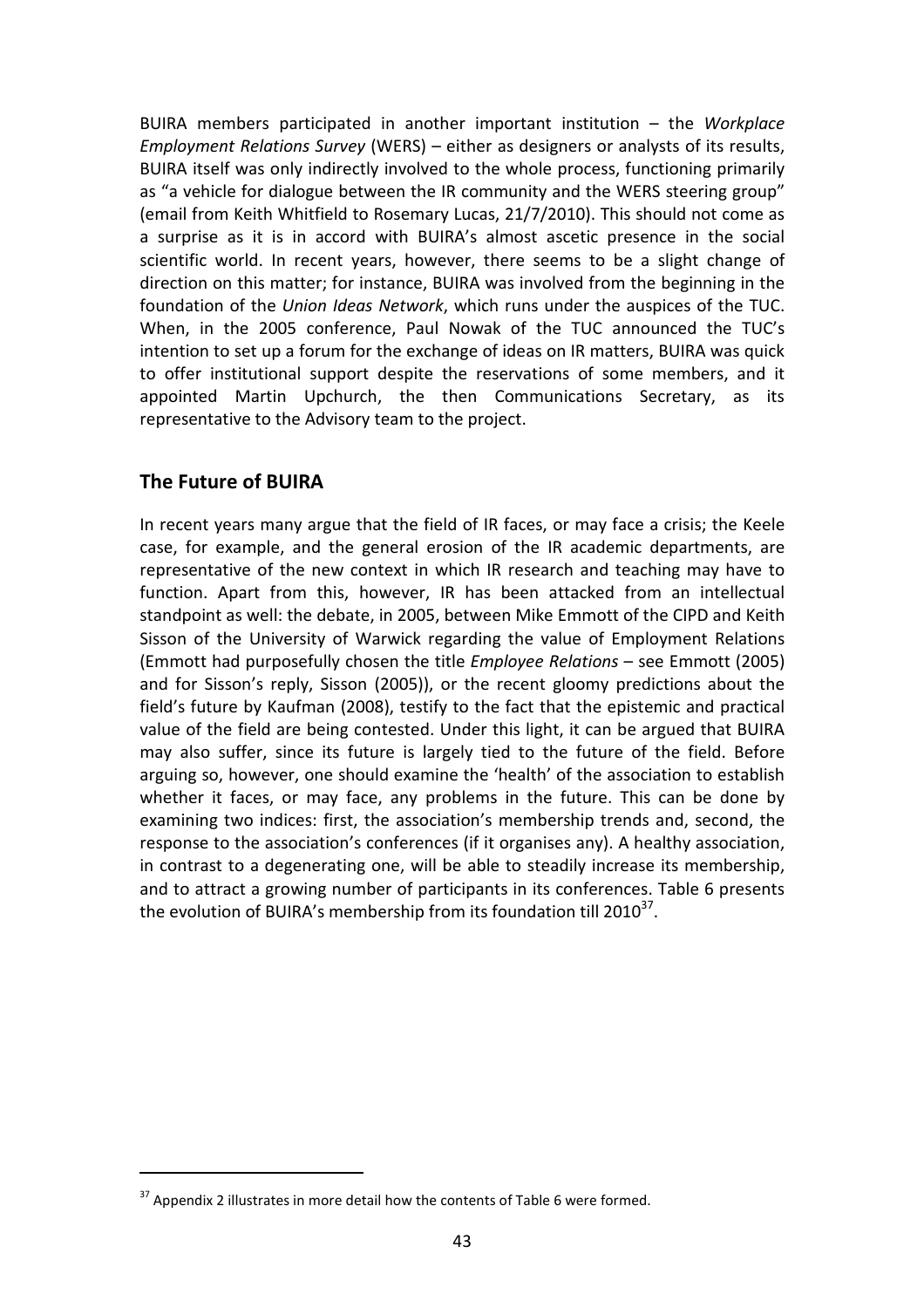| Year | Leaving          | <b>New</b>     | <b>Total</b>   | Year | Leaving        | <b>New</b>     | <b>Total</b>     |
|------|------------------|----------------|----------------|------|----------------|----------------|------------------|
|      | <b>Members</b>   | <b>Members</b> | <b>Members</b> |      | <b>Members</b> | <b>Members</b> | <b>Members</b>   |
| 1950 |                  | 18             | 18             | 1981 | 11             | 24             | 305              |
| 1951 | N/A              | N/A            | N/A            | 1982 | $\mathbf 0$    | 25             | 330              |
| 1952 | N/A              | N/A            | N/A            | 1983 | 14             | 22             | 338              |
| 1953 | $\mathbf{1}$     | $\overline{2}$ | 34             | 1984 | 17             | 15             | 336              |
| 1954 | $\mathbf{1}$     | 6              | 39             | 1985 | 19             | 29             | 346              |
| 1955 | $\overline{2}$   | 6              | 43             | 1986 | 9              | 46             | 383              |
| 1956 | $\overline{2}$   | $\overline{7}$ | 48             | 1987 | 11             | 17             | 389              |
| 1957 | 3                | 11             | 56             | 1988 | $\mathbf 0$    | 18             | 407              |
| 1958 | $\boldsymbol{0}$ | 5              | 61             | 1989 | $\mathbf 1$    | 17             | 423              |
| 1959 | $\mathbf{1}$     | 13             | 73             | 1990 | N/A            | N/A            | N/A              |
| 1960 | $\mathbf 0$      | 15             | 88             | 1991 | N/A            | N/A            | N/A              |
| 1961 | $\overline{2}$   | 10             | 96             | 1992 | N/A            | N/A            | N/A              |
| 1962 | $\mathbf 0$      | 19             | 115            | 1993 | 18             | 37             | 447              |
| 1963 | 6                | 9              | 118            | 1994 | $\mathbf 0$    | 17             | 464              |
| 1964 | 8                | 18             | 128            | 1995 | N/A            | N/A            | N/A              |
| 1965 | $\mathbf{1}$     | 3              | 130            | 1996 | 71             | 42             | 473              |
| 1966 | 5                | 15             | 140            | 1997 | 23             | 31             | 481              |
| 1967 | 18               | 19             | 141            | 1998 | 10             | 36             | 507              |
| 1968 | 8                | 25             | 158            | 1999 | $\overline{2}$ | 48             | 553              |
| 1969 | 5                | 13             | 166            | 2000 | $\overline{2}$ | 88             | 639              |
| 1970 | $\mathbf 0$      | 20             | 186            | 2001 | 109            | 54             | 584              |
| 1971 | 5                | 20             | 201            | 2002 | $\mathbf{1}$   | 33             | 616              |
| 1972 | 26               | 39             | 214            | 2003 | $\mathbf{1}$   | 44             | 659              |
| 1973 | 16               | 31             | 229            | 2004 | $\mathbf 0$    | 27             | 686              |
| 1974 | 11               | 32             | 250            | 2005 | 74             | 29             | 641              |
| 1975 | 7                | 17             | 260            | 2006 | 8              | 45             | 678              |
| 1976 | 21               | 15             | 254            | 2007 | 18             | 21             | 681              |
| 1977 | 14               | 13             | 253            | 2008 | 12             | 23             | 692              |
| 1978 | 14               | 22             | 261            | 2009 | 216            | 28             | 504 <sup>1</sup> |
| 1979 | 13               | 31             | 279            | 2010 | 60             | 41             | 485              |
| 1980 | 9                | 22             | 292            |      |                |                |                  |

#### **Table 6 BUIRA Membership Trends**

*Notes:* 

1. The 2009 drop in membership by 188 members is explained by the overhaul in subscriptions that followed the implementation of the raised subscription to £20 from 2008. See also Appendix 2 for a more detailed explanation on how the membership levels were calculated.

As one can observe, the table contains some extreme values, especially in the *Leaving Members* column (see the 1996, 2001, 2005, 2009 and 2010 years). These values reflect the deletion of members from the membership lists due to the nonpayment of fees. Their extreme nature depends on various factors, the most important of which being the fact that the 'clearing-up' of the membership database was not taking place at regular intervals. The reasons for this were primarily administrative: either the members' whereabouts were not properly monitored, making, thus, their tracing very hard, or the various changes in the membership fees created coordination problems with the bank and the payment of the fees. Because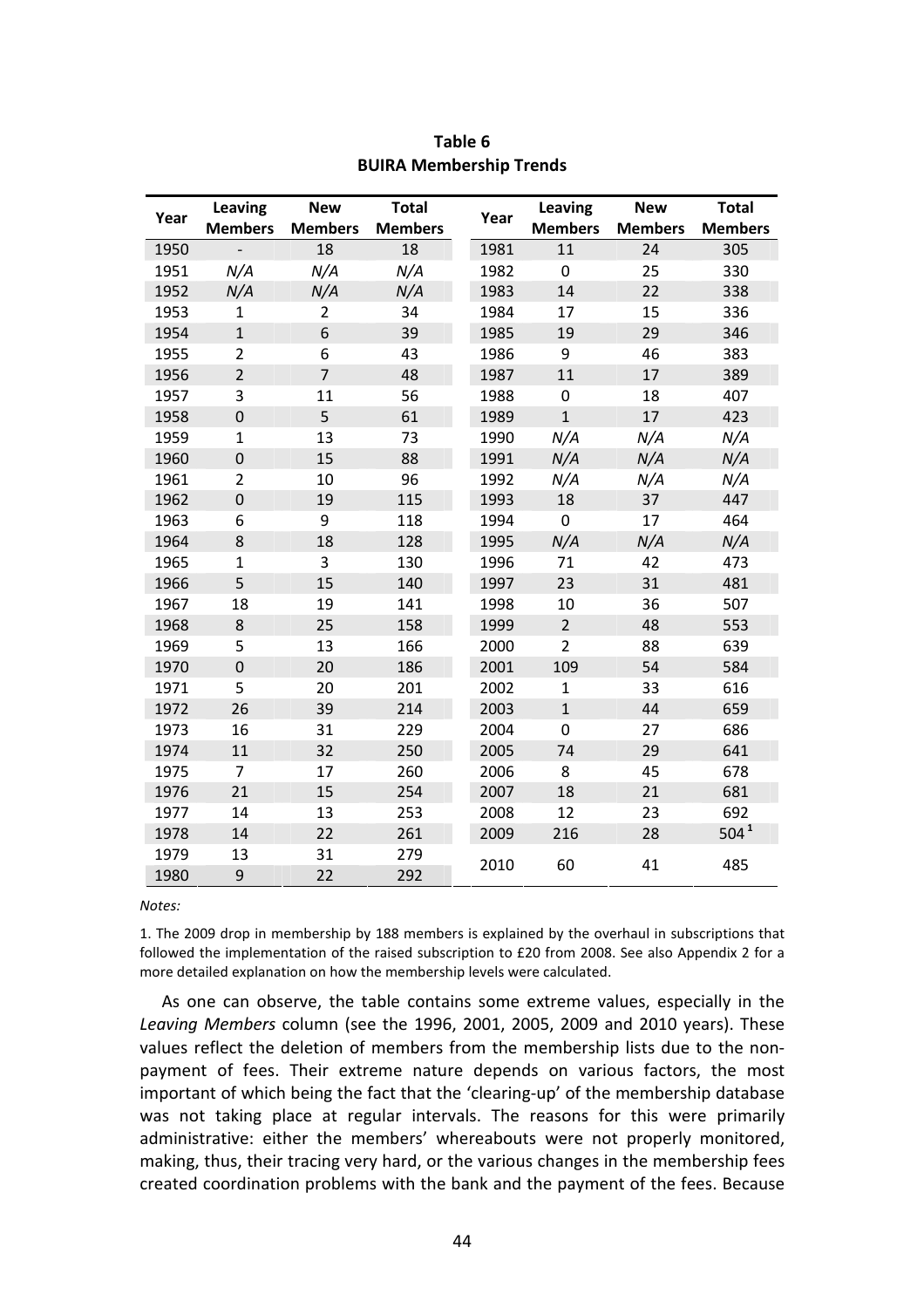it was difficult to track down some members, they may not have been aware of the change in the fees level, and they might have been paying a smaller amount than required. According to the rules of the Association, these members were typically in arrears with their fees but they were not erased when they should have been (according to the provisions of Rule 8), because the AGM agreed to keep the rule dormant until the Secretary managed to contact all the members. By the time this was eventually done, the number of people who did not wish to continue their membership was growing exponentially, leading, thus, to the extreme values depicted in the Table.

Leaving this methodological issue aside, however, the Table reveals some very interesting information about the status of the Association. First, despite the existence of some variations, the *Total Membership* of BUIRA follows a steady upward trend, which indicates that the Association is able to renew its membership base. More specifically, the annual average growth of the total membership is *5.6%*<sup>38</sup>. Second, although in certain years the Association is loosing far more members than it gains, the total sum of the *Leaving Members* is *906*, considerably lower than the total sum of the *New Members* at *1358*. Moreover, the Association attracts, on average, *23.9 members per year* and loses *16 members per year*. In other words, although the Association loses some of its membership (either because of retirement, or because of resignations, or because of deaths) the new members it attracts are, on average, more than the ones being lost.

Regarding the response to the annual conference, Table 7 presents some interesting statistics:

 $\overline{a}$ 

<sup>&</sup>lt;sup>38</sup> All the annual average growth rates (AGR) were calculated using the following formula: ן Γ *N*

 $1 \times 100$  $\rfloor$ L L  $=\left(\sqrt[m]{\frac{X_N}{X_T}}\right)$ *X*  $r = \left| \sqrt[m]{\frac{X_N}{X}} - 1 \right| \times 100$ , where *r* is the average percentage growth rate,  $X_N$  is the value of the last

variable in the series,  $X_T$  is the value of the first variable in the series, and  $m$  is the difference in years (or observations) between the first and the last observation (Hudson 2000: 125).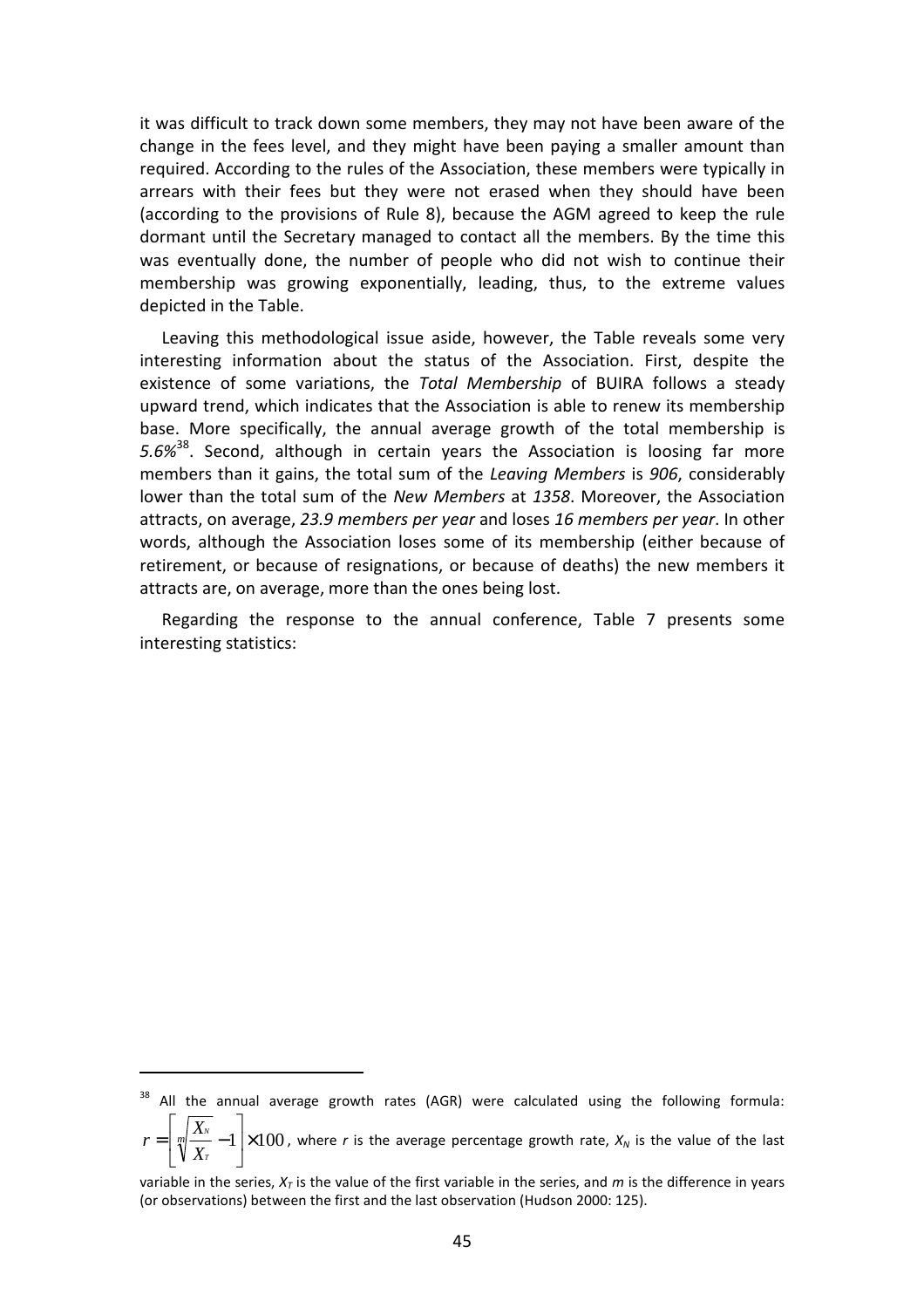|            | <b>Conference Papers</b> |                              |                          | Conference                   | <b>Participants as</b> |                         |
|------------|--------------------------|------------------------------|--------------------------|------------------------------|------------------------|-------------------------|
| Year       | Plenary                  | Workshop                     | <b>Total</b>             |                              | <b>Participants</b>    | % of                    |
|            | <b>Sessions</b>          | <b>Papers</b>                | <b>Papers</b>            | <b>Posters</b>               |                        | membership <sup>4</sup> |
| $1950^{1}$ | $\overline{\phantom{0}}$ |                              | $\overline{\phantom{0}}$ | $\overline{\phantom{0}}$     | 15 <sup>2</sup>        | 83.3                    |
| 1951       | N/A                      | $\overline{\phantom{0}}$     | N/A                      | $\overline{\phantom{0}}$     | N/A                    | N/A                     |
| 1952       | $\overline{4}$           | $\overline{\phantom{0}}$     | $\overline{4}$           | $\overline{\phantom{0}}$     | N/A                    | N/A                     |
| 1953       | $\overline{\mathbf{4}}$  |                              | 4                        | -                            | $14^{2}$               | 41.2                    |
| 1954       | $\pmb{4}$                |                              | $\pmb{4}$                |                              | $15^2$                 | 38.5                    |
| 1955       | 5                        | $\qquad \qquad \blacksquare$ | 5                        | -                            | 28                     | 65.1                    |
| 1956       | $\pmb{4}$                | $\overline{\phantom{a}}$     | $\pmb{4}$                | $\overline{\phantom{0}}$     | 22                     | 45.8                    |
| 1957       | 5                        | $\overline{a}$               | 5                        | -                            | 27                     | 48.2                    |
| 1958       | 6                        | $\overline{\phantom{m}}$     | $\,$ 6 $\,$              | $\overline{\phantom{a}}$     | 26 <sup>2</sup>        | 42.6                    |
| 1959       | 4                        | $\overline{\phantom{0}}$     | 4                        |                              | 20 <sup>2</sup>        | 27.4                    |
| 1960       | 5                        | $\qquad \qquad \blacksquare$ | 5                        | $\qquad \qquad -$            | 40                     | 45.5                    |
| 1961       | 3                        | $\qquad \qquad -$            | 3                        | $\overline{\phantom{0}}$     | 32                     | 33.3                    |
| 1962       | 3                        | $\overline{\phantom{0}}$     | 3                        | $\qquad \qquad -$            | $32^2$                 | 27.8                    |
| 1963       | $\overline{2}$           | $\overline{a}$               | $\overline{2}$           |                              | $34^2$                 | 28.8                    |
| 1964       | 3                        | $\overline{\phantom{0}}$     | 3                        | $\overline{\phantom{0}}$     | 35 <sup>2</sup>        | 27.3                    |
| 1965       | 4                        | $\overline{\phantom{a}}$     | 4                        | $\overline{a}$               | 29                     | 22.3                    |
| 1966       | 3                        | -                            | 3                        | $\overline{\phantom{a}}$     | N/A                    | N/A                     |
| 1967       | 4                        | $\qquad \qquad -$            | 4                        |                              | N/A                    | N/A                     |
| 1968       | $\pmb{4}$                | $\overline{\phantom{a}}$     | $\pmb{4}$                | $\qquad \qquad \blacksquare$ | N/A                    | N/A                     |
| 1969       | 3                        | $\qquad \qquad -$            | 3                        | $\qquad \qquad -$            | N/A                    | N/A                     |
| 1970       | $\overline{\mathbf{3}}$  | -                            | 3                        | $\overline{\phantom{0}}$     | N/A                    | N/A                     |
| 1971       | 4                        |                              | 4                        |                              | N/A                    | N/A                     |
| 1972       | $\pmb{4}$                | -                            | $\overline{4}$           | $\overline{\phantom{0}}$     | 95                     | 44.4                    |
| 1973       | 4                        | $\overline{\phantom{a}}$     | 4                        | $\overline{\phantom{0}}$     | 89                     | 38.9                    |
| 1974       | $\pmb{4}$                | -                            | $\pmb{4}$                | $\overline{\phantom{0}}$     | N/A                    | N/A                     |
| 1975       | 4                        | -                            | 4                        |                              | 82                     | 31.5                    |
| 1976       | $\pmb{4}$                | -                            | $\pmb{4}$                | $\overline{\phantom{0}}$     | 84                     | 33.1                    |
| 1977       | 4                        | $\qquad \qquad -$            | 4                        | $\qquad \qquad -$            | 64                     | 25.3                    |
| 1978       | 5                        |                              | 5                        |                              | 82                     | 31.4                    |
| 1979       | 5                        |                              | 5                        |                              | 81                     | 29.0                    |
| 1980       | 5                        |                              | 5                        |                              | 111                    | 38.0                    |
| 1981       | 7                        | $\qquad \qquad -$            | 7                        | $\overline{\phantom{0}}$     | 91                     | 29.8                    |
| 1982       | 5                        |                              | 5                        | -                            | 86                     | 26.1                    |
| 1983       | 7                        |                              | $\overline{7}$           |                              | 89                     | 26.3                    |
| 1984       | $\overline{\mathcal{I}}$ |                              | $\overline{7}$           |                              | 82                     | 24.4                    |
| 1985       | 7                        |                              | $\overline{7}$           |                              | 68                     | 19.7                    |
| 1986       | 6                        | 5                            | 11                       |                              | 95                     | 24.8                    |
| 1987       | 5                        | 6                            | 11                       |                              | 55                     | 14.1                    |
| 1988       | 5                        | 6                            | 11                       |                              | 100                    | 24.6                    |
| 1989       | 5                        | 8                            | 13                       | $\qquad \qquad -$            | N/A                    | N/A                     |
| 1990       | 5                        | 6                            | 11                       | -                            | N/A                    | N/A                     |
| 1991       | 6                        | 11                           | 17                       |                              | 65                     | N/A                     |
| 1992       | 5                        | 12                           | 17                       |                              | 61                     | N/A                     |
| 1993       | 4                        | 18                           | 22                       |                              | 113                    | 25.3                    |
| 1994       | $\overline{2}$           | 21                           | 23                       | $\overline{\phantom{0}}$     | 109                    | 23.5                    |

### **Table 7 Annual Conference Statistics**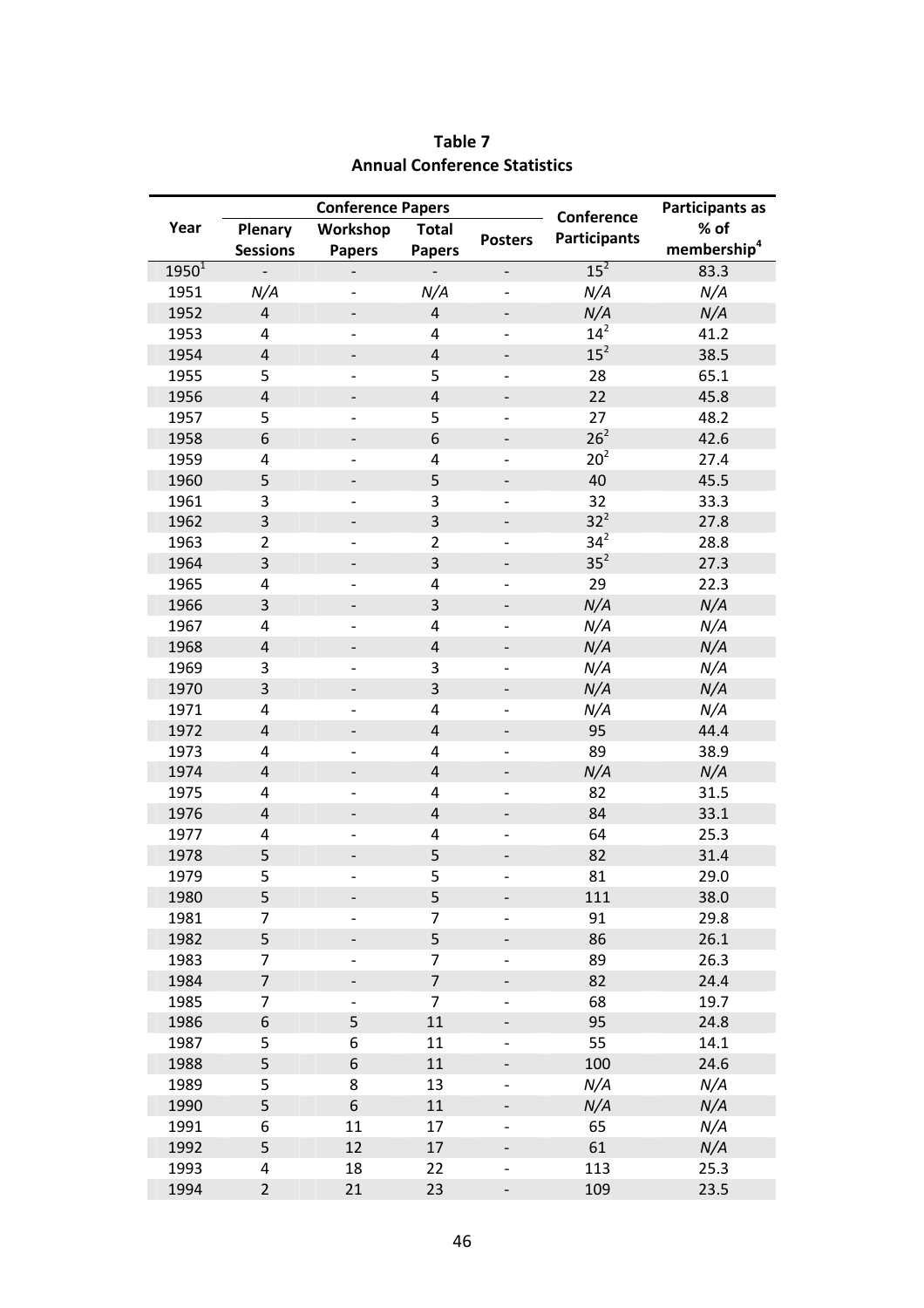|                   |                                                                                                     | <b>Conference Papers</b> | Conference               | <b>Participants as</b>          |     |      |
|-------------------|-----------------------------------------------------------------------------------------------------|--------------------------|--------------------------|---------------------------------|-----|------|
| Year              | Workshop<br>Plenary<br>Total<br><b>Posters</b><br><b>Sessions</b><br><b>Papers</b><br><b>Papers</b> |                          | <b>Participants</b>      | % of<br>membership <sup>4</sup> |     |      |
| 1995              | 4                                                                                                   | 22                       | 26                       |                                 | N/A | N/A  |
| 1996              | 4                                                                                                   | 24                       | 28                       |                                 | 101 | 21.4 |
| 1997              | 4                                                                                                   | 32                       | 36                       |                                 | 141 | 29.3 |
| 1998              | $\overline{4}$                                                                                      | 28                       | 32                       |                                 | 110 | 21.7 |
| 1999              | 4                                                                                                   | 30                       | 34                       | 6                               | 115 | 20.8 |
| 2000              | 6                                                                                                   | 40                       | 46                       | 9                               | 180 | 28.2 |
| 2001              | 5                                                                                                   | 32                       | 37                       | 6                               | 120 | 20.5 |
| 2002              | 5                                                                                                   | 39                       | 44                       | 6                               | 93  | 15.1 |
| 2003              | 3                                                                                                   | 33                       | 36                       | $\overline{2}$                  | 98  | 14.9 |
| 2004              | 4                                                                                                   | 34                       | 38                       | 3                               | 74  | 10.8 |
| 2005              | 4                                                                                                   | 46                       | 50                       | 7                               | 92  | 14.4 |
| 2006              | 5                                                                                                   | 70                       | 75                       | 5                               | 98  | 14.5 |
| 2007 <sup>3</sup> | -                                                                                                   | $\qquad \qquad$          | $\overline{\phantom{a}}$ |                                 |     |      |
| 2008              | 3                                                                                                   | 53                       | 56                       | 3                               | 90  | 13.0 |
| 2009              | 4                                                                                                   | 56                       | 60                       | $\overline{2}$                  | 97  | 19.2 |
| 2010              | 3                                                                                                   | 53                       | 56                       | 3                               | 100 | 20.6 |

*Source: AGM Minutes, Secretary Reports and Conference Programmes 1950-2009.* 

*Notes:* 

- 1. In 1950 there were no plenary sessions, only discussions regarding the future directions and actions of the Group.
- 2. For these years, I have counted as participants those present in the Business meetings; for all the other years, I was based on the numbers reported in the Secretary Reports and in the AGM Minutes.
- 3. In 2007, the Annual Conference was co-hosted with the  $8<sup>th</sup>$  European IIRA Conference. Therefore, there was no separate programme or list of participants.
- 4. These are calculated using the *Total Members* column from Table 6.

As is evident at a first glance, until 1986, when the workshop sessions were introduced, the amount of the papers presented followed a rather steady development, with an average of *4.4 papers* being presented annually. Although an increase in the number of plenary sessions can be observed from 1978 till 1986, it is very small and rather insignificant. The important change occurs from 1986 onwards, when an upward trend is observed in the total papers presented (see also Figure 2). The average number of total papers presented during the period was *31.6 papers per year*; during the same period, the AGR of the papers presented was *7%,* a significant increase compared to the AGR of the period from 1952 to 1985, which stood at *1.7%.*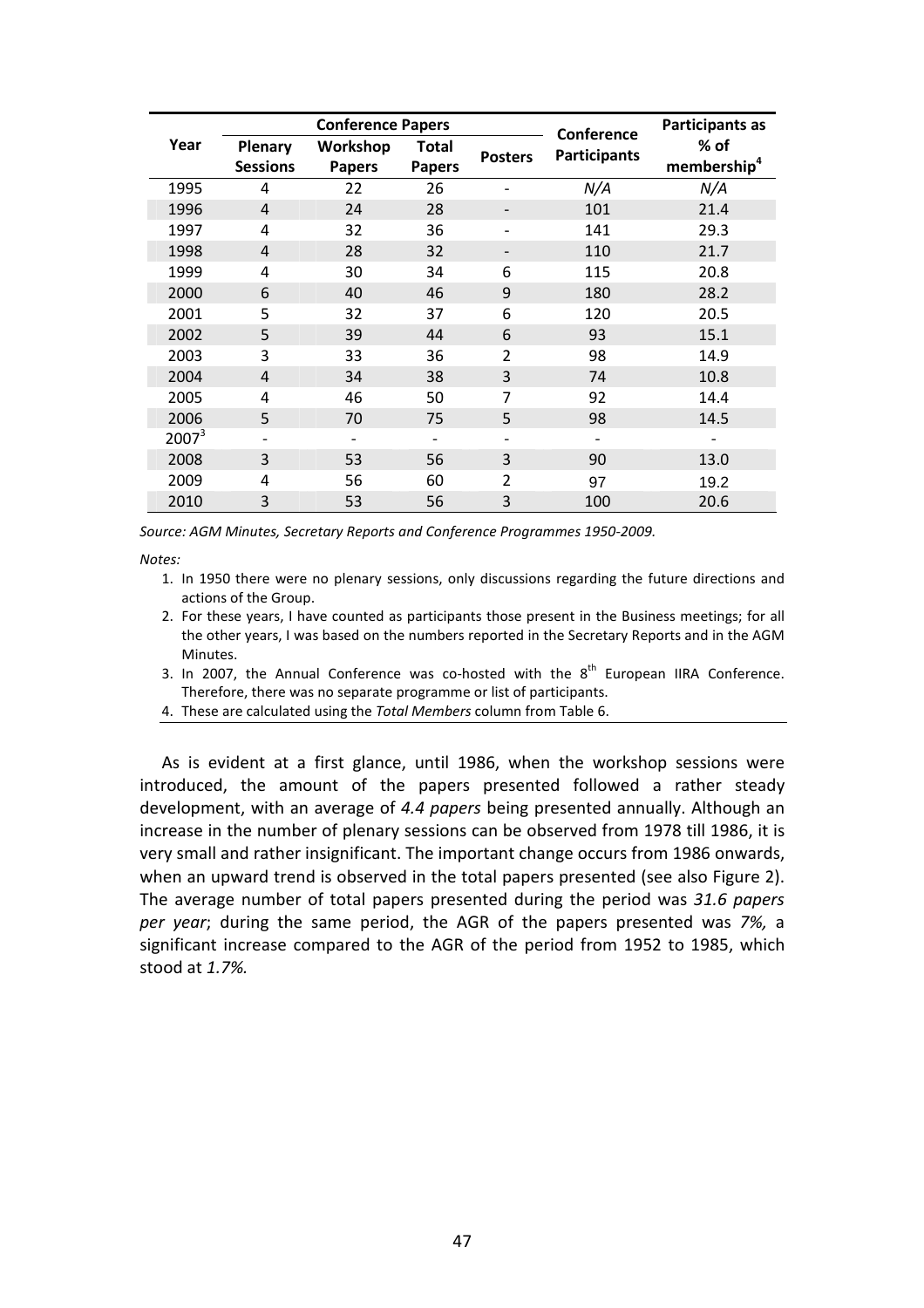

**Figure 2 Total Papers Presented 1986-2010** 

The attraction of more papers to the conference once it 'opened up' to the community reveals two interesting points: first, that there were always people interested in presenting their work to the conference, which, in turn, means that the conference was (and is) valued as an important forum for the communication and discussion of ideas; and, secondly, that the subject of IR, as defined by BUIRA, generated, and continuous to generate, interest among the community. Although one may argue that the number of papers presented are not as many as in other, relevant, conferences (for instance, the *Society for the Advancement of Socioeconomics* (SASE) or the LERA conferences), one should also keep in mind that this reflects a conscious decision by the EC to keep the conference small and manageable, so as not to loose its 'informal and friendly' character. The fact that in recent years, especially from 2006 onwards, the conference tends to include more papers implies that there is space for expansion if, and only if, the EC decides to accommodate the demand $^{39}$ .

Similar trends can also be observed regarding the participation in the conference. In the early years of the Association the participation in the conference was rather small, consisting primarily of the hard core that comprised the Association's membership. Yet from 1972 onwards, when the Association opened up its membership to the tutors of technical colleges and polytechnics, one can observe an exponential rise in the numbers of participants: the average number of participants for the years 1972-1986 is *84.9 participants per annum*, a stark contrast to the corresponding average of *26.4 participants per annum* for the 1950 to 1971 period; from 1986 onwards, the average number of participants rose to *100.3 participants per annum*.

j

<sup>&</sup>lt;sup>39</sup> An index that would show how much the conference is valued by the scientific community would be the percentage of the papers actually selected for presentation (i.e. (papers selected/papers submitted) x 100). However, no data are available regarding the denominator.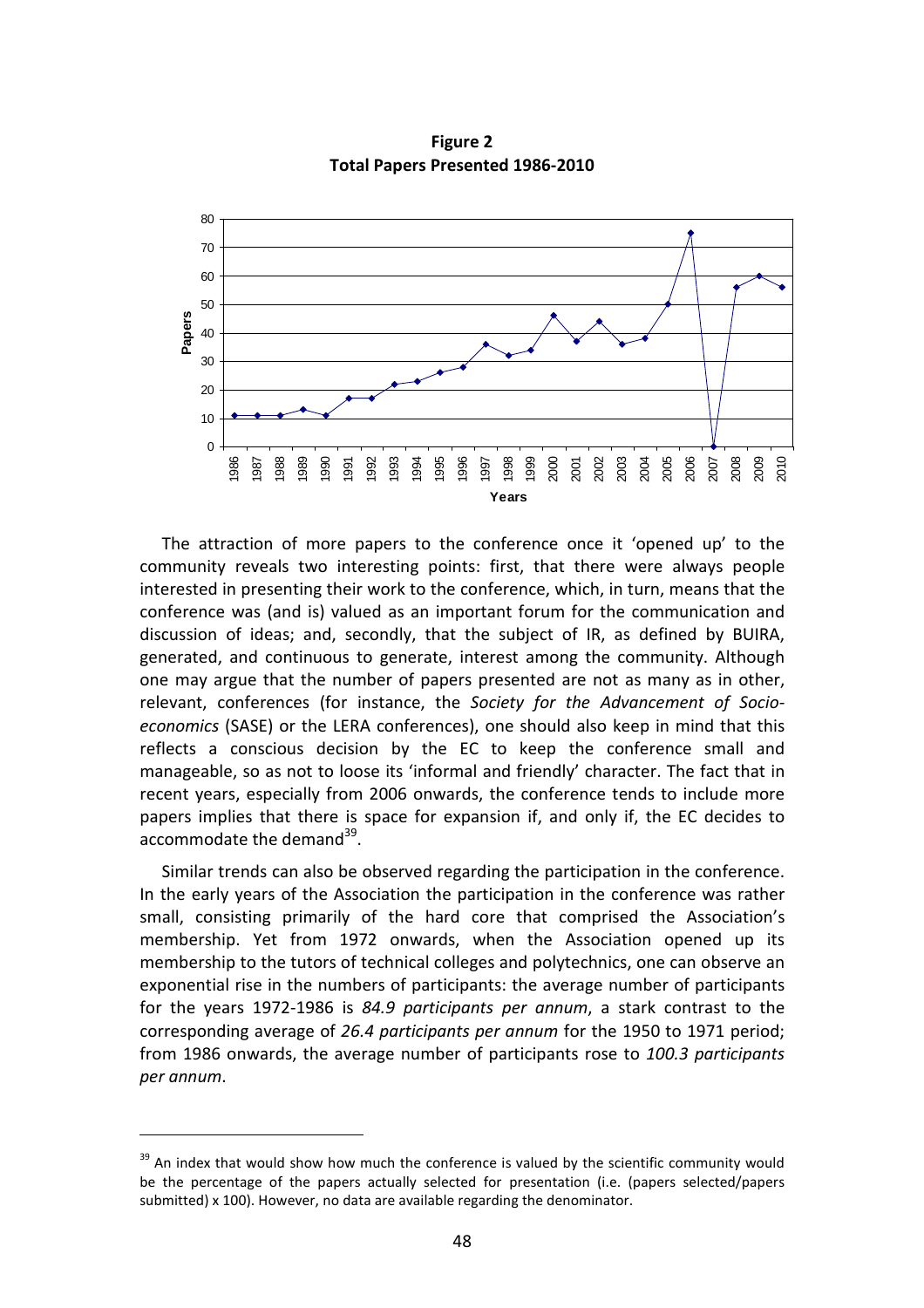Leaving these trends aside for a moment, there are two interesting points to discuss in relation to Table 7. First, it must be noted that the AGR for the years 1986 to 2010 is rather low, at 0.2%, compared to the AGR for the period from 1950 to 1985, which stood at 4.4%. Secondly, the percentage of members participating in the conference is generally declining as the years go by (see also Figure 3). May this mean that the BUIRA conference is not as attractive as previously implied? Not necessarily, for this phenomenon can be explained by three factors: first, from the fact that the membership is growing faster than the conference participants (Membership  $AGR_{1986-2010}=1\%$  > Conference Participants  $AGR_{1986-2010}=0.2\%$ ); secondly, because one cannot expect all the members to be research active every year and, thirdly, because the decision to participate in a conference depends on various factors such as whether the participants present a paper in the conference, the date of the conference, other commitments that the perspective participants may have, the clash of the conference with other conferences, or the cost of the conference, to mention but few.



**Figure 3 Conference Participants as % of Membership** 

Although there is ample room for improvements, especially regarding the attraction of new members and the sustention of the old core, and the further enlargement of the conference participation rates, the Association does not seem to face any immediate institutional or intellectual challenges, since it continues to attract members in its core in a rather steady pace, and the conference it organises appears to be a point of attraction for the IR community.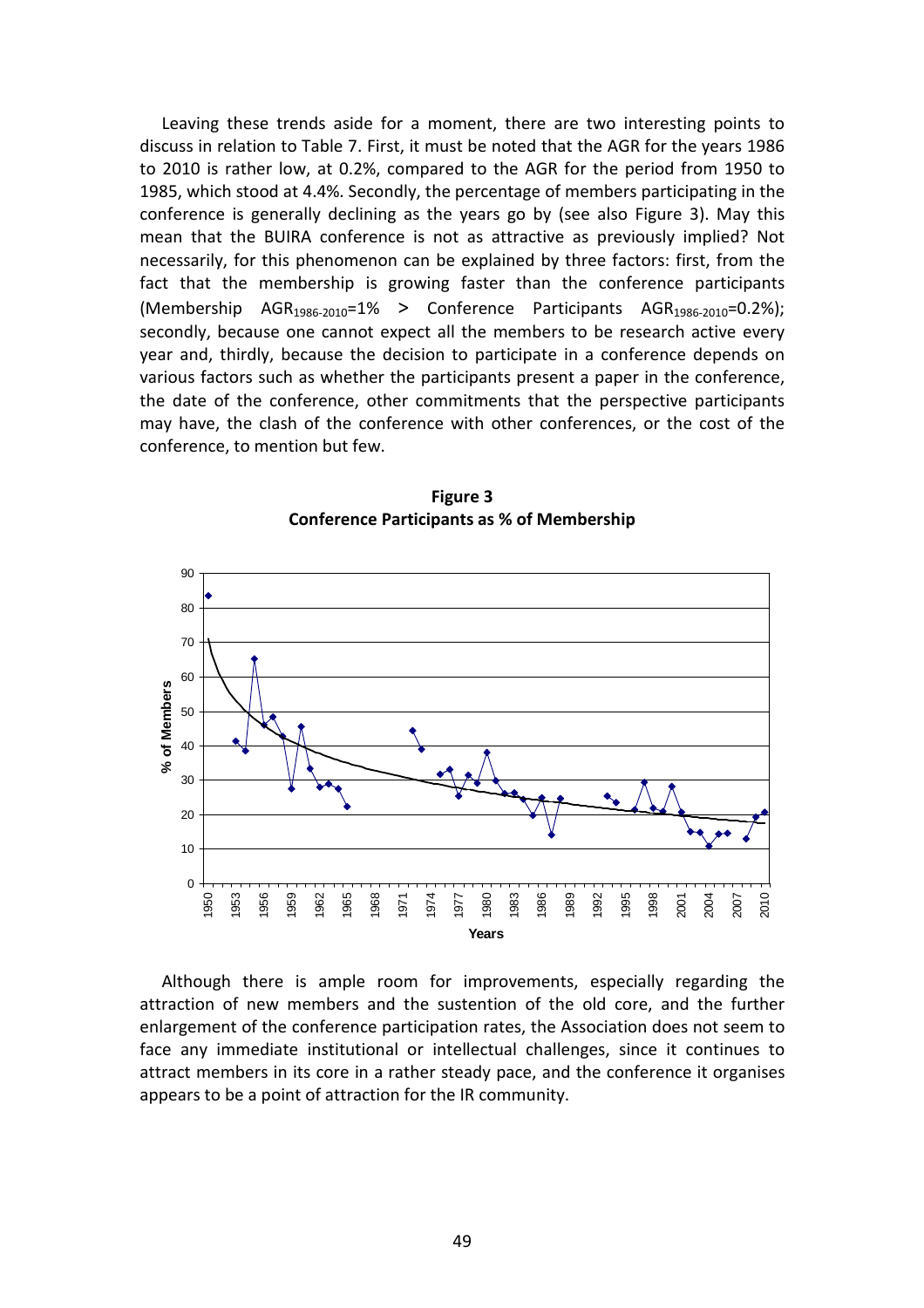#### **Some Thoughts on the Field's Future and BUIRA's Role**

As already mentioned, in recent years several voices discuss the imminent crisis of the field of IR. The most important problem, however, is that no one actually defines 'crisis'. To fully appreciate this term, it is necessary to consider the nature of the scientific field. A scientific field, apart from its purely intellectual nature, also has a social nature, in the sense that it comprises the various institutions that provide it with substance and assist in the development of its purely epistemic function. There are five such institutions, namely the academic journal, the academic department, the academic research centre, the academic conference and the professional scientific association. Each of this institution performs a different function within the field and each one helps the promotion and sustainability of the field's intellectual work<sup>40</sup>. The common elements of these institutions, the threads that keep them all together, are the scientific community, i.e. all these people who develop the intellectual bases and communicate the field's research outcomes to the wider society, and the field's problematique  $-$  i.e. the theories and general themes the field studies. Taking the above into consideration, one can either talk of an *intellectual* or an *institutional* challenge to a field (or both).

The *intellectual challenge* refers to the purely epistemic nature of the field, i.e. to its theories and methodologies. To argue that a field faces an intellectual challenge means that either its theories are not able to perform their functions – i.e. to explain, predict, or describe the phenomenon under consideration – or that the phenomena the field studies have become dated – i.e. they have either ceased to exist, or they have changed without a parallel change to the field's theoretical directions, or they have become obsolete due to theoretical developments either from inside or outside the field (this is Kaufman's (2008) thesis regarding the intellectual status of IR, for instance).

An *institutional challenge*, on the other hand, targets the field's institutions, its social organisation. A field, therefore, faces an institutional challenge if, first, the scientific community is not able to regenerate itself, secondly, if the community is not able to sustain its existing members or, thirdly, if the field's five institutions face a challenge. For instance, the field's journals or conferences may not attract papers, or high quality papers, or the membership in the professional association may decline or may not be renewed, or the academic departments may not attract students or may face closures, or the sources of funding may dry up. Consequently, the scientific community becomes slowly marginalised, both within the wider scientific world and within society, and runs the risk either of disappearing altogether or splitting to several, smaller, neo-communities.

Taking the above into consideration, we are able to understand whether a field is, or will be, in a state of crisis. The field of IR in Britain, for example, contrary to what is assumed, does not seem to face an intellectual or an institutional crisis, with the

j

<sup>&</sup>lt;sup>40</sup> All these institutions, with the exception of the academic department, are places of knowledge development. The academic department, on the other hand, is the primary place of knowledge dissemination to the wider society  $-$  it is the field's mirror to all these people who are unaware of science's nature and functions. For more details about the functions and properties of these institutions, and for a more elaborate discussion on the nature of science see Voskeritsian (2009).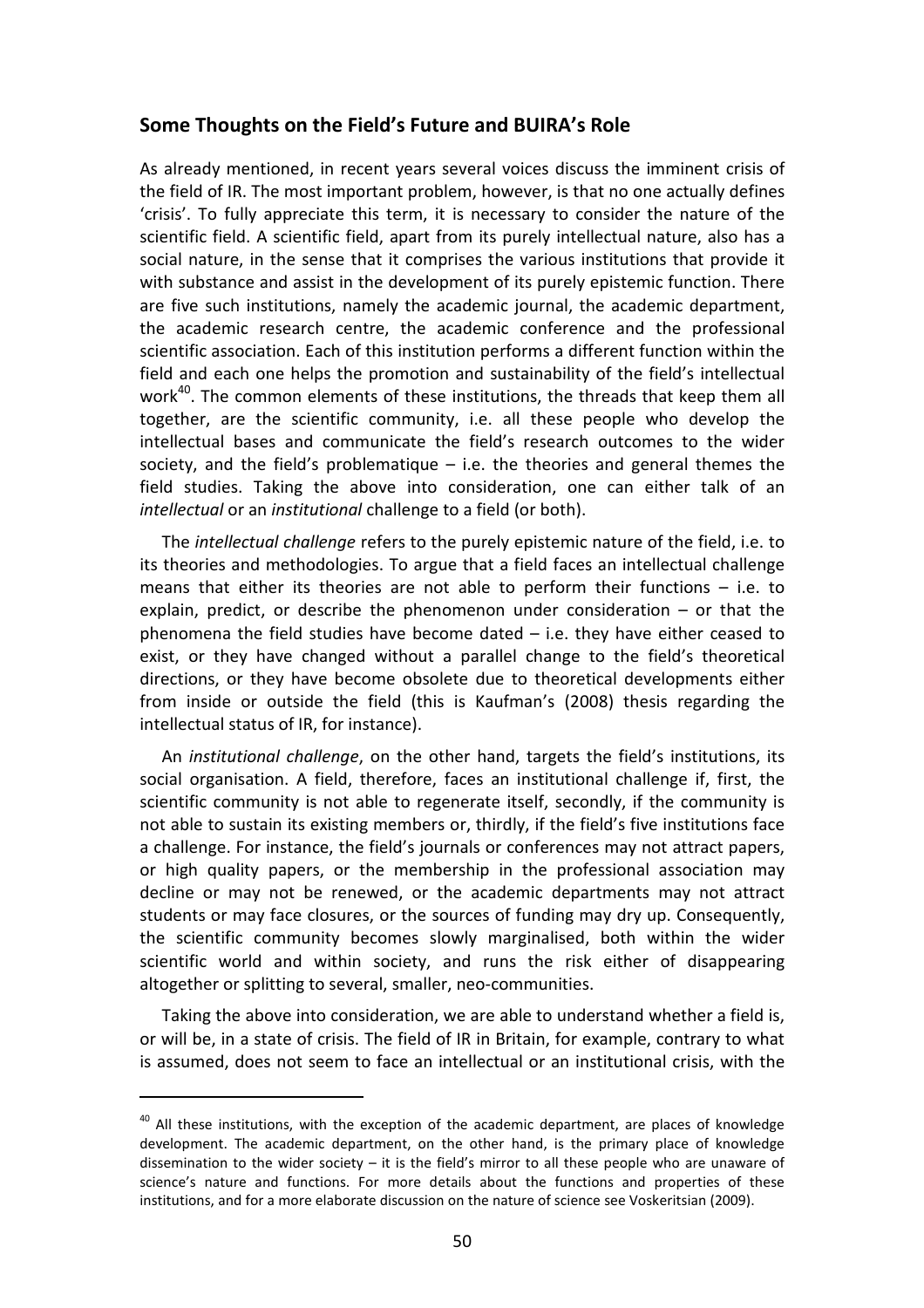only exception of the academic department (Voskeritsian 2009). BUIRA, for instance, seems to be in a rather healthy state of affairs, as it manages to attract both new members and to organise successful conferences.

Since the academic department is the only institution that faces a crisis, three important questions are being immediately raised: first, how important are these developments for the field, secondly, how exactly can they influence it, and thirdly, what can BUIRA do? To adequately address these issues one must understand the role of the academic department within the wider construct of science. The academic department constitutes the field's mirror to the wider society, since it is the forum that attracts and trains the future members of the community; without its own departments a field runs the danger of becoming *invisible* to the future generations of students. How serious, however, is the change in titles for the future of Industrial Relations? To answer this question one has to research in more detail the nature of the change; to say that the field will plainly suffer because its departments change names is not enough. One has to study the curricula of the various ex-Industrial Relations departments and see how the actual teaching of the subject has been affected, the way teaching is conducted, and the ideas discussed in the lecture theatres and the classrooms. At the same time, it is necessary to examine the faculty structure of the new departments and compare it to the old ones, to see if any quantitative or qualitative changes have actually taken place (and to what direction).

Moreover, the dissolution of the departments does not necessarily mean that the field will face an imminent crisis. To reach this point the whole structure of the field must be eroded, something that has not as yet happened, or looks probable to happen in the near future. As long as there are people interested in the subjects the field studies, Industrial (or Employment) Relations will be able to survive and to continue to thrive. The fight for the sustainability of the field must, at this stage, be concentrated on two major fronts: first, in sustaining its presence within universities and secondly, in making itself valuable to the wider society; it is within this context that the role of BUIRA becomes crucial. For it is through its structure that a mobilisation of the IR academics may be materialised, to eventually influence and control, as much as possible, these new realities. Under these circumstances what are BUIRA's choices?

Taking into consideration the previous discussion and the history of the Association as depicted thus far, the most important step BUIRA should consider taking is to gradually abandon its *ad hoc* reactions to the external stimuli and to engage into a more proactive stance towards the forces that shape its environment. IR education and teaching seem to face the most important pressures at the moment and this is where the primary focus of the Association should be; the existence of the Teaching IR Study Group is a step to the right direction, but not the only one. More emphasis should be given on the new challenges that IR teaching faces, seminars and discussions should be organised on a regular basis, and BUIRA must provide a continuous forum through which the community may be able to communicate and exchange views on the matter (the recent re-emergence of the BUIRA website can serve as such a platform). Moreover, BUIRA needs to start proselytising more people in its ranks, especially the younger generation of academics who will shape the form of the things to come; how this will be achieved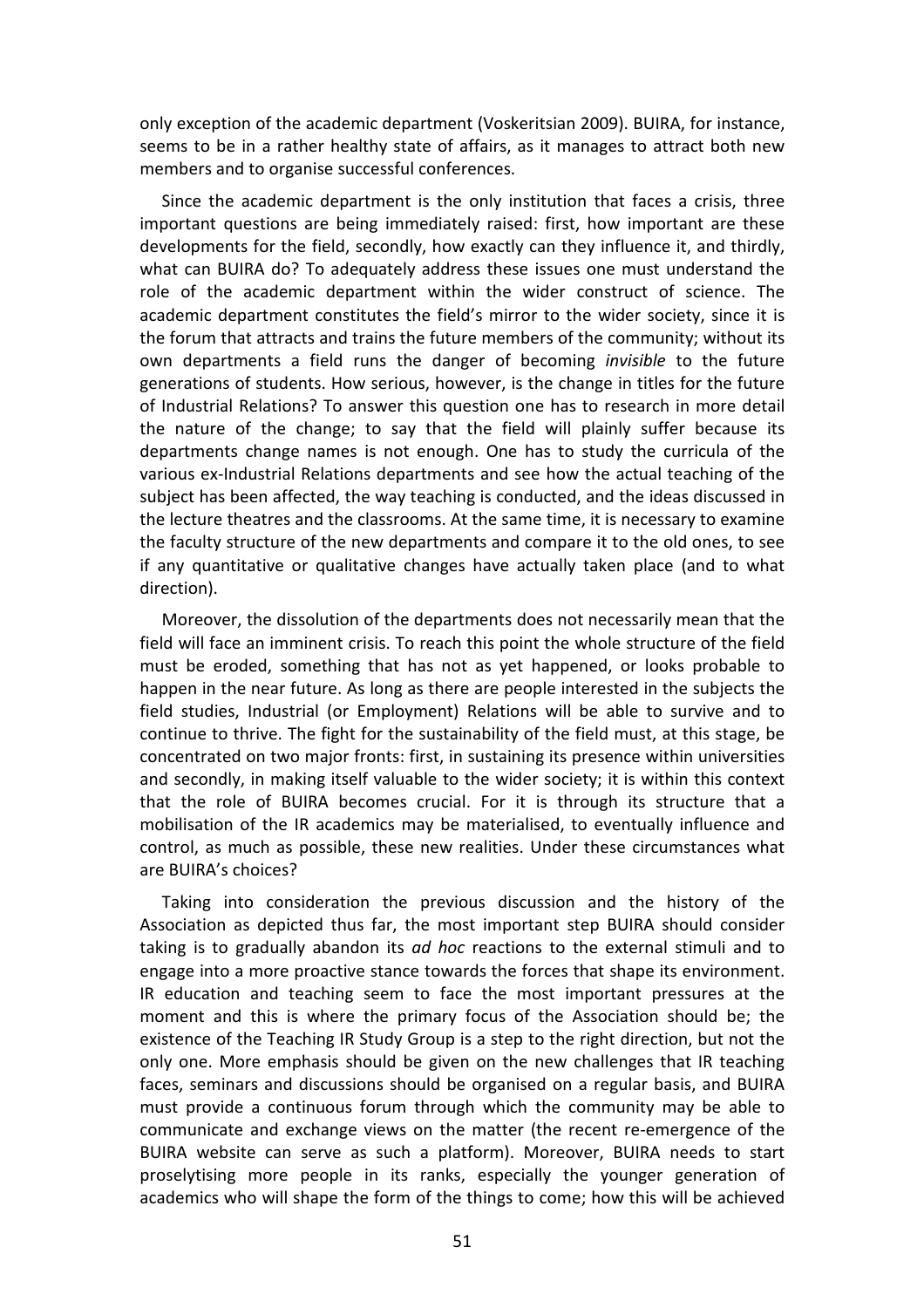is up to the Association to decide. At the same time, more emphasis should be placed on the development of the field's intellectual corpus; thus far the conference is the principal agent for this achievement, but is it truly enough? The involvement of the Association in the publishing scene – through the publication of books, monographs, and working papers – can serve as a vehicle both for the intellectual advancement of the field and for the attraction of new members. Finally, it is important not to forget that science is a social institution that is shaped by the developments in the wider socio-political environment; an association that represents a field, and claims to promote its subject-matter, must by definition be involved in these wider socio-political processes. As many episodes in the history of science have taught us, avoiding a contact with the external world and retracting into the, seemingly, safe and 'neutral' environment of science and academia is not, and never was, the right course of action. Under these conditions, the advice of Joe Hill – a Wobbly organiser – just before his execution sounds as timely as ever: "Don't waste any time in mourning. Organize" (Zinn 2003: 48).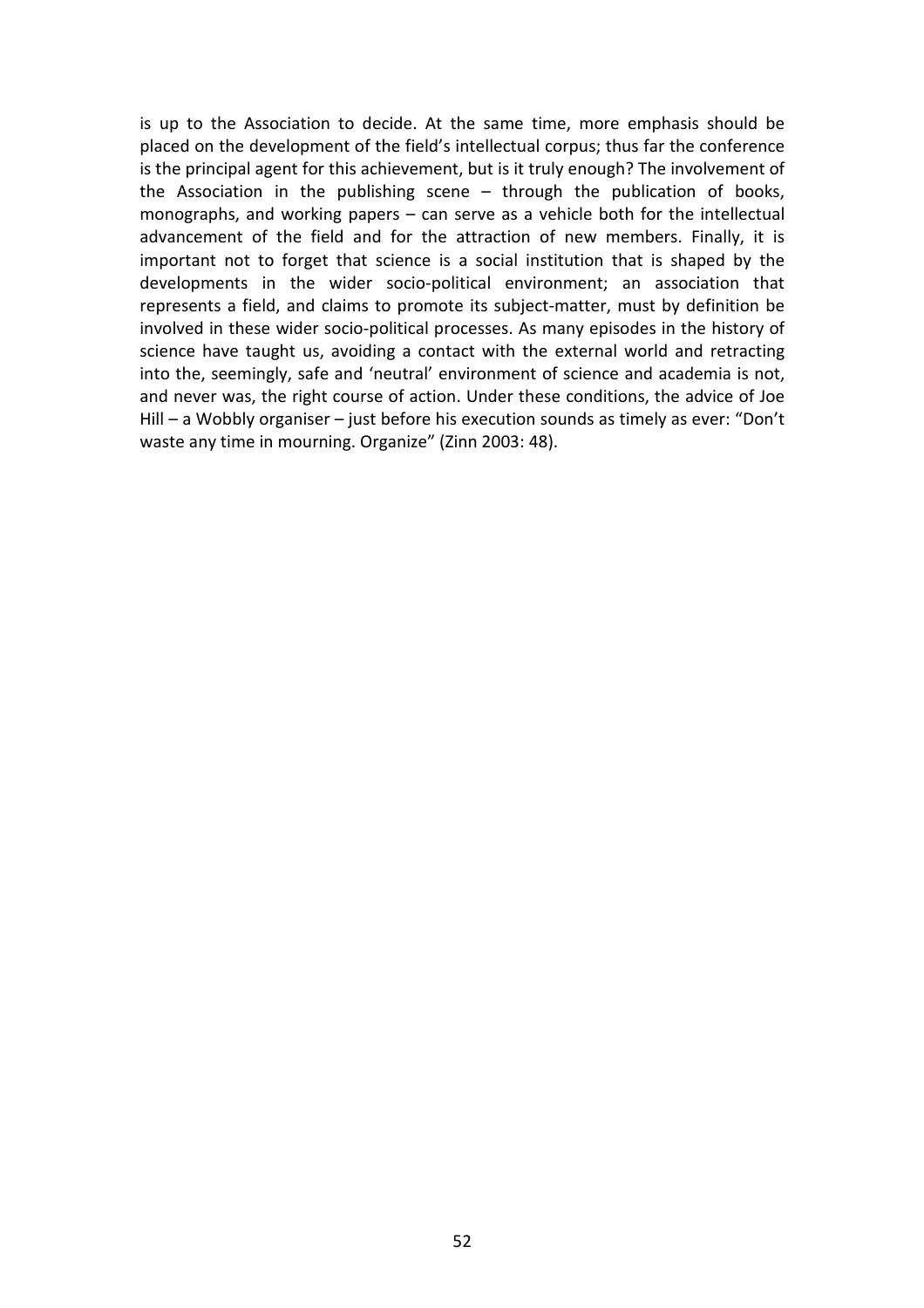#### **Appendix 1: Content Analysis Methodology**

The primary aim of the content analysis was to examine the intellectual focus of the annual conference, and to analyse its development. The analysis was centred on the *research topics* discussed in the conference and not so much on the content of the papers presented. Although the latter type of analysis would be more fruitful in terms of the conclusions reached, its materialisation was impossible as an archive with all the papers presented in the annual conferences does not exist and many presentations were not actual papers but small announcements.

Under these circumstances, the analysis of the research topics was the only available option. I was based on the titles of the papers presented in the conferences, which were readily available through the conference programmes. Due to time constraints, I decided not to analyse the whole population of papers but only a sample of them. I decided to start the analysis from 1951, the first year where papers/presentations were made, and to take three-year intervals up to 2008. However, since data were not available for 1951, I started the analysis from the next available observation, i.e. 1954. The three-year intervals provide an accurate picture of the conference's intellectual development since, if a new and interesting topic or idea appears in between the above years, it is very probable to leave its mark in the following ones.

Keeping the above in mind, the title of each paper was broken down in six major components: first, the major keyword was identified – i.e. the word that constituted the primary focus of the paper – and was called *Keyword #1*. Then the secondary keyword was identified, if it existed, which was also central to the paper but usually complementary to *Keyword #1*; this was *Keyword #2*. The epithets that qualified *Keyword #1* and *Keyword #2*, or words that denoted method (such as "quantitative analysis" etc), and words that referred to the empirical focus of the paper, such as the countries, industries or sectors under examination, were categorised as *Auxiliary Words* (*Auxiliary #1, #2, #3*).

The focus of the analysis would be *Keyword #1*. The completion of this process resulted in the identification of 296 words (some of which were similar or synonymous to others). Due to their amount the words were further categorised in wider *clusters*. Synonymous words, or words with close meaning, were placed within a wider and more encompassing cluster. The resulting *45 clusters*, which constituted the basis of the analysis, were presented in Table 3.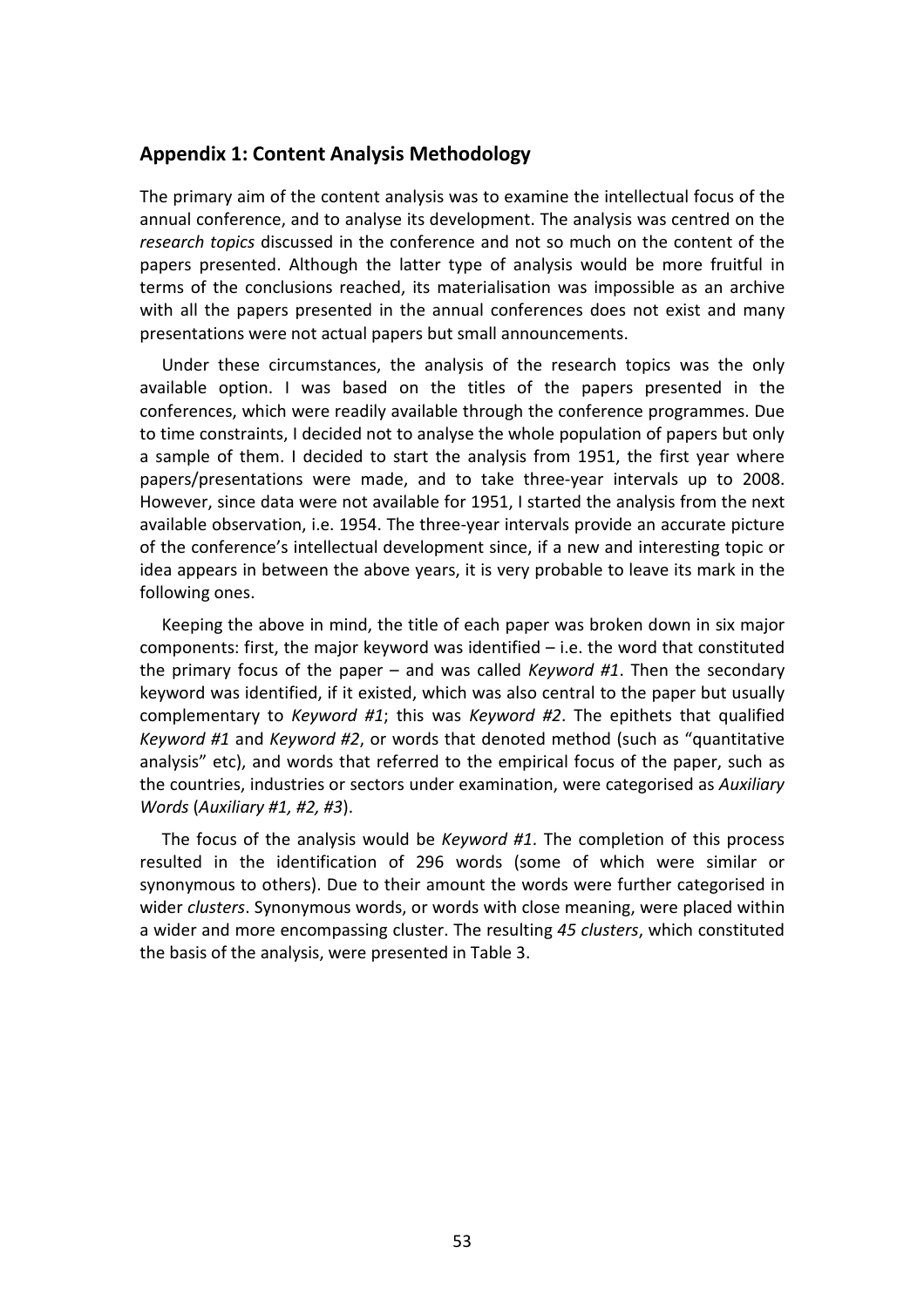#### **Appendix 2: Membership Calculation**

At the time of writing, the calculation of the membership of BUIRA presented several problems that had to do with the lack of a comprehensive membership dataset. Until the early 1980s, the membership archives were kept up-to-date; however, from the late 1980s onwards, the increasing complexity of the organisation, the lack of a systematic method of keeping track of the members, and the absence of a proper system of membership recording contributed to the inability of the Association to provide a coherent account of its members. In a 2003 Executive Committee meeting it was explicitly stated that "it is not currently possible to produce a single definitive membership list" (EC Minutes, 3 July 2003).

The major problem with the calculation of the membership has to do with the fact that many names in the Secretariat's lists are not up-to-date with their fees payments. This means that many of them should not actually be members, despite their appearance on the lists. Moreover, many of the names may have resigned from academic life, or may have been deceased, and the lists may not have been updated. In certain intervals, the Secretary 'cleared' the lists from all the individuals who had been in arrears with their fees for more than a certain period of years, but this exercise did not take place each year<sup>41</sup>. Therefore, the membership numbers had to be reconstructed from various sources.

The major document that discusses membership statistics is the Secretary's report or, in earlier years, the AGM Minutes. Usually, the report included the following information: *number of new members, number of deceased members, number of resignations, members deleted from the records*, and *total members*. However, the Reports or Minutes were not always very detailed. Moreover, as stated above, from the 1990s onwards, the total membership was quite inflated, as there was no proper track of the members' condition or whereabouts.

My calculation of the membership trends was a combination of the total membership data presented at the AGM by the Secretary, together with any other information I could derive from the above sources. When a discrepancy between the numbers appeared, I treated it as a miscalculation from the part of the Secretary. Table A2.1, which is a more analytic version of Table 6, shows exactly how the membership trends were calculated.

j

 $41$  The period for which one was allowed to be in arrears with one's payments changed throughout the history of the Association. Once it was one year, later it became two years, and then three years. Currently, it is one year (Rule 8).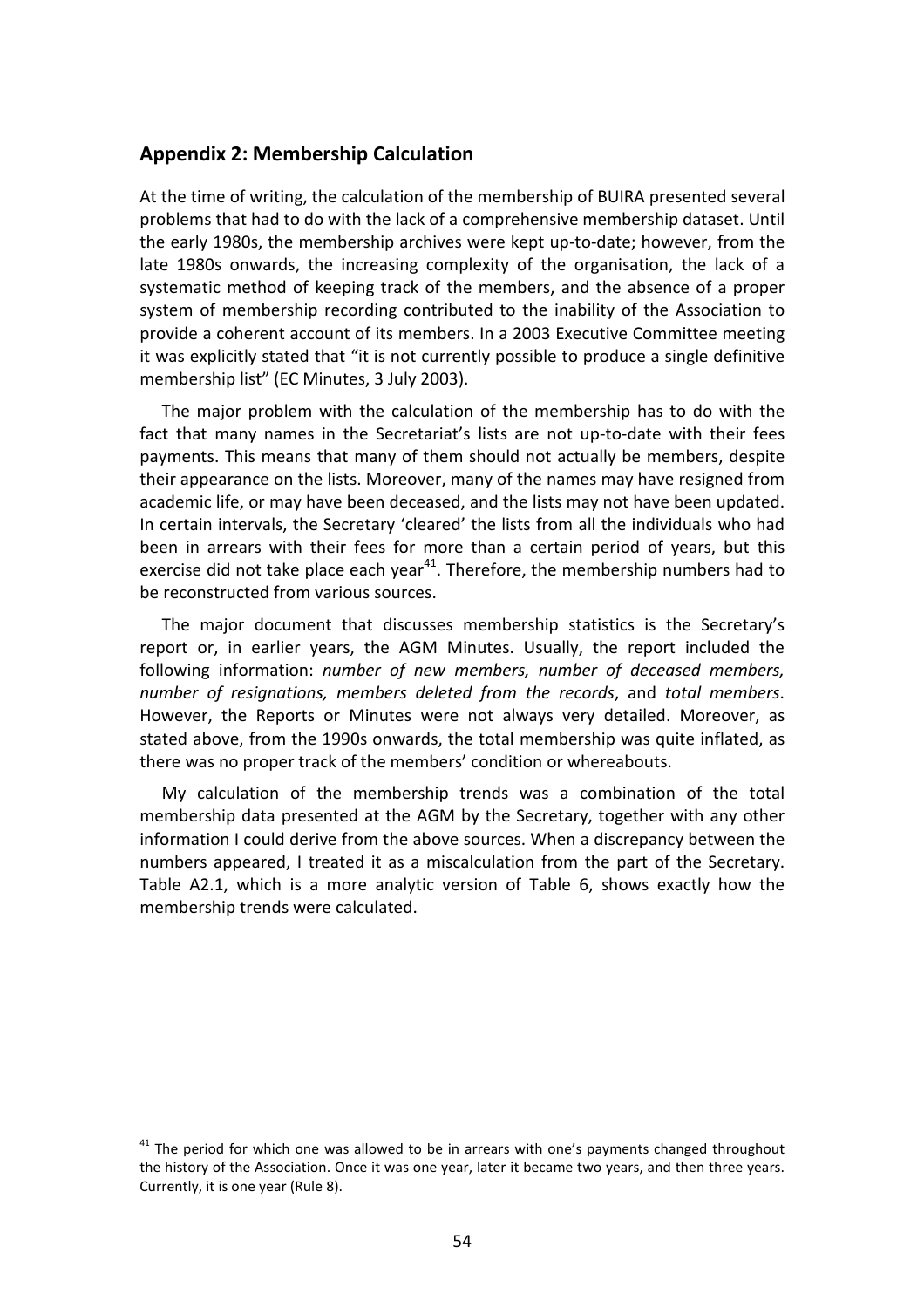#### **Table A2.1**

#### **BUIRA Membership Trends: Analytic Presentation**

| Year | <b>Initial</b> | <b>Leaving Members</b> |                  |                   | <b>New</b>     | <b>Total</b>   | Hypothetical   | <b>Difference</b>    |                  |
|------|----------------|------------------------|------------------|-------------------|----------------|----------------|----------------|----------------------|------------------|
|      | <b>Members</b> | <b>Deceased</b>        | <b>Resigned</b>  | <b>Other</b>      | <b>Total</b>   | <b>Members</b> | <b>Members</b> | <b>Total Members</b> | (10)             |
| (1)  | (2)            | (3)                    | (4)              | (5)               | (6)            | (7)            | (8)            | (9)                  |                  |
| 1950 | 18             | $\overline{0}$         | $\overline{0}$   | $\overline{0}$    | $\overline{0}$ |                | 18             | 18                   | $\mathbf 0$      |
| 1951 |                |                        |                  | No data available |                |                |                |                      | 0                |
| 1952 |                |                        |                  | No data available |                |                |                |                      | $\mathbf 0$      |
| 1953 | 33             | $\boldsymbol{0}$       | $\mathbf{1}$     | $\pmb{0}$         | $\mathbf{1}$   | $\overline{2}$ | 34             | 34                   | $\pmb{0}$        |
| 1954 | 34             | $\boldsymbol{0}$       | $\mathbf{1}$     | 0                 | $\mathbf{1}$   | 6              | 39             | 39                   | 0                |
| 1955 | 39             | $\boldsymbol{0}$       | $\overline{2}$   | $\pmb{0}$         | $\overline{2}$ | 6              | 43             | 43                   | $\boldsymbol{0}$ |
| 1956 | 43             | 0                      | $\overline{2}$   | 0                 | 2              | 7              | 48             | 48                   | 0                |
| 1957 | 48             | $\boldsymbol{0}$       | 3                | 0                 | 3              | 11             | 56             | 56                   | $\pmb{0}$        |
| 1958 | 56             | $\boldsymbol{0}$       | $\boldsymbol{0}$ | 0                 | 0              | 5              | 61             | 61                   | $\boldsymbol{0}$ |
| 1959 | 61             | $\mathbf 1$            | $\pmb{0}$        | 0                 | $\mathbf{1}$   | 13             | 73             | 66                   | $+7$             |
| 1960 | 73             | 0                      | 0                | 0                 | $\mathbf 0$    | 15             | 88             | 88                   | $\mathbf 0$      |
| 1961 | 88             | $\mathbf{1}$           | $\mathbf{1}$     | 0                 | $\overline{2}$ | 10             | 96             | 96                   | $\pmb{0}$        |
| 1962 | 96             | 0                      | 0                | 0                 | 0              | 19             | 115            | 115                  | $\mathbf 0$      |
| 1963 | 115            | $\boldsymbol{0}$       | $\overline{4}$   | $\overline{2}$    | 6              | 9              | 118            | 120                  | $-2$             |
| 1964 | 118            | $\mathbf 0$            | 3                | 5                 | 8              | 18             | 128            | 133                  | $-5$             |
| 1965 | 128            | $\boldsymbol{0}$       | $\pmb{0}$        | $\mathbf 1$       | $\mathbf{1}$   | 3              | 130            | 131                  | $-1$             |
| 1966 | 130            | $\mathbf 0$            | 3                | $\overline{2}$    | 5              | 15             | 140            | 142                  | $-2$             |
| 1967 | 140            | $\mathbf 0$            | $\boldsymbol{0}$ | 18                | 18             | 19             | 141            | 159                  | $-18$            |
| 1968 | 141            | $\mathbf 0$            | 8                | $\pmb{0}$         | 8              | 25             | 158            | 158                  | $\mathbf 0$      |
| 1969 | 158            | $\boldsymbol{0}$       | 5                | $\boldsymbol{0}$  | 5              | 13             | 166            | 164                  | $+2$             |
| 1970 | 166            | $\boldsymbol{0}$       | $\pmb{0}$        | 0                 | 0              | 20             | 186            | 180                  | $+6$             |
| 1971 | 186            | $\mathbf{1}$           | $\pmb{0}$        | $\overline{4}$    | 5              | 20             | 201            | 205                  | $-4$             |
| 1972 | 201            | $\overline{2}$         | 6                | 18                | 26             | 39             | 214            | 220                  | $-6$             |
| 1973 | 214            | 3                      | 11               | $\overline{2}$    | 16             | 31             | 229            | 226                  | $+3$             |
| 1974 | 229            | $\overline{2}$         | 4                | 5                 | 11             | 32             | 250            | 251                  | $-1$             |
| 1975 | 250            | $\mathbf{1}$           | 3                | 3                 | $\overline{7}$ | 17             | 260            | 260                  | $\boldsymbol{0}$ |
| 1976 | 260            | $\mathbf{1}$           | $\overline{7}$   | 13                | 21             | 15             | 254            | 256                  | $-2$             |
| 1977 | 254            | $\boldsymbol{0}$       | 6                | 8                 | 14             | 13             | 253            | 253                  | $\mathbf 0$      |
| 1978 | 253            |                        | 7                | $\overline{7}$    | 14             | 22             | 261            | 258                  | $+3$             |
| 1979 | 261            |                        | 3                | 10                | 13             | 31             | 279            | 274                  | $+5$             |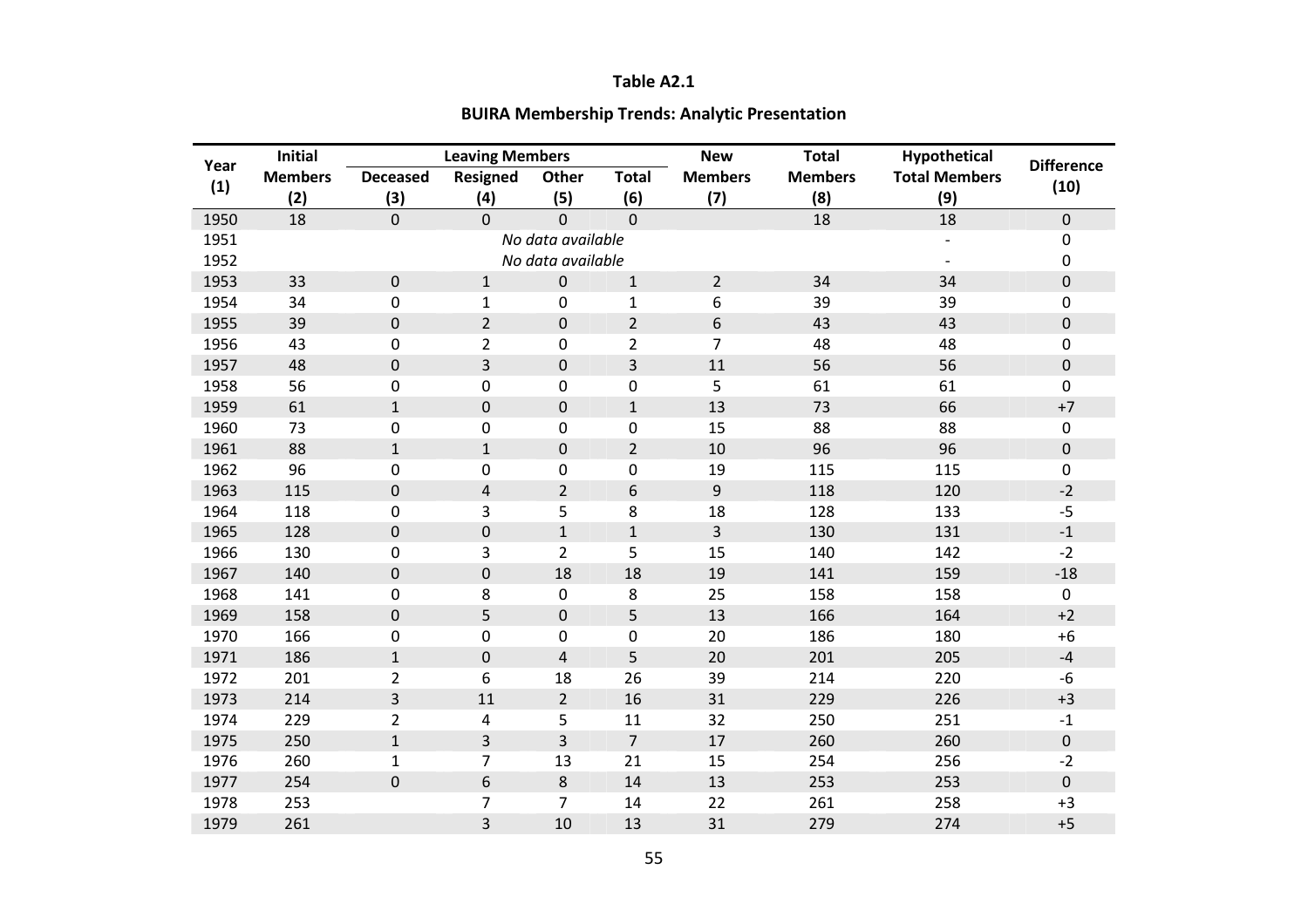| <b>Initial</b><br>Year |                | <b>Leaving Members</b> |                  |                   |                  | <b>New</b>     | <b>Total</b>   | Hypothetical             | <b>Difference</b>        |
|------------------------|----------------|------------------------|------------------|-------------------|------------------|----------------|----------------|--------------------------|--------------------------|
| (1)                    | <b>Members</b> | <b>Deceased</b>        | <b>Resigned</b>  | <b>Other</b>      | <b>Total</b>     | <b>Members</b> | <b>Members</b> | <b>Total Members</b>     | (10)                     |
|                        | (2)            | (3)                    | (4)              | (5)               | (6)              | (7)            | (8)            | (9)                      |                          |
| 1980                   | 279            | $\overline{2}$         | 3                | 4                 | 9                | 22             | 292            | 292                      | $\pmb{0}$                |
| 1981                   | 292            | $\mathbf 0$            | 5                | 6                 | 11               | 24             | 305            | 305                      | $\pmb{0}$                |
| 1982                   | 305            | $\boldsymbol{0}$       | $\boldsymbol{0}$ | 0                 | $\mathbf 0$      | 25             | 330            | 330                      | $\mathbf 0$              |
| 1983                   | 330            | $\pmb{0}$              | 3                | 11                | 14               | 22             | 338            | 338                      | $\pmb{0}$                |
| 1984                   | 338            | $\mathbf 0$            | $\mathbf{1}$     | 16                | 17               | 15             | 336            | 352                      | $-16$                    |
| 1985                   | 336            | $\pmb{0}$              | $\mathbf{1}$     | 18                | 19               | 29             | 346            | 345                      | $+1$                     |
| 1986                   | 346            | $\mathbf{1}$           | $\overline{2}$   | 6                 | 9                | 46             | 383            | 378                      | $+5$                     |
| 1987                   | 383            | $\overline{2}$         | $\mathbf 0$      | 9                 | 11               | 17             | 389            | 398                      | $-9$                     |
| 1988                   | 389            | $\mathbf 0$            | 0                | 0                 | $\mathbf 0$      | 18             | 407            | 406                      | $+1$                     |
| 1989                   | 407            | $\pmb{0}$              | $\mathbf{1}$     | $\overline{0}$    | $\mathbf{1}$     | 17             | 423            | 423                      | $\pmb{0}$                |
| 1990                   |                |                        |                  | No data available |                  |                |                |                          |                          |
| 1991                   |                |                        |                  | No data available |                  |                |                | $\overline{\phantom{a}}$ | $\overline{\phantom{a}}$ |
| 1992                   |                |                        |                  | No data available |                  |                |                | $\overline{a}$           | $\blacksquare$           |
| 1993                   | 428            | $\pmb{0}$              | $\boldsymbol{0}$ | 18                | 18               | 37             | 447            | 465                      | $-18$                    |
| 1994                   | 447            | $\mathbf 0$            | 0                | 0                 | $\boldsymbol{0}$ | 17             | 464            | 464                      |                          |
| 1995                   | 464            | $\pmb{0}$              | $\boldsymbol{0}$ | $\pmb{0}$         | $\mathbf 0$      | 38             | 502            | 502                      |                          |
| 1996                   | 502            | $\mathbf{1}$           | 5                | 65                | 71               | 42             | 473            | 538                      | $-65$                    |
| 1997                   | 473            | $\mathbf{1}$           | $\overline{2}$   | 20                | 23               | 31             | 481            | 489                      | $-8$                     |
| 1998                   | 481            | $\mathbf{1}$           | 6                | 3                 | 10               | 36             | 507            | 510                      | $-3$                     |
| 1999                   | 507            | $\overline{2}$         | $\mathbf 0$      | $\pmb{0}$         | $\overline{2}$   | 48             | 553            | 541                      | $+12$                    |
| 2000                   | 553            | $\overline{2}$         | 0                | 0                 | $\overline{2}$   | 88             | 639            | 639                      | $\mathbf 0$              |
| 2001                   | 639            | $\mathbf{1}$           | $\mathbf{1}$     | 107               | 109              | 54             | 584            | 691                      | $-107$                   |
| 2002                   | 584            | $\pmb{0}$              | $\mathbf{1}$     | $\pmb{0}$         | $\mathbf{1}$     | 33             | 616            | 616                      | $\pmb{0}$                |
| 2003                   | 616            | $\pmb{0}$              | $\mathbf{1}$     | $\pmb{0}$         | $\mathbf{1}$     | 44             | 659            | 659                      | $\pmb{0}$                |
| 2004                   | 659            | $\pmb{0}$              | 0                | 0                 | $\mathbf 0$      | 27             | 686            | 686                      | $\mathbf 0$              |
| 2005                   | 686            | $\mathbf{1}$           | $\boldsymbol{0}$ | 73                | 74               | 29             | 641            | 714                      | $-73$                    |
| 2006                   | 641            | $\pmb{0}$              | 6                | $\overline{2}$    | 8                | 45             | 678            | 680                      | $-2$                     |
| 2007                   | 678            | $\pmb{0}$              | 3                | 15                | 18               | 21             | 681            | 696                      | $-15$                    |
| 2008                   | 681            | 3                      | 8                | $\mathbf{1}$      | 12               | 23             | 692            | 693                      | $-1$                     |
| 2009                   | 692            | $\mathbf{1}$           | 3                | 212               | 216              | 28             | 504            | 716                      | $-212$                   |
| 2010                   | 504            | $\overline{2}$         | 3                | 55                | 60               | 41             | 485            | 540                      | $-55$                    |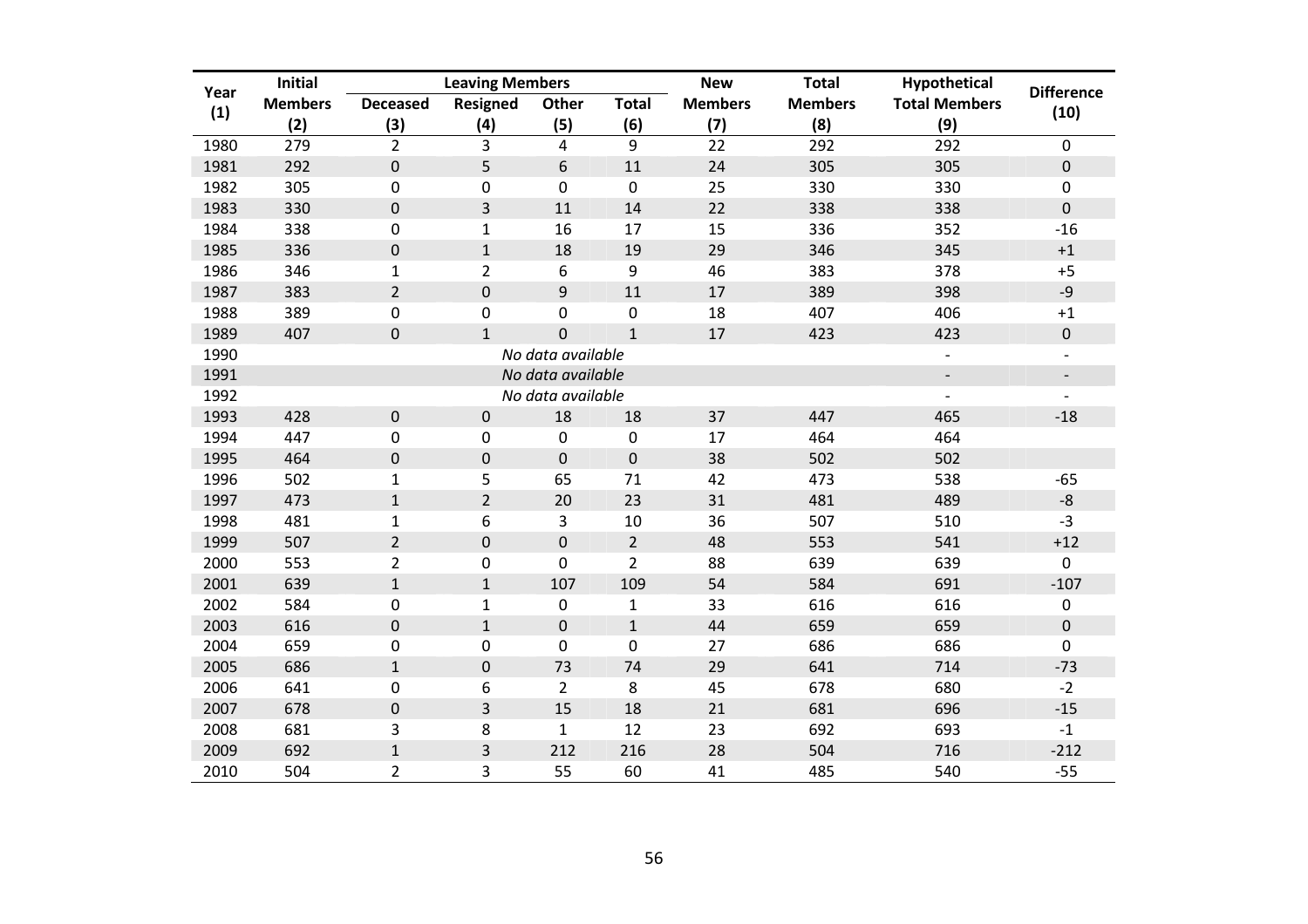Column 2 is based on data taken from Column 8: the previous year's report on the total membership is considered to be the next year's initial membership. For example, in 2007 the Secretary reported that the total members of the Association for 2007 were 681 (Column 7). This number was thus considered as the initial membership for 2008 (Column 2).

Columns 3 & 4 are being informed from the AGM minutes and the Secretaries' Reports. Column 5 is partially informed from the above sources: it contains all those people who were deleted from membership because they did not pay their fees *and*  the contents of Column 10 when appropriate.

Column 10 represents the discrepancies that were found in the records due to the problems mentioned in the beginning. It is calculated by subtracting Column 9 from Column 8. A negative value means that more members were deleted from the records than the ones mentioned by the Secretary, and *vice versa* for the positive value. In many cases, for instance, the secretaries did not justify completely their final *Total Membership* numbers, which meant that they had not deleted some people from (or added some people in) the membership. Column 9 shows how the membership would have looked like if the numbers referred to in the Reports and the AGM minutes were to be followed. Column 9 was calculated using the following formula:

Hypothetical Total Members<sub>t</sub> = Initial Members<sub>t</sub> + New Members<sub>t</sub> – Total Leaving Memberst (1)

where t is the Year.

.

To be in accord with the Secretaries' reports regarding the total members, I needed to delete (or add) the contents of Column 9 to Column 5 (or Column 7) .

As one may observe from Table A1.1., for the majority of the years the difference between the actual and the hypothetical membership are either non-existent or insignificant. In some cases, however, there are huge discrepancies between what should have been the case and what the secretary actually reported in his Statement.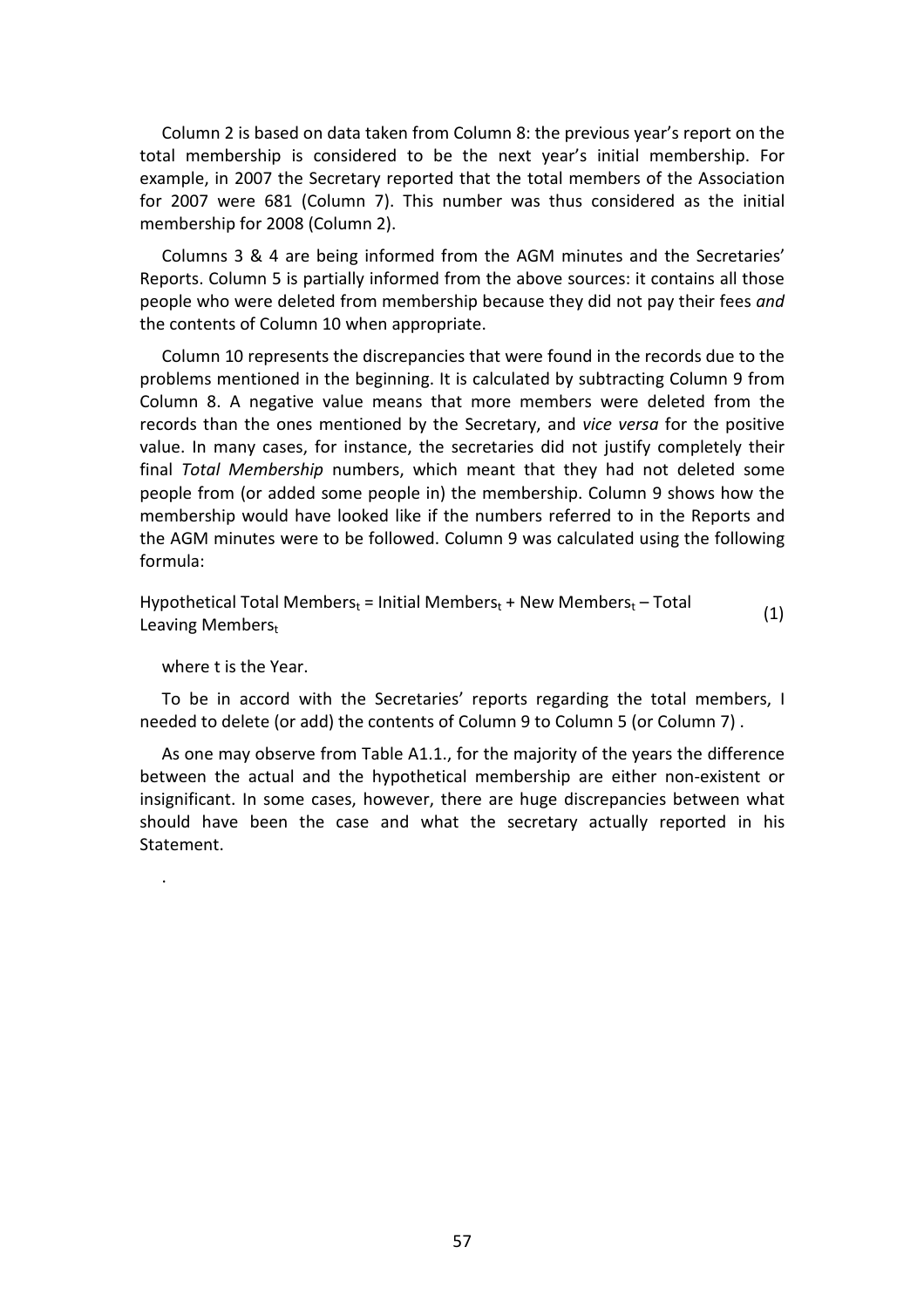### **Appendix 3: Past Presidents and Secretaries of BUIRA & Conference Locations**

#### **Table A3.1**

| <b>BUIRA Presidents and Secretaries 1950-2010</b> |                          |                                                                                                                                               |                                   |                                                 |                               |  |
|---------------------------------------------------|--------------------------|-----------------------------------------------------------------------------------------------------------------------------------------------|-----------------------------------|-------------------------------------------------|-------------------------------|--|
| Year                                              | President                | <b>Secretary</b>                                                                                                                              | Treasurer <sup>1</sup>            | <b>Communications</b><br>Secretary <sup>2</sup> | <b>Host Institution</b>       |  |
| 1950-1953                                         | J.H. Richardson          | J.D.M. Bell<br>$(1950 - 1951)$<br>K.J.W. Alexander<br>$(1951 - 1953)$                                                                         |                                   |                                                 | University of<br>Leeds        |  |
| $1953 - 1956$                                     | H.S. Kirkaldy            | J.D.M. Bell<br>D.J. Robertson<br>$(1953 - 1955)$<br>$(1954 - 1955)$<br>D.J. Robertson<br>Miss H.R. Kahn<br>$(1955 - 1956)$<br>$(1955 - 1956)$ |                                   |                                                 | University of<br>Cambridge    |  |
| 1956-1959                                         | E.H. Phelps-Brown        | D.J. Robertson<br>$(1956 - 1958)$<br>N.S. Ross (1958 - 1959)                                                                                  | Miss H.R. Kahn<br>$(1956 - 1958)$ |                                                 | London School of<br>Economics |  |
| $1959 - 1962$                                     | A.D. Flanders            | N.S. Ross (1959 - 1961)<br>J.P. Davison (1961 - 1962)                                                                                         |                                   |                                                 | University of<br>Oxford       |  |
| $1962 - 1965$                                     | D.J. Robertson           | J.P. Davison (1962 - 1963)<br>G.L. Reid (1963 - 1965)                                                                                         |                                   |                                                 | University of<br>Glasgow      |  |
| $1965 - 1968$                                     | <b>B.C. Roberts</b>      | R.F. Banks (1965 - 1966)<br>R.J. Loveridge (1966 - 1968)                                                                                      |                                   |                                                 | London School of<br>Economics |  |
| $1968 - 1971$                                     | H.A. Turner              | L.J. Handy                                                                                                                                    |                                   |                                                 | University of<br>Cambridge    |  |
| $1971 - 1974$                                     | H.A. Clegg               | G.S. Bain                                                                                                                                     |                                   |                                                 | University of<br>Warwick      |  |
| $1974 - 1977$                                     | W.E.J. McCarthy          | J.W. Durcan                                                                                                                                   |                                   |                                                 | University of<br>Oxford       |  |
| $1977 - 1980$                                     | L.C. Hunter              | A.W.J. Thomson                                                                                                                                |                                   |                                                 | University of<br>Glasgow      |  |
| $1980 - 1983$                                     | Dorothy Wedderburn       | P. Willman                                                                                                                                    |                                   |                                                 | Imperial College,<br>London   |  |
| $1983 - 1986$                                     | J.F.B. Goodman           | J.R.K. Berridge                                                                                                                               |                                   |                                                 | University of<br>Manchester   |  |
| $1986 - 1989$                                     | <b>William Brown</b>     | Colin Gill                                                                                                                                    |                                   |                                                 | University of<br>Cambridge    |  |
| 1989 - 1992                                       | John Gennard             | C.J. Lockyer                                                                                                                                  |                                   |                                                 | University of<br>Strathclyde  |  |
| $1992 - 1995$                                     | <b>Christine Edwards</b> | <b>Edmund Heery</b>                                                                                                                           |                                   |                                                 | Kingston<br>University        |  |
| $1995 - 1998$                                     | John Purcell             | Nicholas Kinnie                                                                                                                               |                                   |                                                 | University of<br>Oxford       |  |
| $1998 - 2001$                                     | Linda Dickens            | Stephen Bach                                                                                                                                  |                                   |                                                 | University of<br>Warwick      |  |
| $2001 - 2004$                                     | Roger Seifert            | Carole Thornley &<br>Mike Ironside                                                                                                            | Paul Smith                        | <b>Steve French</b>                             | Keele University              |  |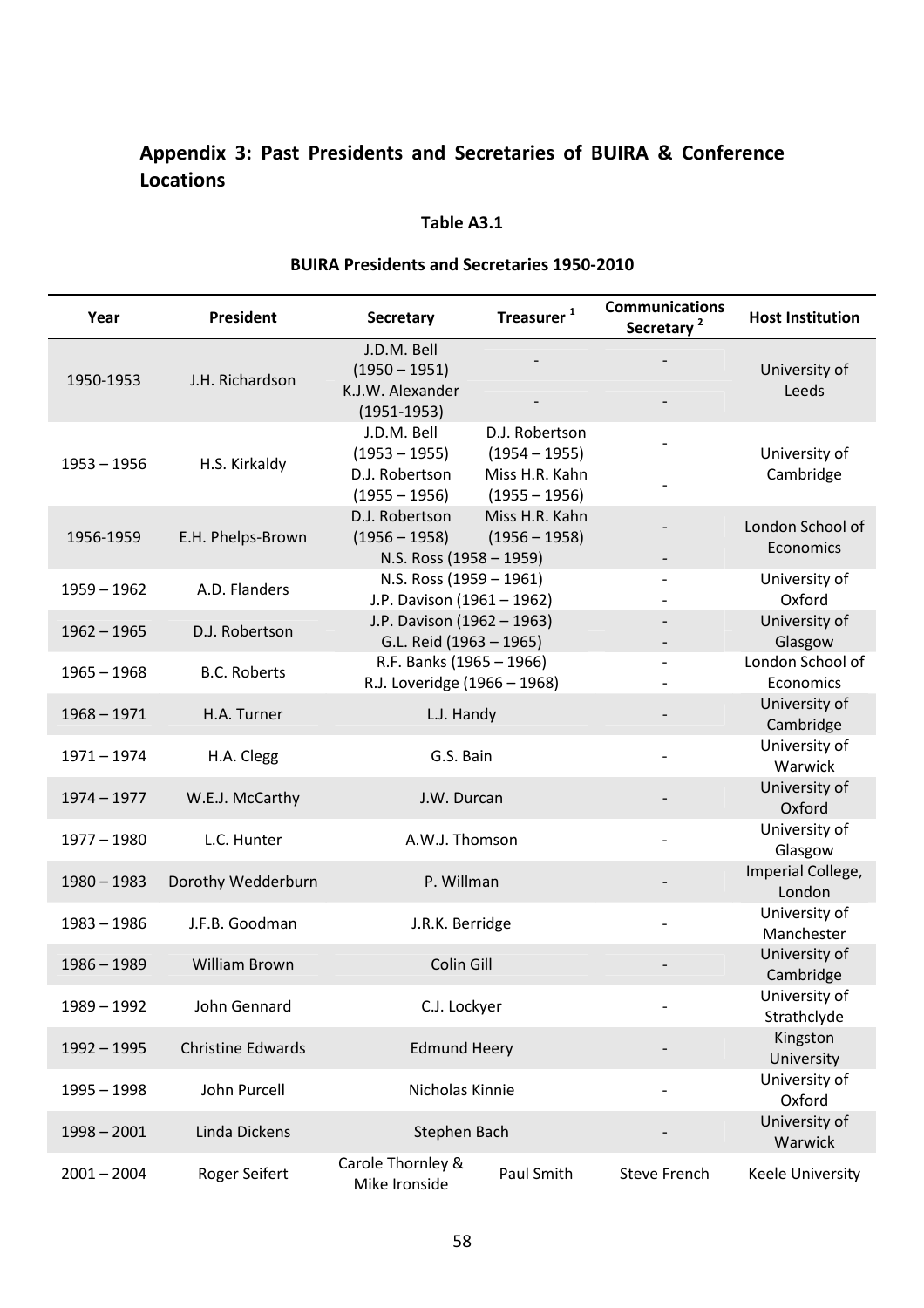| Year           | President               | <b>Secretary</b>    | Treasurer <sup>1</sup> | <b>Communications</b><br>Secretary <sup>2</sup> | <b>Host Institution</b>                  |
|----------------|-------------------------|---------------------|------------------------|-------------------------------------------------|------------------------------------------|
| $2004 - 20073$ | <b>Stephanie Tailby</b> | <b>Hazel Conley</b> | Andy Danford           | Martin Upchurch                                 | University of the<br>West of England     |
| $2007 - 2010$  | <b>Rosemary Lucas</b>   | Paul Brook          | Hamish<br>Mathieson    | Carol Atkinson                                  | Manchester<br>Metropolitan<br>University |

*Notes:* 

- 1. The Treasurer position was founded in 1954, abolished in 1958 and re-established in 2002. During the 1954 – 1958 and 1958 – 2002 periods, responsible for the financial state of the Association was the Secretary.
- 2. The position of the Communications Secretary was founded in 2002.
- 3. In 2005 the Secretary position was re-named to Membership Secretary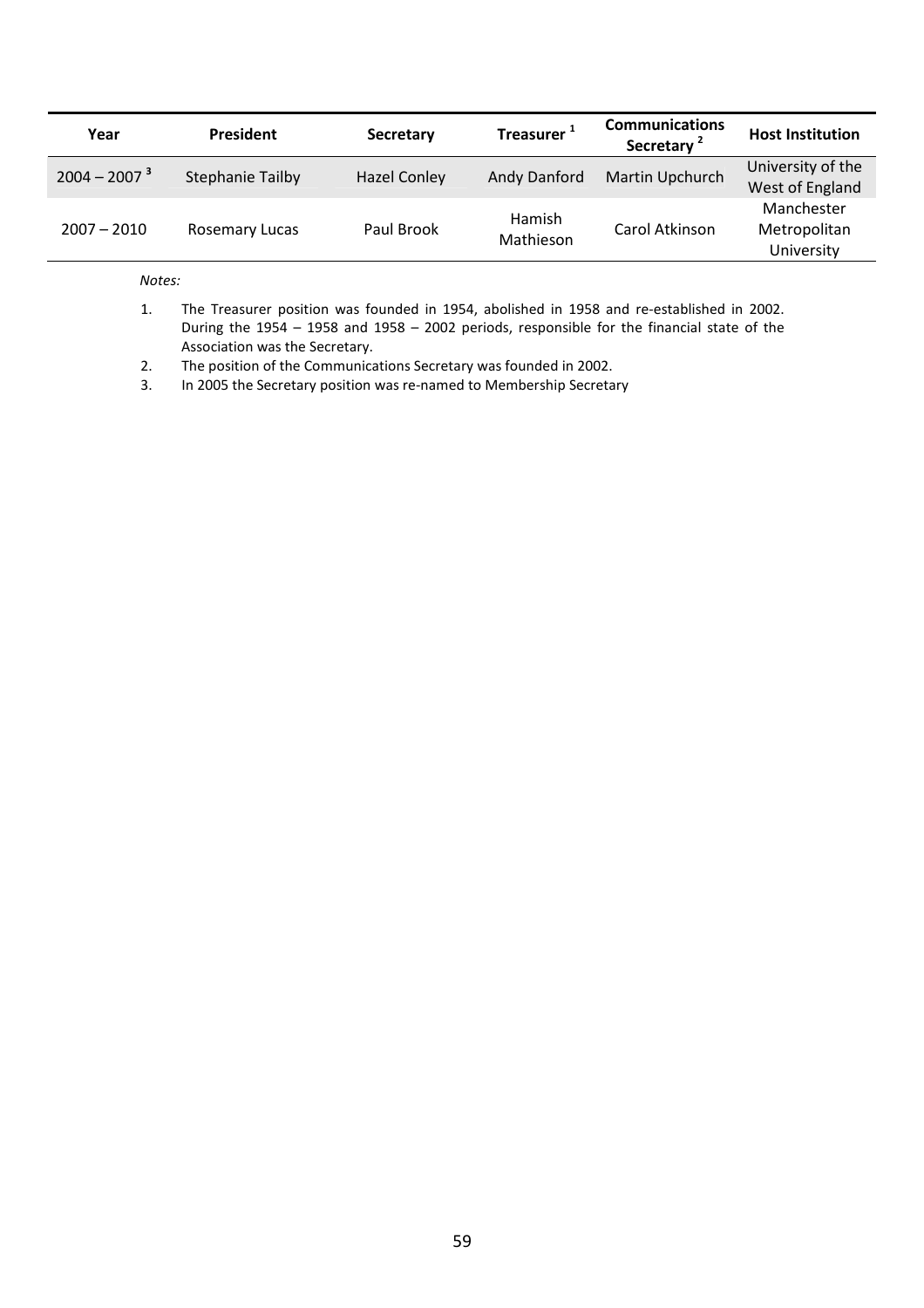#### **Table A3.2**

#### **Conference Locations 1950-2010**

| Year | <b>University</b>                                                    | Year | <b>University</b>                                           |
|------|----------------------------------------------------------------------|------|-------------------------------------------------------------|
| 1950 | Holly Royde Residential College, Manchester                          | 1981 | University College of North Wales, Bangor                   |
| 1951 | <b>Grantley Hall, Ripon</b>                                          | 1982 | University of East Anglia, Norwich                          |
| 1952 | St. Anthony's College, Oxford                                        | 1983 | Van Mildert College, Durham                                 |
| 1953 | St. Anthony's College, Oxford                                        | 1984 | St. Peter's College, Oxford                                 |
| 1954 | St. Cuthbert's Society, Durham                                       | 1985 | University of Nottingham, Nottingham                        |
| 1955 | St. Cuthbert's Society, Durham                                       | 1986 | University of Bath, Bath                                    |
| 1956 | St. Cuthbert's Society, Durham                                       | 1987 | University of Strathclyde, Glasgow                          |
| 1957 | Trinity College, Cambridge                                           | 1988 | Wolfson College, Cambridge                                  |
| 1958 | University of Edinburgh, Edinburgh                                   | 1989 | University of Wales, Cardiff                                |
| 1959 | University College of North Wales, Bangor                            | 1990 | University of Warwick, Coventry                             |
| 1960 | St. Anthony's College, Oxford                                        | 1991 | <b>UMIST, Manchester</b>                                    |
| 1961 | St. Cuthbert's Society, Durham                                       | 1992 | University of Warwick, Coventry                             |
| 1962 | University of Keele, Keele                                           | 1993 | Univerity of York, York                                     |
| 1963 | University of Bristol, Bristol                                       | 1994 | Worcester College, Oxford                                   |
| 1964 | St. John's College, York                                             | 1995 | Van Mildert College, Durham                                 |
| 1965 | University of Glasgow, Glasgow                                       | 1996 | University of Bradford, Bradford                            |
| 1966 | University of Sussex, Sussex                                         | 1997 | University of Bath, Bath                                    |
| 1967 | Selwyn College, Cambridge                                            | 1998 | Keele University, Keele                                     |
| 1968 | Heriot-Watt University, Edinburgh                                    | 1999 | De Montfort University, Leicester                           |
| 1969 | Leeds University, Leeds                                              | 2000 | University of Warwick, Coventry                             |
| 1970 | University of Technology, Loughborough                               | 2001 | Manchester Metropolitan University, Manchester              |
| 1971 | Easton Hall, Newcastle                                               | 2002 | University of Stirling, Stirling                            |
| 1972 | University of Warwick, Coventry                                      | 2003 | Leeds University, Leeds                                     |
| 1973 | University of Sussex, Sussex                                         | 2004 | Nottingham University, Nottingham                           |
| 1974 | University of Stirling, Stirling                                     | 2005 | University of Northumbria, Northumbria                      |
| 1975 | St. Patrick's College, Dublin                                        | 2006 | National University Institute Galway, Galway                |
| 1976 | St. Catherine's College, Oxford                                      | 2007 | University of Manchester (combined with the 8 <sup>th</sup> |
| 1977 |                                                                      | 2008 | <b>IIRA European Conference)</b>                            |
| 1978 | University of Lancaster, Lancaster                                   | 2009 | University of West of England, Bristol                      |
| 1979 | University of Bristol, Bristol<br>University of Edinburgh, Edinburgh |      | Cardiff Business School, Cardiff                            |
| 1980 | New Hall, Cambridge                                                  | 2010 | Manchester Metropolitan University, Manchester              |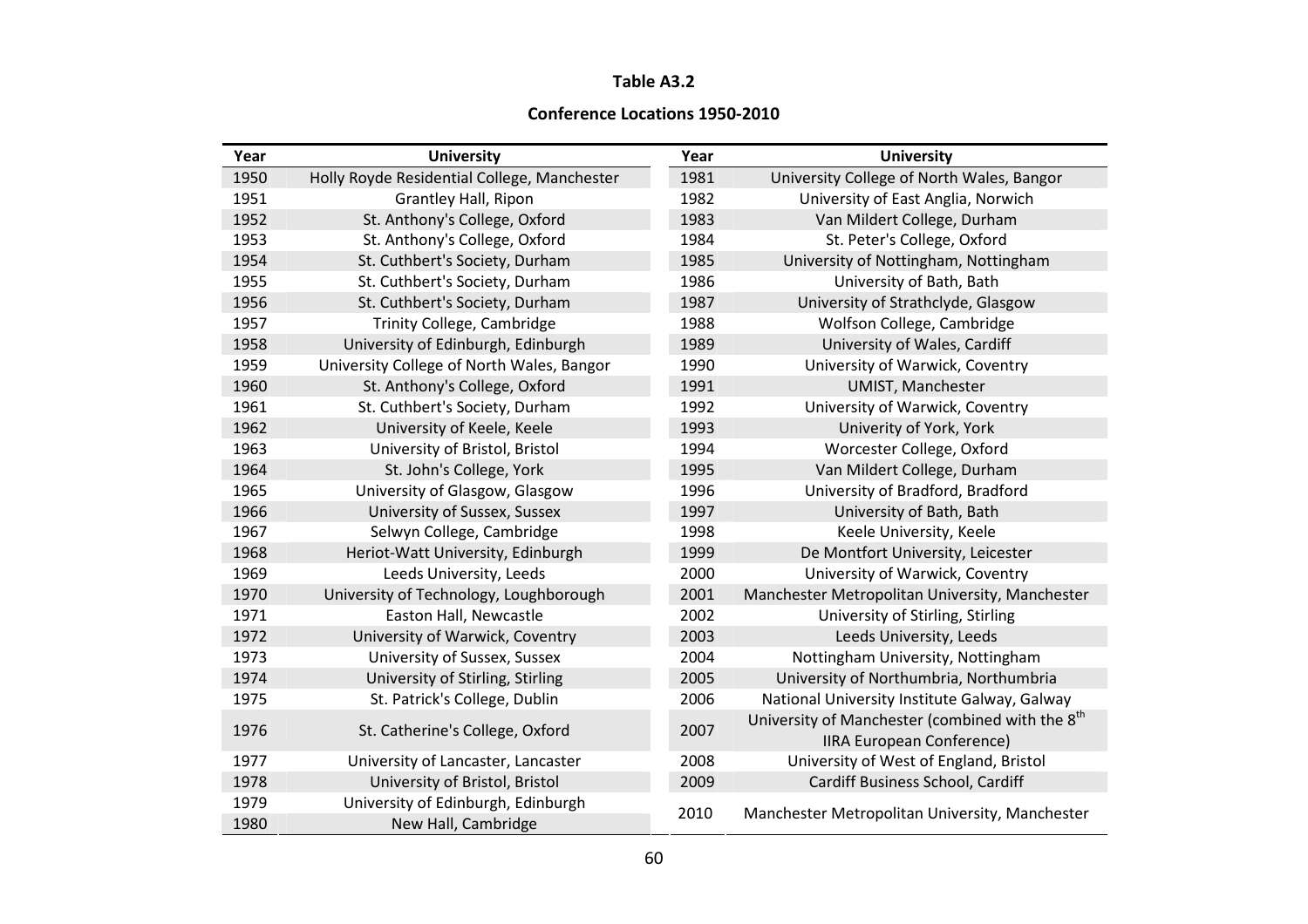#### **Biographical Note**

Horen Voskeritsian graduated with a PhD in Industrial Relations from the Department of Management of the London School of Economics in 2009. His research interests include the study of the intellectual and institutional development of the field of IR in Britain, the theoretical bases of IR, Trade Unions strategies, and Industrial Conflict. He is also interested in Labour History and on the emergence of Radical Trade Unionism. He is currently working as a tutor at the Business College of Athens (BCA) and is a Research Associate at the Centre of Industrial Relations and Negotiations (CIRN) of the Athens University of Economics and Business (AUEB).

*Contact Details: hvoskeritsian@gmail.com*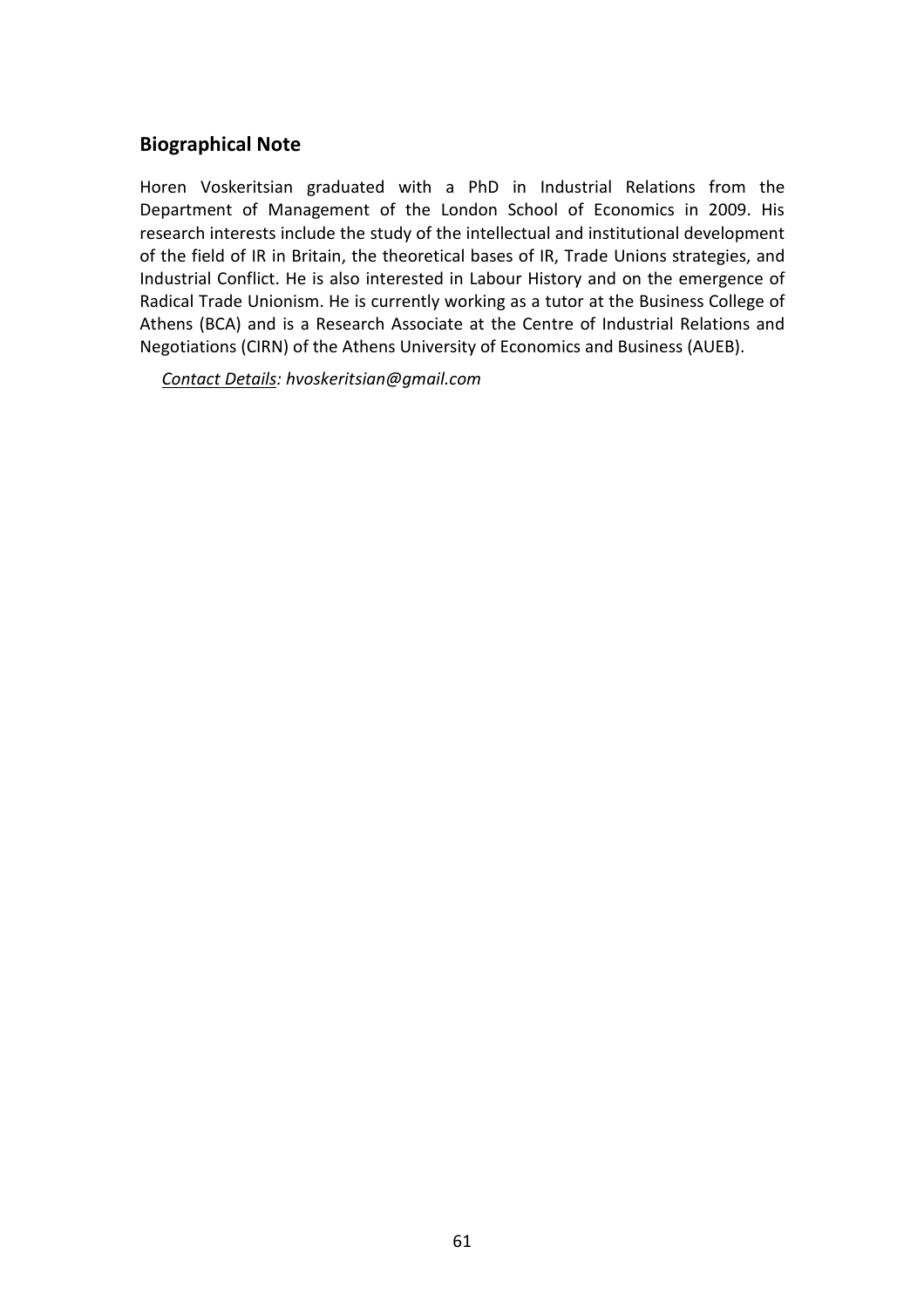#### **References**

- Behrend H. (1963). 'The Field of Industrial Relations'. *British Journal of Industrial Relations*, 1: 383-394.
- Berridge J., Goodman J. F. B. (1988). 'The British Universities Industrial Relations Association: The First 35 Years'. *British Journal of Industrial Relations*, 26: 155-177.
- Brown W. (1998). 'Funders and Research: The Vulnerability of the Subject'. In K. Whitfield, G. Strauss (eds), *Researching the World of Work: Strategies and Methods in Studying Industrial Relations*. Ithaca: ILR Press, pp. 267-286.
- Clarke L., Gold M. (2006) Unpublished Interview with Geoffrey Stuttard.
- Darlington R. (ed.) (2009a). *What's the Point of Industrial Relations? In Defence of Critical Social Science*. BUIRA.
- --- (2009b). 'Introduction: Some of the Challenges Facing the Academic Study of Industrial Relations'. In R. Darlington (ed), *What's the Point of Industrial Relations? In Defence of Critical Social Science*: BUIRA.
- Emmott M. (2005) What is Employee Relations? CIPD Change Agenda, p. 20. London.
- Fox A. (2004). *A Very Later Development: An Autobiography*: BUIRA, 2nd edition.
- Gascoigne J. (1995). 'The Eighteenth-Century Scientific Community: A Prosopographical Study'. *Social Studies of Science*, 25: 575-581.
- Gascoigne R. (1992). 'The Historical Demography of the Scientific Community, 1450- 1900'. *Social Studies of Science*, 22: 545-573.
- Hameed S. M. (1967). 'Theory and Research in the Field of Industrial Relations'. *British Journal of Industrial Relations*, 5: 222-236.
- Hudson P. (2000). *History by Numbers: An Introduction to Quantitative Approaches*. London: Arnold.
- Kaufman B. E. (1993). *The Origins and Evolution of the Field of Industrial Relations in the United States*. Ithaca, N.Y: ILR Press.
- --- (2004). *The Global Evolution of Industrial Relations: Events, Ideas and the IIRA*. Geneva: International Labour Office.
- --- (2008). 'Paradigms in Industrial Relations: Original, Modern and Versions Inbetween'. *British Journal of Industrial Relations*, 46: 314-339.
- Lyddon D. (2003). 'History and Industrial Relations'. In P. Ackers, A. Wilkinson (eds), *Understanding Work and Employment*. Oxford: Oxford University Press, pp. 89-118.
- Purcell J. (1985). *Register of research 1985*. Warwick: BUIRA, 3rd.
- Purcell J., British Universities Industrial Relations Association., Institute of Personnel Management. (1987). *Register of research 1987*. [London]: BUIRA in association with Institute of Personnel Management, 3rd.